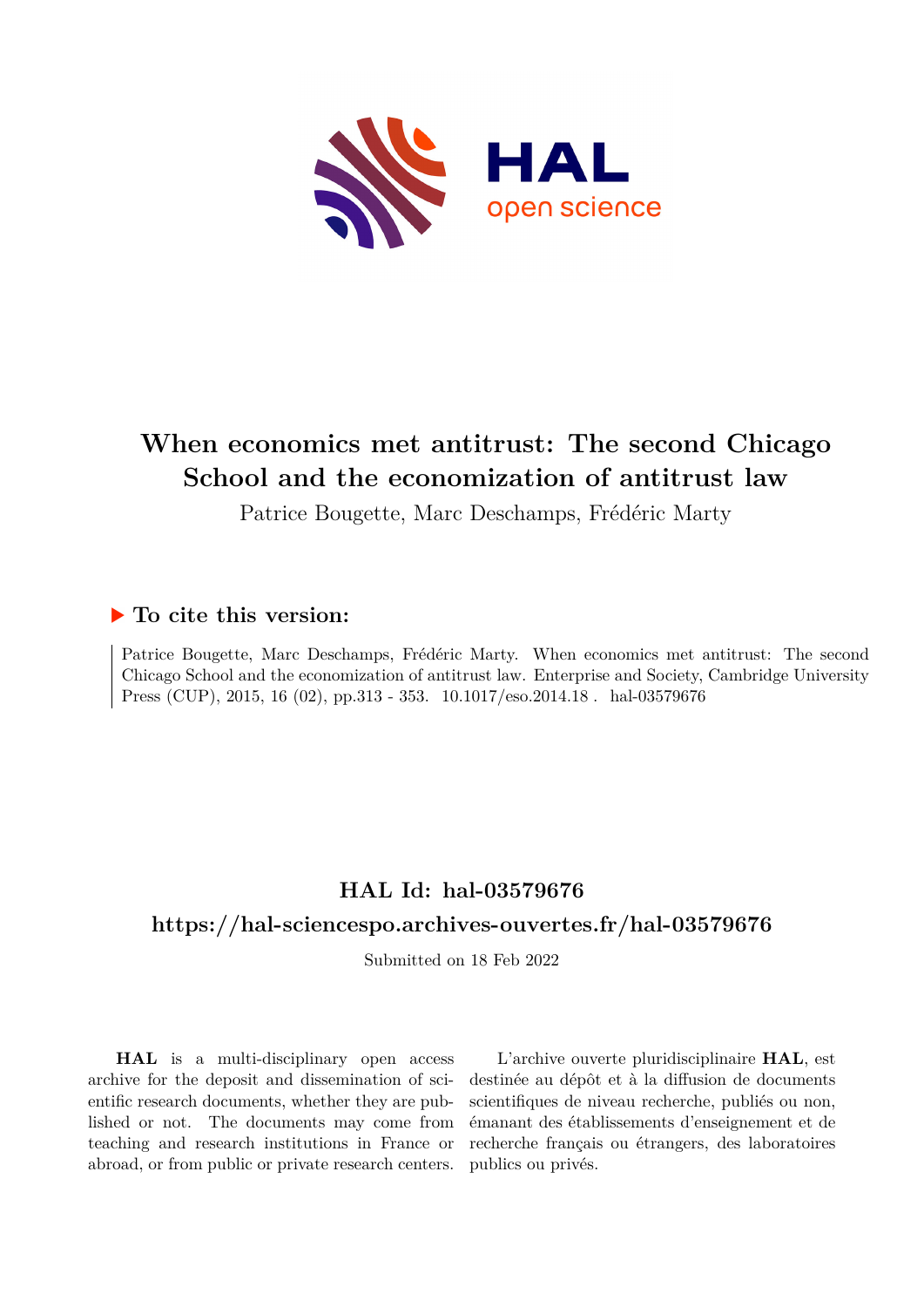# **When Economics Met Antitrust: The Second Chicago School and the Economization of Antitrust Law**

**PATRICE BOUGETTE MARC DESCHAMPS FRÉDÉRIC MARTY** 

**In this article, the authors interrogate legal and economic history to analyze the process by which the Chicago School of Anti-trust emerged in the 1950s and became dominant in the United States. They show that the extent to which economic objectives and theoretical views shaped the inception of antitrust law. After establishing the minor influence of economics in the promulga-tion of U.S. competition law, they highlight U.S. economists' caution toward antitrust until the Second New Deal and analyze the process by which the Chicago School developed a general and coherent framework for competition policy. They rely mainly on** 

 doi:10.1017/eso.2014.18 Published online April 16, 2015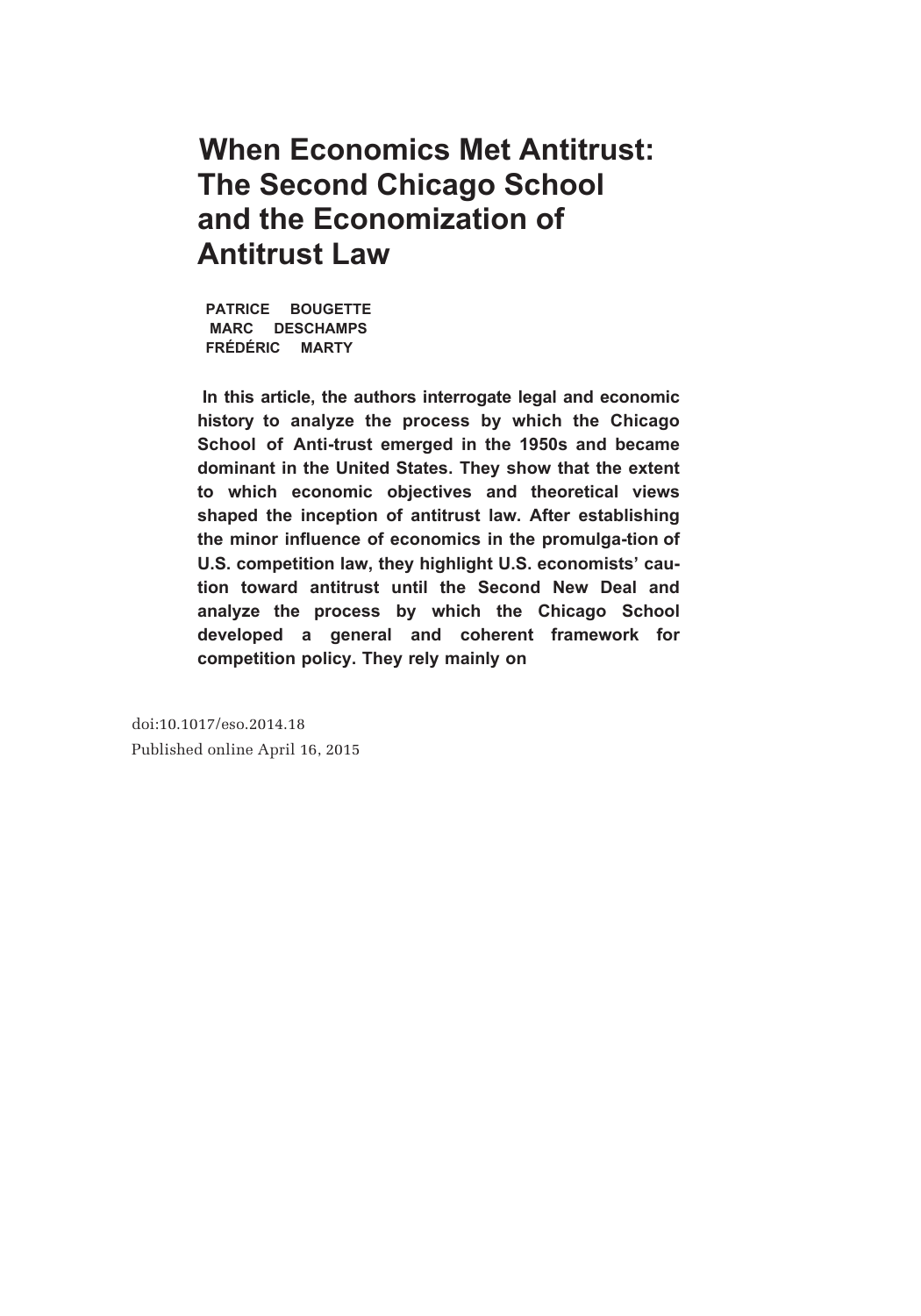the seminal and programmatic work of Director and Levi (1956) and trace how this theoretical paradigm became collective—that is, the "economization" process in U.S. antitrust. Finally, the authors discuss the implications and possible pitfalls of such a conversion to economics-led antitrust enforcement.

Economic analysis has taken the lead in the texts and decisions of competition authorities, particularly in the United States, and references to "consumer welfare" are well dispersed in decisions and guidelines from competition authorities. 1 According to Justice Ruth Bader Ginsburg, the 1977 *GTE Sylvania* decision<sup>2</sup> dedicates the efforts of the Supreme Court to a conception of the Sherman Act as "promot[ing] consumer welfare, not the various sociopolitical aims that judges had to read into it."<sup>3</sup> This represents an administrative legal norm and "no doubt lead[s] to more efficient allocation of scarce resources, thereby increasing the wealth of the nation."4 This market-centered approach is indicative of a process of "economization" of antitrust law. Economization can be interpreted in two ways. On one hand, the authorities' decisions are made on an economic basis, sometimes involving economists directly. On the other hand, it refers to the process launched by the "Second" Chicago School of economics that originated with Aaron Director's work in the late 1940s and early 1950s, and consisted of grounding antitrust decisions in economic efficiency.

Of course, the relationship between antitrust law enforcement and economics was forged long before the Second Chicago School. Economic theory had been a part of antitrust debates at least since the 1930s, with the monopolistic competition model during the New Deal<sup>5</sup> and J. M. Clark's workable competition theory, for example.<sup>6</sup> However, the Chicago School did not always advocate economic efficiency as the sole criterion for antitrust authorities. The First Chicago School in the 1930s, which included economists such as Frank Knight, Jacob Viner, and Henry Simons, supported an interventionist antitrust policy to avoid excessive market concentration. For instance, Simons critiqued New Deal planning experiments such as the National Industry Recovery Act (NIRA) and advocated robust antitrust enforcement, including some de-concentration of

- 1. Orbach, "Was the Crisis in Antitrust a Trojan Horse?"
- 2. *Continental T.V., Inc. v. GTE Sylvania Inc.*, 433 U.S. 36, 38 (1977).
- 3. Ginsburg, "Originalism and Economic Analysis," 223.
- 4. Ibid., 231.
- 5. Chamberlin, *The Theory of Monopolistic Competition* , 1933.
- 6. Clark, "Toward a Concept of Workable Competition," 241–256.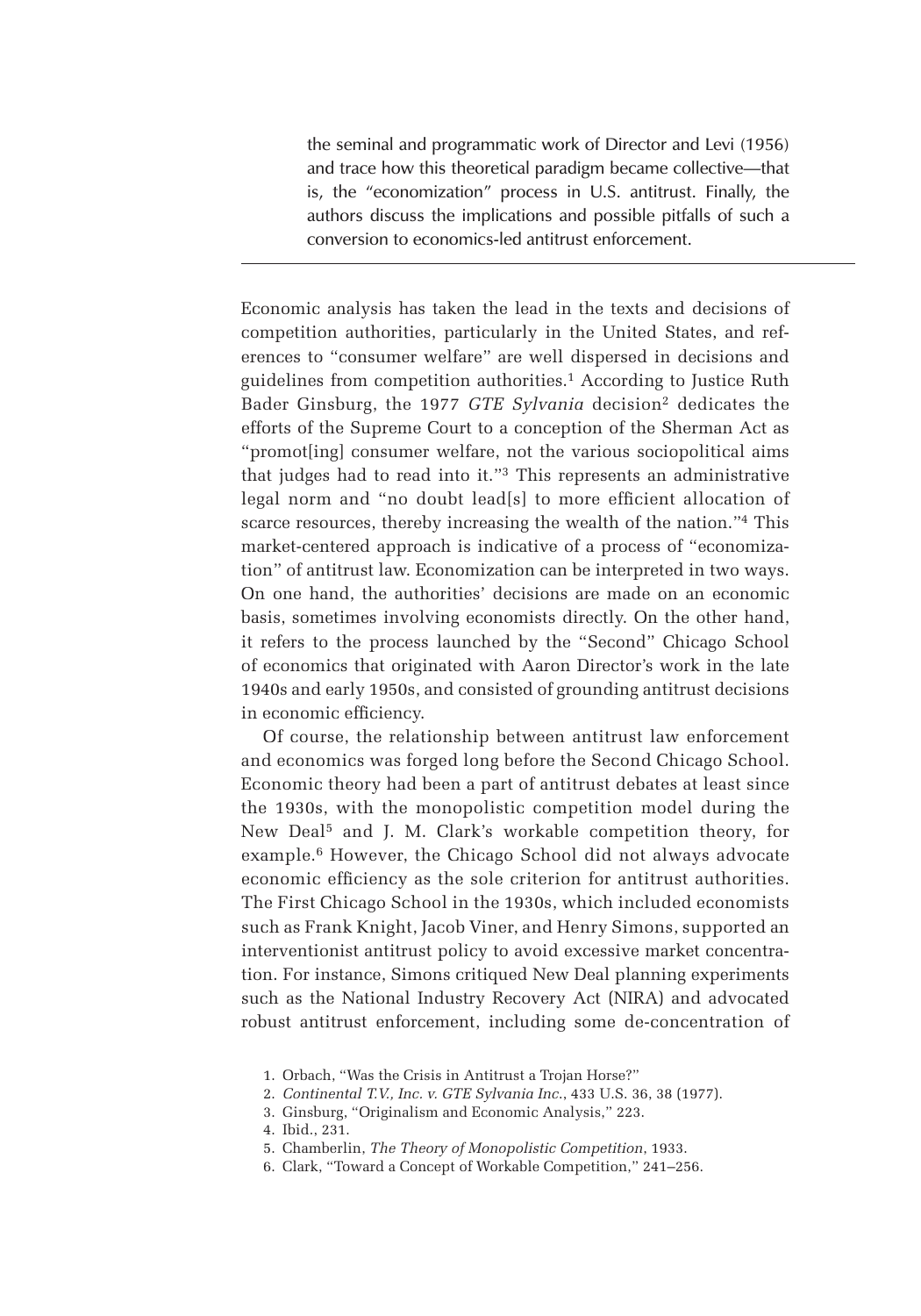U.S. industry: "Here we see champions of free markets promoting antitrust and competition as preferable to government regulation, planning, or ownership."7

The rupture produced by the Second Chicago School was not just to conclude that economics matters, but also to consider that economic efficiency was the exclusive purpose of antitrust law enforcement. Policy makers did not discover economics with the Chicago School; they merely adapted their theoretical framework to include the prescription of reliance only on economic factors. The Chicago School still predominates antitrust law enforcement. Nicola Giocoli states, "Yet, surprisingly enough, Chicago-style ALE [antitrust law and economics] … still dominates case-law. Like an old lady, whose allure defies age and physical decay, Chicago's charm looks almost intact among antitrust enforcers."<sup>8</sup> Among the qualities of this theoretical framework, the administrability of its prescriptions is something with which post-Chicago models—also known as the "New Industrial Organization"—from the 1980s cannot compete. These theoretical advances, based mostly on game theory models, deliver more accurate results, but fail to provide general and unquestioned insights because their conclusions are case specific and highly dependent on the chosen parameters. 9

This article addresses the following questions: How and to what extent the (Second) Chicago School has become dominant in U.S. antitrust law? How did the First Chicago School incorporate distributive concerns and eventually shift to a version of antitrust that presents itself as completely apolitical and "neutral"? Economic analysis as a scientific tool as well as the political and historical context, is the key. To contain the scope of analysis, we focus on Section 2 of the Sherman Act—that is, monopolization of the market. This refers to the capacity of the firm to exclude competitors from the market on a basis other than merit, which is a more emblematic illustration of antitrust policy and also more difficult for scholars and practitioners to characterize. The case of the controversial and quickly withdrawn report by the Department of Justice related to single-firm conduct in  $2008$  testifies to this vigorous debate.<sup>10</sup> This polarization contrasts

7. Kovacic and Shapiro, "Antitrust Policy," 49.

8. Giocoli, "Old Lady Charm."

 9. See, e.g., the classic book *The Theory of Industrial Organization*, by the 2014 Nobel economics laureate Jean Tirole.

 10. The report came to a climax in its very cautious (and therefore Chicagoan) approach to potential abuses by monopoly firms. In other words, the report advocated for the development of safe harbors for certain unilateral practices. The report was released after a series of joint hearings, involving more than 100 participants, including the most influent Chicago scholars. "Many panelists supported a market-share safe harbor in section 2 cases" (p. 24).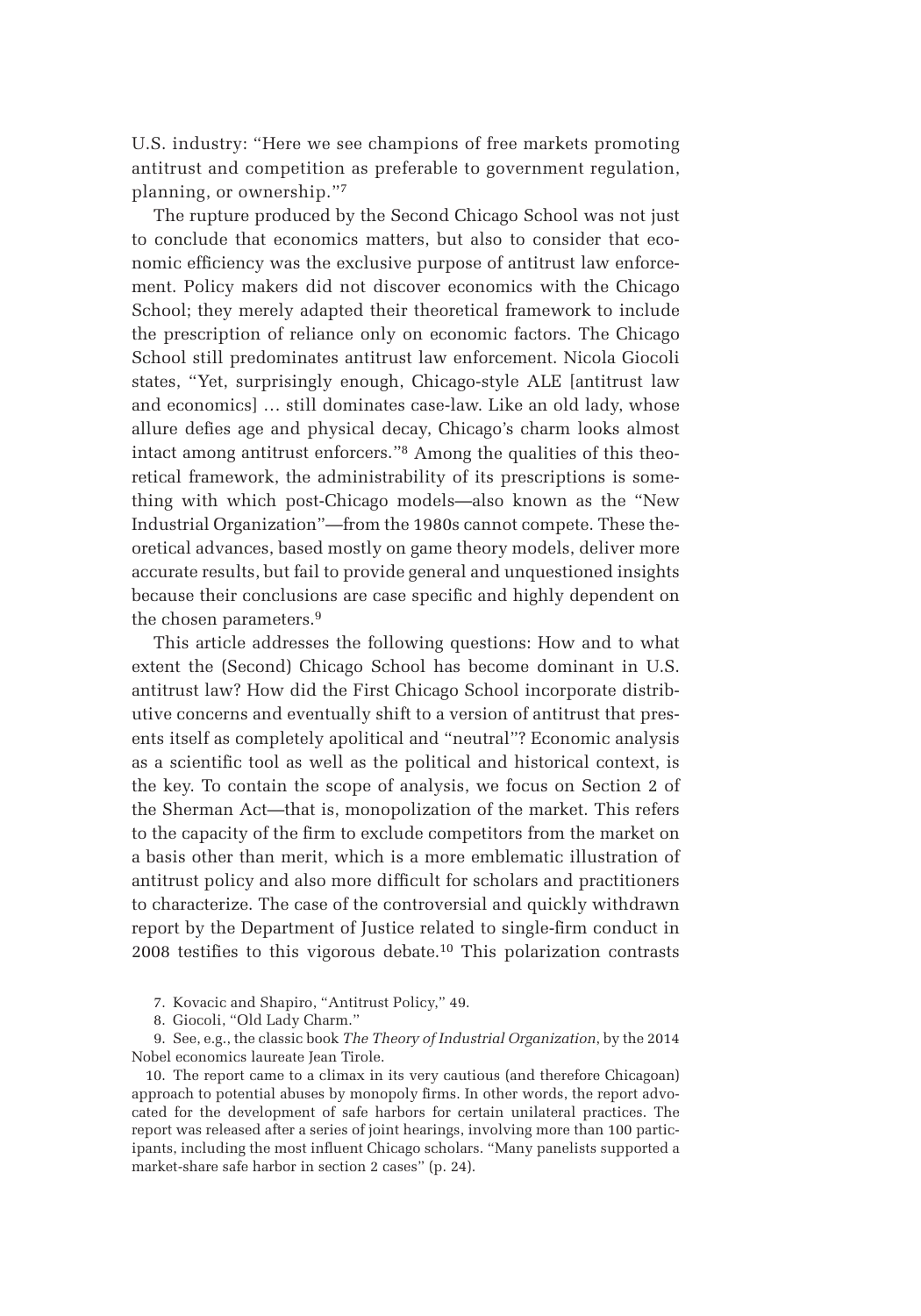with cases of mergers and coordinated practices issues. Contrary to the 1960s and 1970s, the debate on the risks of overenforcement of antitrust law provision related to mergers is less accurate. In the same way, public enforcement of Section 1 of the Sherman Act has always been in place, whatever the political shift. 11 This contrasting treatment may be explained by the shared view that collusive agreements among competitors are inexorably harmful to the consumer. However, the dynamics of Section 2 may be generalized to other areas of regulatory policy. The cases of deregulation in network industries are other striking examples of such dynamics.

We limit our analysis to an endpoint in the early 1980s for both historical (the reversal of the U.S. Supreme Court relative to monopolization cases and the appointment of William Baxter as the head of Antitrust Division by President Reagan), and theoretical reasons (the rising influence from the 1980s onward of post-Chicago models, making Chicagoan clear-cut results more contestable). Thus, we do not address the Post-Chicago School's reliance (from the early 1980s) on firm strategy and game theory. We analyze the paradigm shift in U.S. antitrust enforcement but do not deal with the issue of whether the U.S. Supreme Court perfectly embraces the Chicago message or develops a synthesis between Harvard and Chicago prescriptions. 12

As discussed later, the Chicago School has led to the economization of antitrust law. From a social perspective, the Chicago choice to frame efficiency as the exclusive goal of antitrust may have had some unexpected implications in terms of distributional aspects of wealth creation. Nonetheless, nowadays, despite critics of the underlying oversimplification of economic models used in antitrust litigation, the Chicagoan influence lies in its capacity to provide clear-cut conclusions about what is efficient and what is inefficient. Actually, the Chicago School in its origins bitterly criticized per se rules (an *ex ante* description of what is banned or allowed related to market strategies), which ultimately led to the 1977 *GTE Sylvania* decision that overturned a longstanding per se rule against vertical restraints and allowed for a *rule of reason* (an ex-post overall evaluation of the different consequences). We argue that the *tour de force* was the

 <sup>11.</sup> See, e.g., Levenstein, "Escape from Equilibrium," 710–728.

 <sup>12.</sup> The complexity of the economic literature and the diversity of the results of alternative models make it very difficult to trace a clear-cut influence of a given economic theory on legal ruling. Therefore, the actual and current effective influence of the Chicago School on U.S. Supreme Court case law is difficult to define. The economic literature provides different views about the dominant paradigm (Chicago, Harvard or both) (Kovacic, 2007), or contests the possibilities for and even the necessity of characterizing such a paradigm (Kobayashi and Muris, 2013).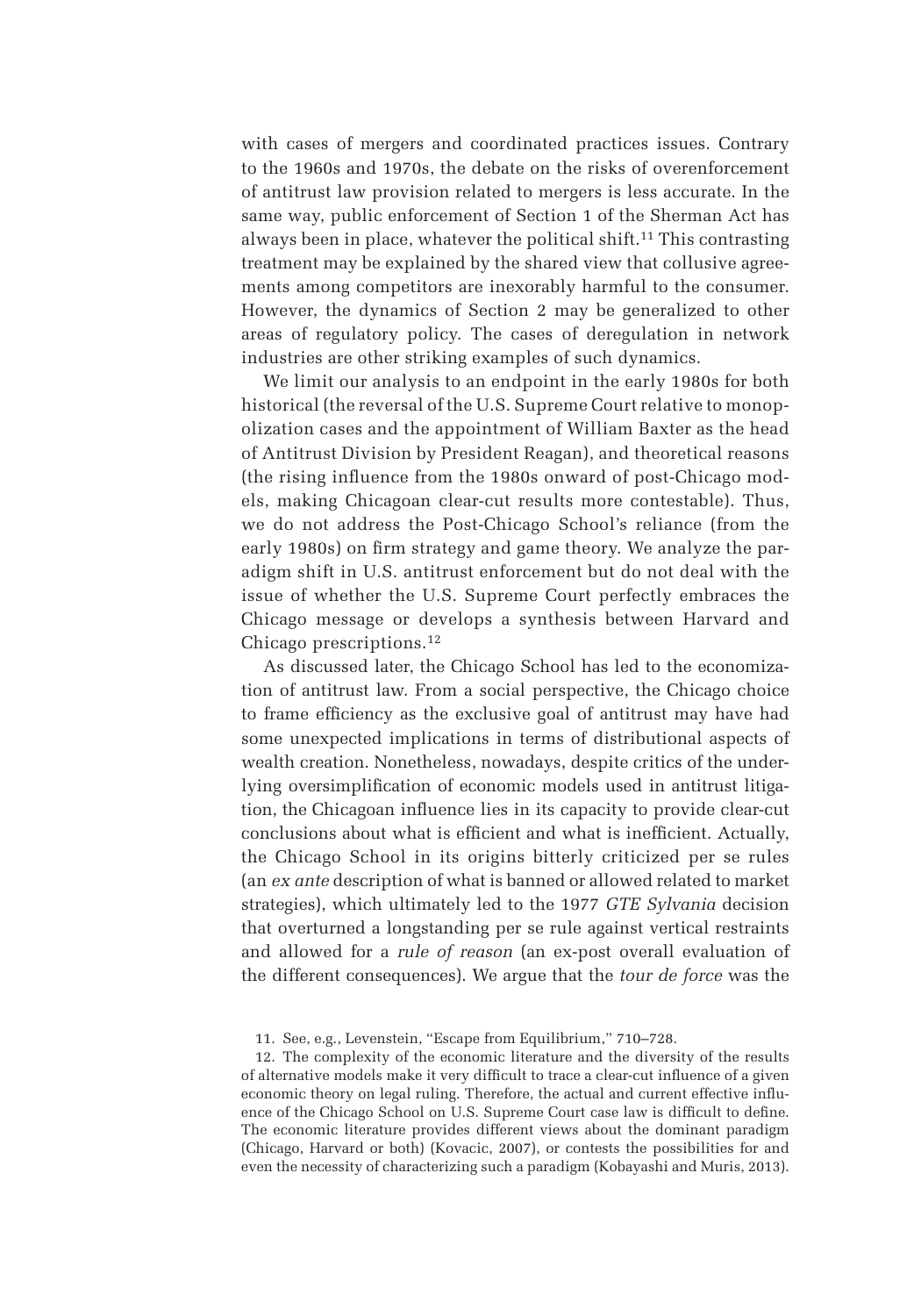School's success in simplifying its recommendations and, therefore, its reliance on per se rules, in terms not of unlawfulness but of lawfulness. In the end, the promotions of these new per se rules may be explained by the Chicagoan scholars' fear of ungrounded decisions.

The paper is organized as follows. The first section outlines the absence of economic analysis in the foundations of U.S. antitrust legislation, given the passage of the Sherman Act in 1890. The second section highlights U.S. economists' very cautious antitrust views until the Second New Deal. The third section analyzes the process by which the Chicago School developed a general and coherent framework for antitrust, and passed from theory to practice. The final section discusses the implications of Chicago School thinking, particularly the unexpected and spectacular tendency to advocate for per se rules, and then broadens the discussion on the long-run impact on economic and social inequalities of this polarization of economic efficiency.

#### The (Almost) Noneconomic Sherman Act (1890–1936)

In this section, we demonstrate that the origins of the economization of antitrust, as defined earlier, are not rooted in the 1890 Sherman Act. This act is considered to be the first U.S. antitrust law.<sup>13</sup> Section 1 prohibits agreements about "restraints of trade" and Section 2 outlaws monopolization—that is, exclusion of competition.

What has come to be known as the first pillar of antitrust initially included very few elements related to economic analysis. What at first sight might seem surprising might be partly explained by the state of U.S. economic thinking in the 1890s.<sup>14</sup> Before we analyze the details of how the Sherman Act was created, it is important to note that economic analysis was in its infancy when Congress was debating it. A few years later, in 1897, Irving Fisher published the translation of Cournot's famous 1838 book on mathematical approaches to economic activity. 15 Only from that time forward was an analytical link between market shares and market power feasible. In 1890, the tools were not available. 16

 13. In the online appendix, we provide a timeline describing historical fact, legislative acts, and legal and economic schools of thought.

 <sup>14.</sup> Orbach, "How Antitrust Lost Its Goal," 2253–2277.

 <sup>15.</sup> Cournot, Fisher. *Researches into the Mathematical Principles of the Theory of Wealth* .

 <sup>16.</sup> Barak Orbach summarizes the general economic knowledge by adding that "when Congress debated the Sherman Act, economists sharply distinguished between trusts (monopoly) and competition. Some prominent economists, like John Bates Clark, defended the trusts and monopolies, expressing confidence in the effectiveness of potential competition and other theories. Overall, it is fair to state that, when Congress considered the Sherman Act, American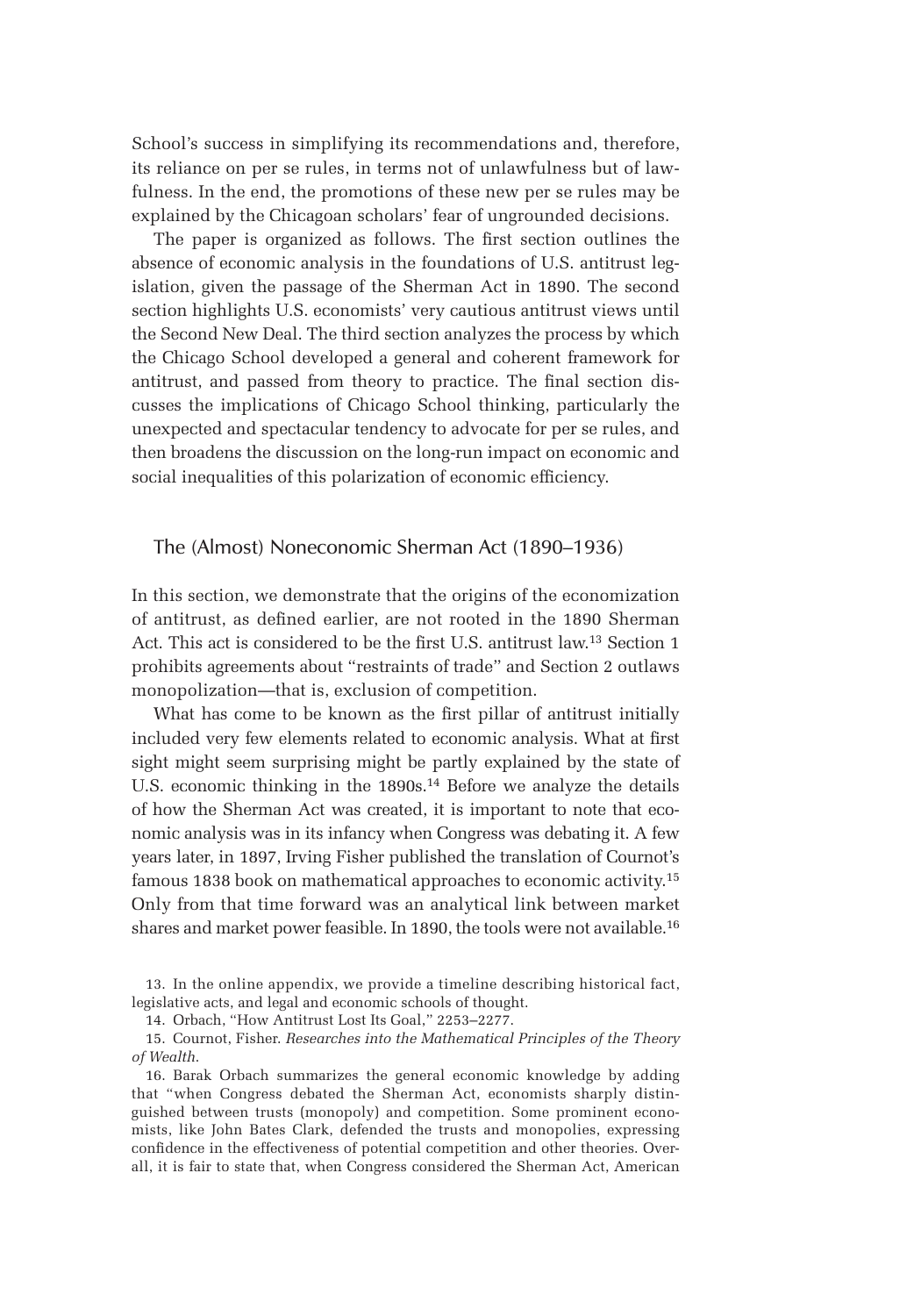Indeed, "leading economists of the day had very little influence on the passage of the Act."<sup>17</sup>

Although Judge Robert Bork<sup>18</sup>—one of the U.S.'s most influential legal scholars<sup>19</sup>— identified the defense of consumer welfare ("consumer welfare hypothesis"), there is also a large body of literature that pleads for the defense of small businesses against trusts (the "small-business hypothesis"). As Anne Mayhew argues, there is no doubt that output rose and prices fell with the development of the Standard Oil Trust during the 1870s and 1880s. Protest against Standard Oil originated not with consumers, but with less-efficient competitors. Finally, Robert Lande gives three reasons for the passing of the Sherman Act: preventing monopolistic transfers of wealth from consumers to trusts, enhancing productive efficiency to allow consumers also to benefit, and reducing the social and political power of large aggregations of capital and providing opportunities for small entrepreneurs. 20

### *The Complex History of the Sherman Act*

The enactment of the Sherman Act has a very complex history, which is not traceable to any clear purpose other than the feeling at the time that "something ought to be done about the trusts."<sup>21</sup>

economists mostly held an intuitive understanding that monopolies lead to high prices, while competition in the form of a marketplace with many sellers drives prices down. With such intuitions, the protection of small businesses may seem to serve competition. Small businesses allegedly contributed to competition, as it was understood at the time" (Orbach, "How Antitrust Lost Its Goal," 2263).

 <sup>17.</sup> Lande, "Wealth Transfers as the Original and Primary Concern of Antitrust," 88. In his 1982 Richard T. Ely Lecture, Stigler added a touch of humor in saying, "A careful student of the history of economics would have searched long and hard, on July 2 of 1890, the day the Sherman Act was signed by President Harrison, for any economist who had ever recommended the policy of actively combatting collusion or monopolization in the economy at large" (Stigler, "The Economists and the Problem of Monopoly," 3).

 <sup>18.</sup> Bork, "Legislative Intent," 7.

 <sup>19.</sup> Indeed, Robert Bork is fully representative of the Second Chicago School of antitrust. First, he was one of the first most productive young scholars associated with Director and Levi's research program. In 1954, he published a striking case-based article criticizing the treatment of vertical integration under the Sherman Act (Bork, "Vertical Integration"). Second, according to Posner, his 1978 book *Antitrust Paradox* embodies "the most complete and most orthodox statement of the Chicago position" (Posner, "The Chicago School of Antitrust Analysis," 926). 20. Ibid.

 <sup>21.</sup> Dewey, "Antitrust: Science or Religion," 414. The antitrust critique of big business flourished in the U.S. during the 1880s. See John, "Robber Barons Redux: Antimonopoly Reconsidered," for placing the robber baron in his cultural and institutional context.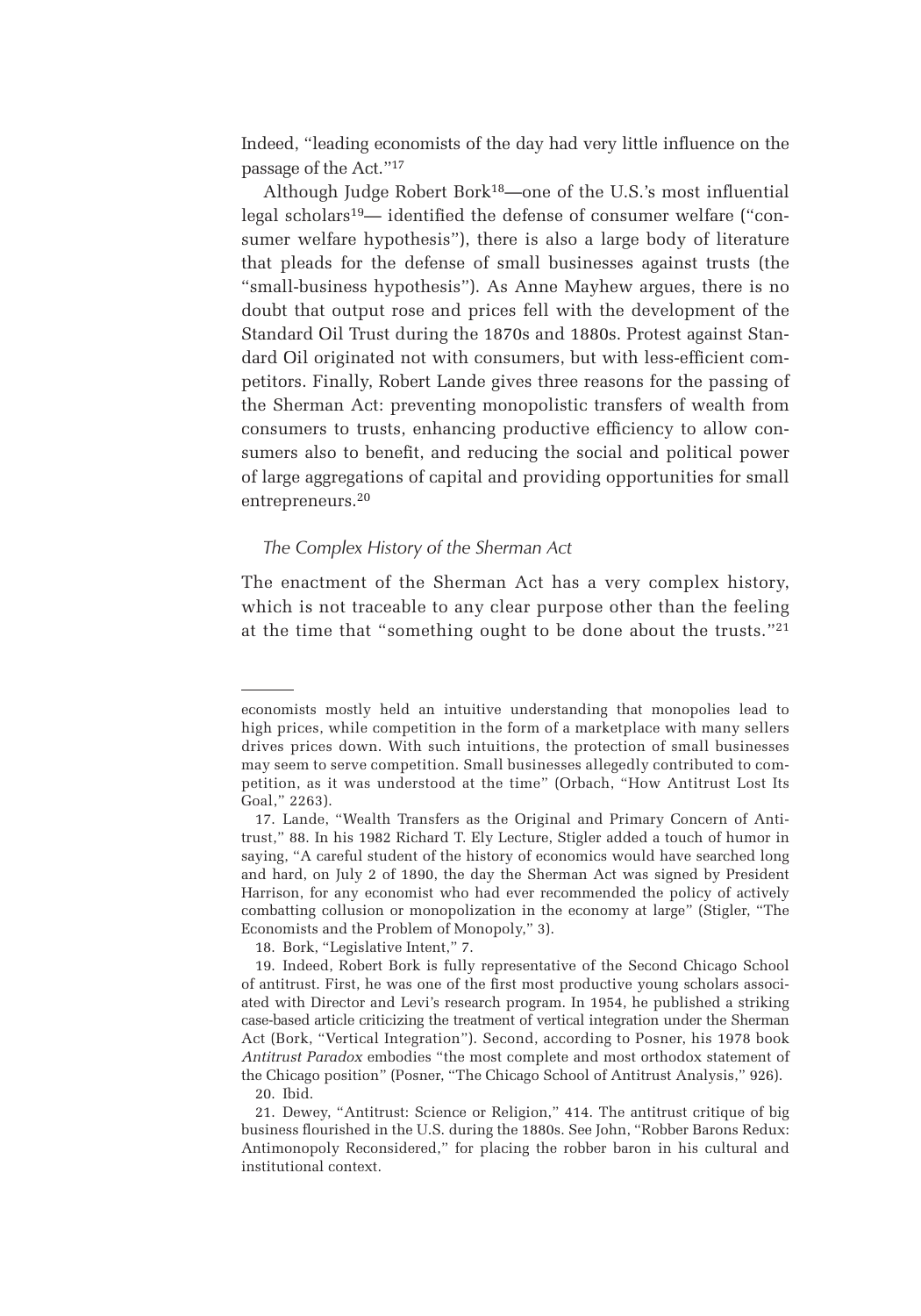The Sherman Act's difficult legislative "delivery"<sup>22</sup> explains the absence of any clear-cut definition of its legislative intent, which left the door open to controversies over its core meaning.<sup>23</sup> In addition, its enforcement by the federal courts favored significant reversals in its interpretation, and encouraged implementation of bypass strategies such as the Clayton and the FTC Acts of 1914, and their later amendments.

The crucial point is interpretation of the Sherman Act's legislative intent, which has been debated by legal and economic scholars, as well as historians, ever since. 24 In a striking 1966 article, Judge Robert Bork admitted "that many of the legislators who voted for the Sherman Act may have had values in mind in addition to or other than consumer welfare."<sup>25</sup> However, he added that "not only was the consumer welfare the predominant goal expressed in Congress but the evidence strongly indicates that, in case of conflict, other values were to give way before it." 26 Consequently, consumer welfare considerations must impose themselves in judicial decision.<sup>27</sup> Judge Bork also wrote, "For a judge to give weight to other values, therefore, can never assist in the correct disposition of a case and may lead to error. In short, since the legislative history of the Sherman Act shows consumer welfare to be the decisive value, it should be treated by a court as the only value."<sup>28</sup> As Bork acknowledged, the problem is that the interpretation of the underlying, fundamental value of the U.S. antitrust laws varied throughout more than a century. 29 Judge Learned Hand's views in *Alcoa* or *Associated Press*30 in 1945 were obviously not based on the consumer welfare criterion. Judge Hand wrote in the *Alcoa* decision that the Sherman Act aims to preserve a situation of effective competition with no regard for cost considerations. Thus, antitrust

22. See among others, Kolasky, "Senator John Sherman," 85–89.

23. Stigler, "The Sherman Act," 1–12.

 24. We do not discuss the extent to which the Sherman Act addressed contemporary economic problems. Some scholars consider that its promulgation cannot be explained by consumer welfare protection since the targeted trusts were expanding output and reducing prices in their market at more than the average level recorded in U.S. industry at that time (DiLorenzo and High, "Antitrust and Competition," 423–435).

25. Bork, "Legislative Intent," 10.

26. Ibid.

 27. In *The Antitrust Paradox*, Bork again insisted on this point: "conventional indicia of legislative intent overwhelmingly support the conclusions that the antitrust laws should be interpreted as designed for the sole purpose of forwarding consumer welfare" (Bork, *Antitrust Paradox*, 71).

28. Bork, "Legislative Intent," 11.

29. Kovacic and Shapiro, "Antitrust Policy," 43–60.

 30. *United States v. Aluminum Co. of America*, 148 F.2d 416, 428, (2nd Cir. 1945); *Associated Press v. United States* , 326 U.S. 1 (1945).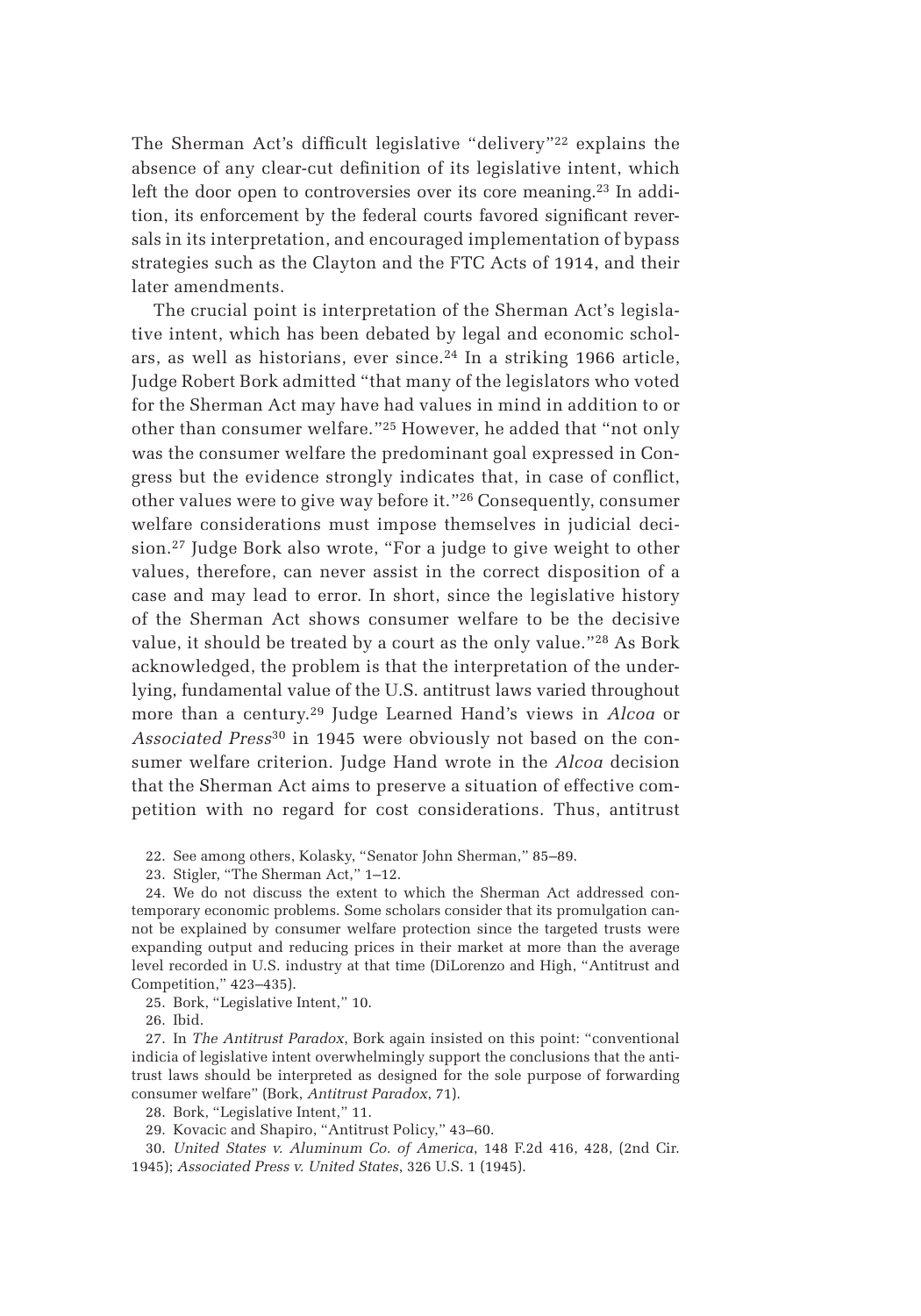laws are interpreted as a tool that judges may use to prevent or to correct excessive concentrations of market power. 31

The history of the enactment of the Sherman Act explains these conflicting interpretations and its remarkable plasticity. First, Sherman's proposal was closely linked to the late 1880s debates between Republicans and Democrats. 32 The Republicans advocated a protective tariff policy to defend domestic industries. At the same time, price increases might be also explained by the consolidation of U.S. industry. The Republicans feared that the Democrats would benefit from the public antipathy toward trusts. They saw the challenge as avoiding excessive government interventions against firms and lowering tariff barriers. The legislative story of the act is complex. Sherman's wording was vague (promoting free and full competition to guarantee increased production and lower prices) and it was entirely rewritten by the Judiciary Committee of the Senate, which pushed Sherman outside the legislative process. One result was that Sherman was sharply critical of the law that bore his name.<sup>33</sup>

Second, the specificity of the enactment of the Sherman Act might explain its very specific enforcement regime in terms of the role given to the courts. Debate on the competence of Congress to regulate commerce was particularly heated. According to William Kolasky, to defuse the conflict, Sherman argued that antitrust laws did not constitute real novelty and could be integrated within the principles of U.S. common law. 34 Therefore, enforcement should be the responsibility of the federal courts. This tactical choice raised two major difficulties. The first relates to the issue of delegating to federal courts choice among conflicting values; the second relates to the room given to late–nineteenth-century Conservative courts to thwart this legislative activism.

 31. "We have been speaking only of the economic reasons which forbid monopoly: but … there are others, based upon the belief that great industrial consolidations are inherently undesirable, regardless of their economic results. In the debates in Congress, Senator Sherman himself… showed that among of the purposes of Congress in 1890 was a desire to put an end to great aggregations of capital because of the helplessness of the individual before them. … Throughout the history of these statutes (the antitrust laws including the Sherman Act), it has been constantly assumed that one of their purposes was to perpetuate and preserve, for its own sake and in spite of possible cost, an organization of industry in small units which can effectively compete with each other". *United States v. Aluminum Co. of America*, ibid. See Winerman and Kovacic, "Learned Hand, Alcoa, and the Reluctant Application of the Sherman Act."

32. Kolasky, "Senator John Sherman," 85–89.

33. Thorelli, *The Federal Antitrust Policy* .

34. Kolasky, "Senator John Sherman," 85–89.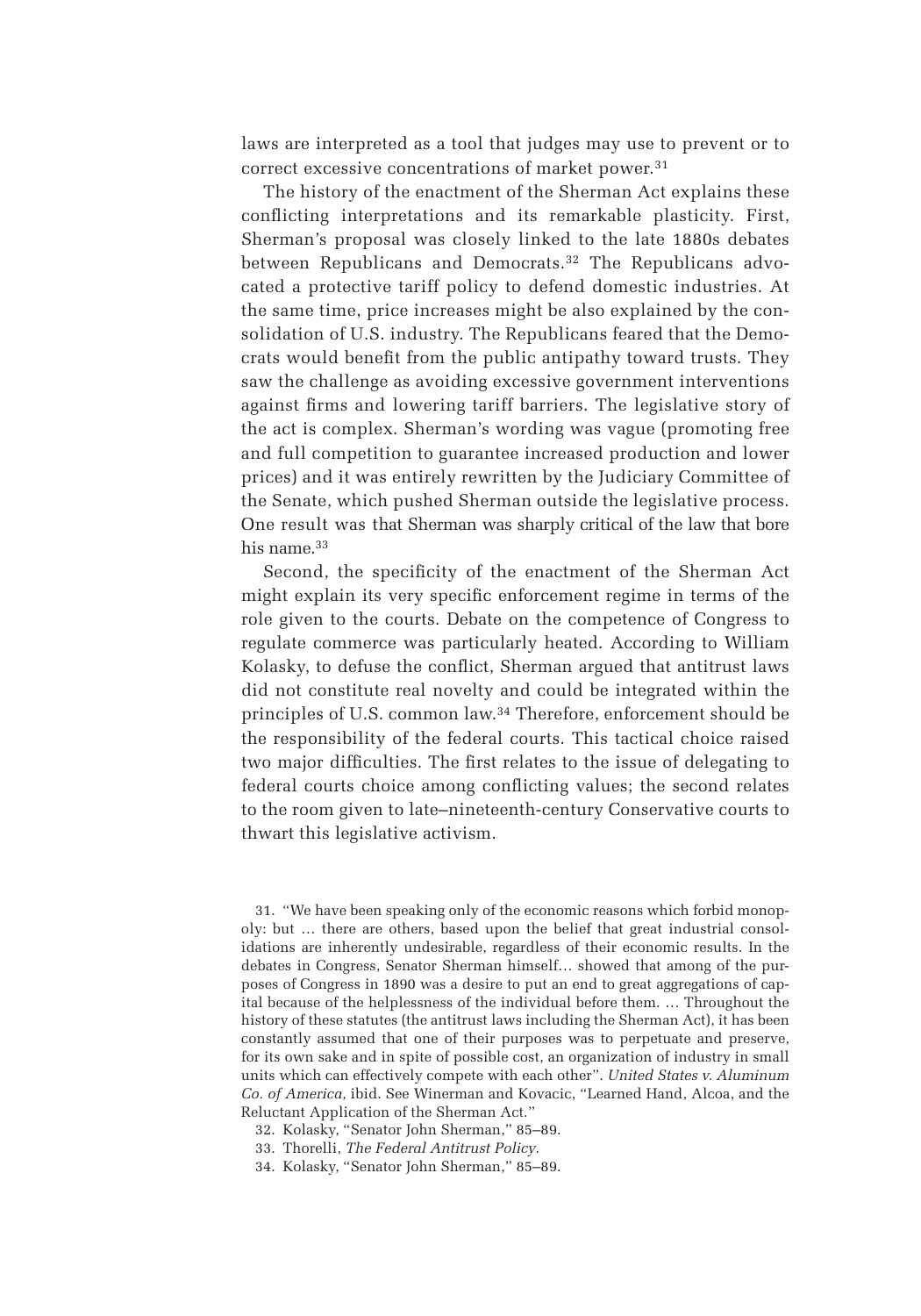#### *The Vague and Noneconomic Foundations*

The legislation provided very vague provisions and gave no guidance to judicial authorities responsible for its enforcement. The central terms, including "competition," "unfair methods of competition," "conspiracy in restraint of trade," and "monopolize," are not selfdefining. Consequently, the core meaning of the provisions of the Sherman Act were determined in practice. In other words, the designated task was to elaborate a "working definition of competition."<sup>35</sup> The close connection between decisional practice and theory can be seen as a consequence of this inner nature of U.S. antitrust. Although there is a political cycle,  $36$  particularly for public enforcement, the first years of the twentieth century demonstrate that there is also a longer cycle explained by the percolation of an economic idea throughout the legal system. A dominant economic conception of the meaning of competition played irreversibly on judges' conceptions, as Justice Oliver W. Holmes described in *The Common Law* (1881).

However, U.S. antitrust history demonstrates that theoretical economic debate was not the driving force of antitrust evolution; its influence was present from the 1970s, but there is a significant gap between academic controversies and the reversal of case law. Although this delay might be explained by the specificities of antitrust enforcement (such as the composition of the U.S. Supreme Court), $37$  it might also be indicative of a not-so-dominant position of economics in the shaping of competition policy. For example, Senator Sherman's letters confirm that consumers were not among his priorities in formulating antitrust law.<sup>38</sup> Small oil businesses sent numerous letters to Senator Sherman asking him to take action against Standard Oil, complaining about the rebates Standard Oil received from the railroads. The corporation was able to take advantage of these rebates only because it shipped its oil in tank cars rather than in barrels. Small competitors asked the senator to introduce legislative regulations prohibiting tank car rebates. Sherman eventually did so, but was never able to secure their passage. Analyzing Sherman's letters in historical context, Werner Troesken argues that "although small oil refiners were disappointed when Sherman failed to deliver an anti-tank car law, they were apparently quite satisfied when he secured passage of Sherman Antitrust Act in 1890."<sup>39</sup>

 <sup>35.</sup> Bork, *Antitrust Paradox* .

 <sup>36.</sup> Baker, "Political Bargain," 483–530.

 <sup>37.</sup> Critics of the U.S. Supreme Court's "conservatism" (see Breyer, "Economic Reasoning," F123–F135).

 <sup>38.</sup> Troesken, "The Letters of John Sherman," 275–295.

 <sup>39.</sup> Ibid., 282.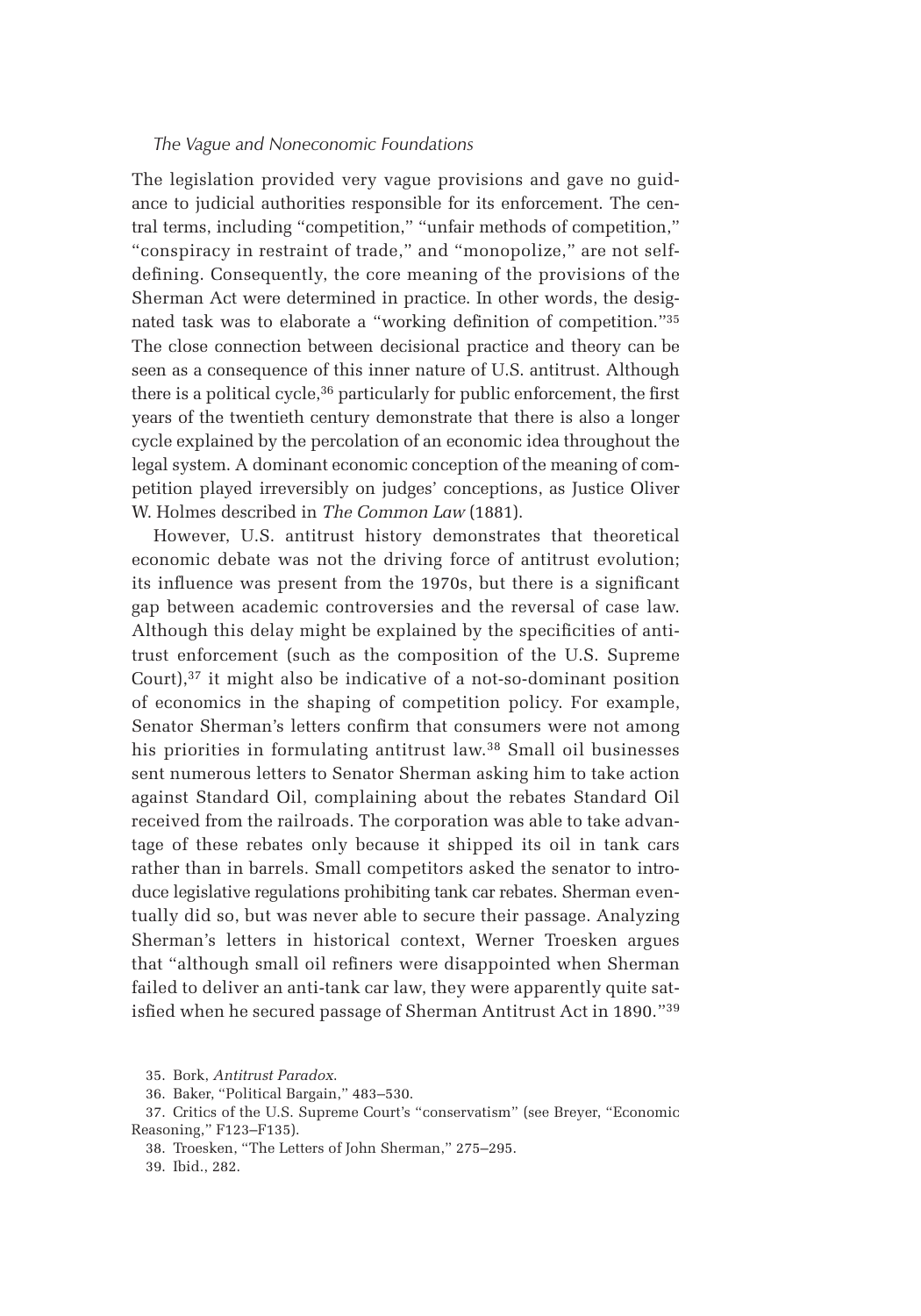This adds to the evidence that the Sherman Antitrust Act was probably never intended to increase social welfare. 40

Another example of the lack of economic analysis is also supported by Sherman's correspondence. Even though he reasoned with small oil producers that were using less-advanced technology (barrels vs. tank cars), Sherman made no effort to help businesses that were harmed by vertical restraints. His antitrust proposals did not address such restraints in any way. His stance was in sharp contrast to the positions of other state and federal legislators who claimed that vertical restraints could have expressly anticompetitive effects. 41 Anne Mayhew notes insightfully, "Neither the economists nor the lawyers of the day lobbied for the Sherman Act as a way of preventing monopolistic pricing."<sup>42</sup>

## Economics and Antitrust Law Enforcement: A Late Marriage

Following this demonstration in the preceding section that economics did not initially shape antitrust laws, we now seek to show that economic matters were not always seen as crucial in antitrust law enforcement. U.S. economists had long been circumspect toward antitrust law. Interestingly, although economic theory had recently converged with the everyday reality of antitrust law enforcement, the dominant conception of the core purpose of the Antitrust Act evolved over time. Leading U.S. economists were cautious about antitrust legislation, seeing it as echoing classical theoretical economics models that appeared distant from the U.S. economic dynamics, yet they considered these laws relevant tools for sanctioning undue wealth transfers at the expense of consumers and market actors deprived of economic power, and for ensuring a desirable level of dispersion of economic power, to preserve both economic and political liberties.

We first analyze the initial distrust of antitrust among U.S. scholars, from its enactment to the first New Deal with the NIRA, and then examine the reversal induced by the renewal of antitrust law enforcement during the second New Deal. Finally, we highlight that such an evolution—broadly independent of any theoretical dispute converged to a consensus among U.S. economists on the appropriate role of antitrust law.

42. Mayhew, "The Sherman Act as Protective Reaction." 390.

 <sup>40.</sup> DiLorenzo, "The Origins of Antitrust: An Interest-Group Perspective," 74.

 <sup>41.</sup> Troesken, "The Letters of John Sherman," 287.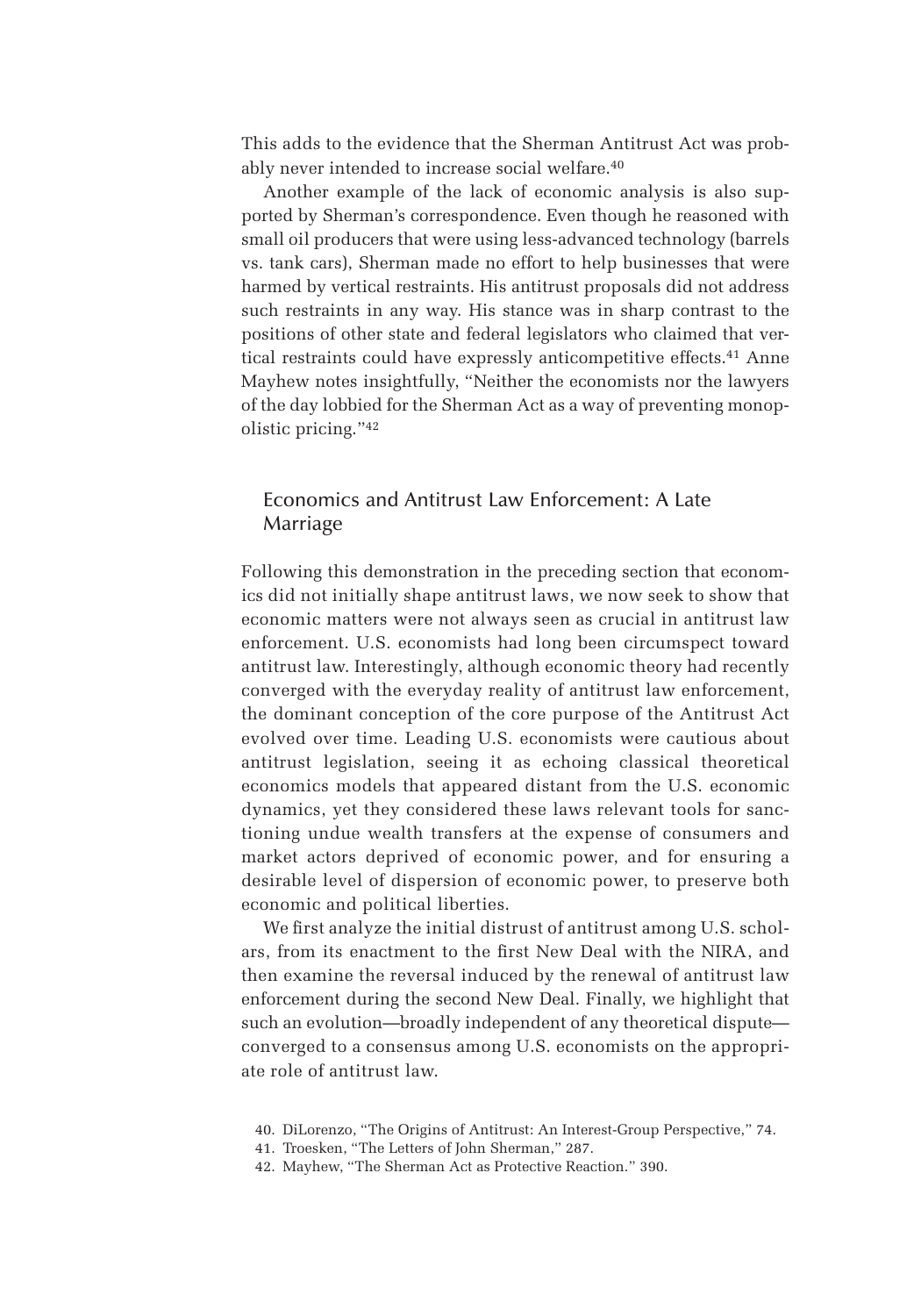#### *A Long Mutual Ignorance*

The choice of judicial enforcement was a means to limit government interference in the economy. Such an institutional device needs to be analyzed in light of U.S. debates between the 1880s and the 1930s, opposing legal realists and institutional economists<sup>43</sup> and laissez-faire promoters. The legal realists we would describe as progressives considered that the state had a role to play in controlling market transactions and promoting an economic welfare oriented view of the common good. 44 The main opposition to this interventionist program came from the judicial arena, as Justice Holmes (1897) stated in his seminal article, "The Path of the Law." The treatise by Christopher Tiedeman laid the foundations for the principle according to which a legislative majority must be constrained in its decisions by the individual rights protected by the U.S. Constitution. 45 The "Due Process of Law" clause and the Fourteenth Amendment are interpreted as severe limitations on government's policy power. From this constitutionally based conception of limited government power stemmed numerous court decisions that limited the scope of state intervention to defend the principles of freedom of contracts and protection of private property.<sup>46</sup>

The opinions of the legal realists and the institutional economists were polarized in their criticism of the Court's conservatism, which was rationalized by the doctrine of *classical legal thought*. This doctrine justifies constraining the legislature's decisions through the

43. Institutional economists—whose figureheads were John Rogers Commons and Thorstein Veblen—focus directly on the role of institutions (e.g., the firm, the state, the market) in shaping economic behavior. For further details on institutional economics, see Dewey and Rutherford, "Institutionalism, old," 374–381.

 44. Fried, *The Progressive Assault on Laissez Faire*. See also Kitch, "The Fire of Truth," on the influence, in the 1930s, of legal realism in shaping law departments to an economic approach. "It is clear that legal realism made people in law schools open to the social sciences. ... In the years that followed, American law schools were to try them all. That environment was receptive to the introduction of economics into a law school" (ibid., p. 165). This is part of a great discussion that took place in a 1981 conference in Los Angeles that gathered the most famous tenants of the Chicago School, such as Bork, Director, Friedman, Posner, and Stigler, among others.

45. Tiedeman, *A Treatise on the Limitations of Police Power* .

 46. The main stumbling blocks were undoubtedly the Fifth Amendment to the U.S. Constitution according to which "no person shall be … deprived of life, liberty, or property, without due process of law" and the Fourteenth Amendment, promulgated just after the Civil War, that prohibited State laws whose effects might lead to depriving citizens of these rights. With its 1872 Slaughter-House Cases, the U.S. Supreme Court adopted a very extensive view of this clause. The term "person" was thereafter interpreted very broadly to encompass firms, and liberty was assimilated to the notion of freedom of contract. Each firm is free to decide to contract or not to contract, and to set the contractual terms, e.g. prices, without restriction.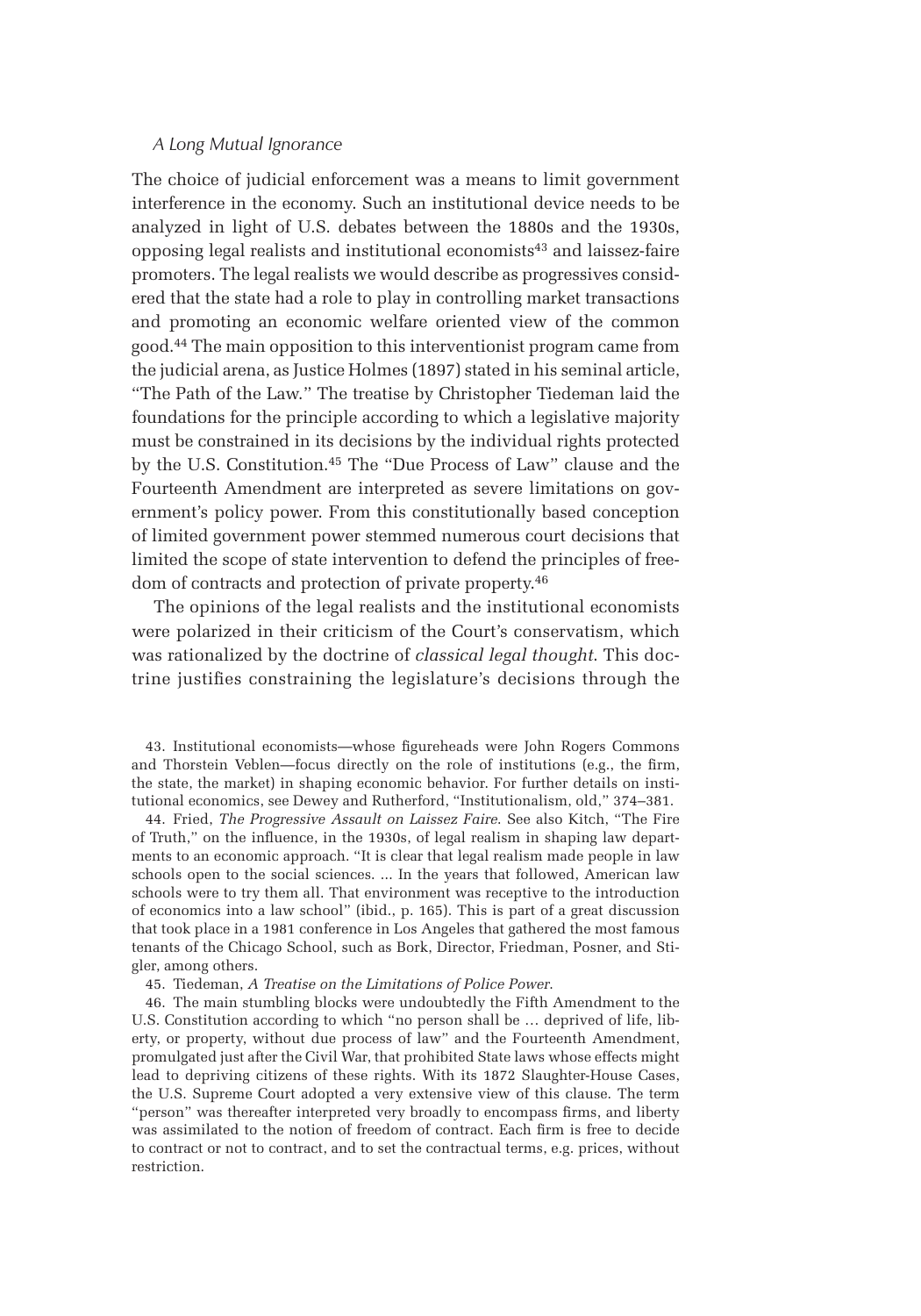logical functioning of the common law and the principles of the U.S. Constitution. In contrast, realists, such as Justice Holmes, in his dissent in *Lochner*, 47 considered that "general propositions do not decide concrete cases." In other words, rulings must also be based on an assessment of their economic and social implications and on the "felt necessities of the time."<sup>48</sup> Despite these determined contestations, the Supreme Court defeated state interventionism toward market practices (both limiting anticompetitive practices and regulating tariffs or contractual conditions). From the 1905 *Lochner* decision to the 1937 *West Coast Hotel Co v. Parrish*49 decision, the two pillars of constitutional laissez-faire—freedom to contract and the protection of private property—thwarted regulation policies and antitrust enforcement.

U.S. economists' mistrust of antitrust enforcement did not falter until the Second New Deal in 1936. 50 In this, economists were not alone. Legal scholars and politicians were equally dissatisfied about the Sherman Act's institutional framework, and the conditions of its enforcement by the courts, as demonstrated by the Clayton Act and the Federal Trade Commission Act (both 1914). However, if their critiques of court rulings were based on the lack of consideration of their economic impact because of the prevalent legal dogmatism of the judges, this is not to say that these criticisms were founded on the argument of consumer welfare maximization. Indeed, the main theoretical concept of the institutional economists was the transaction. Analyzing transactions assumes consideration of the distribution of property rights. Transactions create both vertical relationships among individuals and the goods they own, and horizontal relationships among people through contracts. These relationships produce significant coercive power among those contracting. The parties can no longer be considered purely independent. In addition, they cannot benefit from equivalent negotiating powers, as property rights are not equally distributed among people. Consequently, in some transactions, only one of the counterparts can benefit from the capacity to refuse to contract or to withdraw from the transaction. Demonstrating the existence of market power is possible,

 48. "Life of the law has not been logic: it has been experience. The felt necessities of the time, the prevalent moral and political theories, intuitions of public policy, avowed or unconscious, even the prejudices which judges share with their fellow-men, have had a good deal more to do than the syllogism in determining the rules by which men should be governed. The law embodies the story of a nation's development through many centuries, and it cannot be dealt with as if it contained only the axioms and corollaries of a book of mathematics. In order to know what it is, we must know what it has been, and what it tends to become" (Holmes, *The Common Law*).

49. *West Coast Hotel Co. v. Parrish* , 300 U.S. 379 (1937).

50. Stigler, *The Economist as Preacher* .

 <sup>47.</sup> *Lochner v. New York* , 198 U.S. 45 (1905).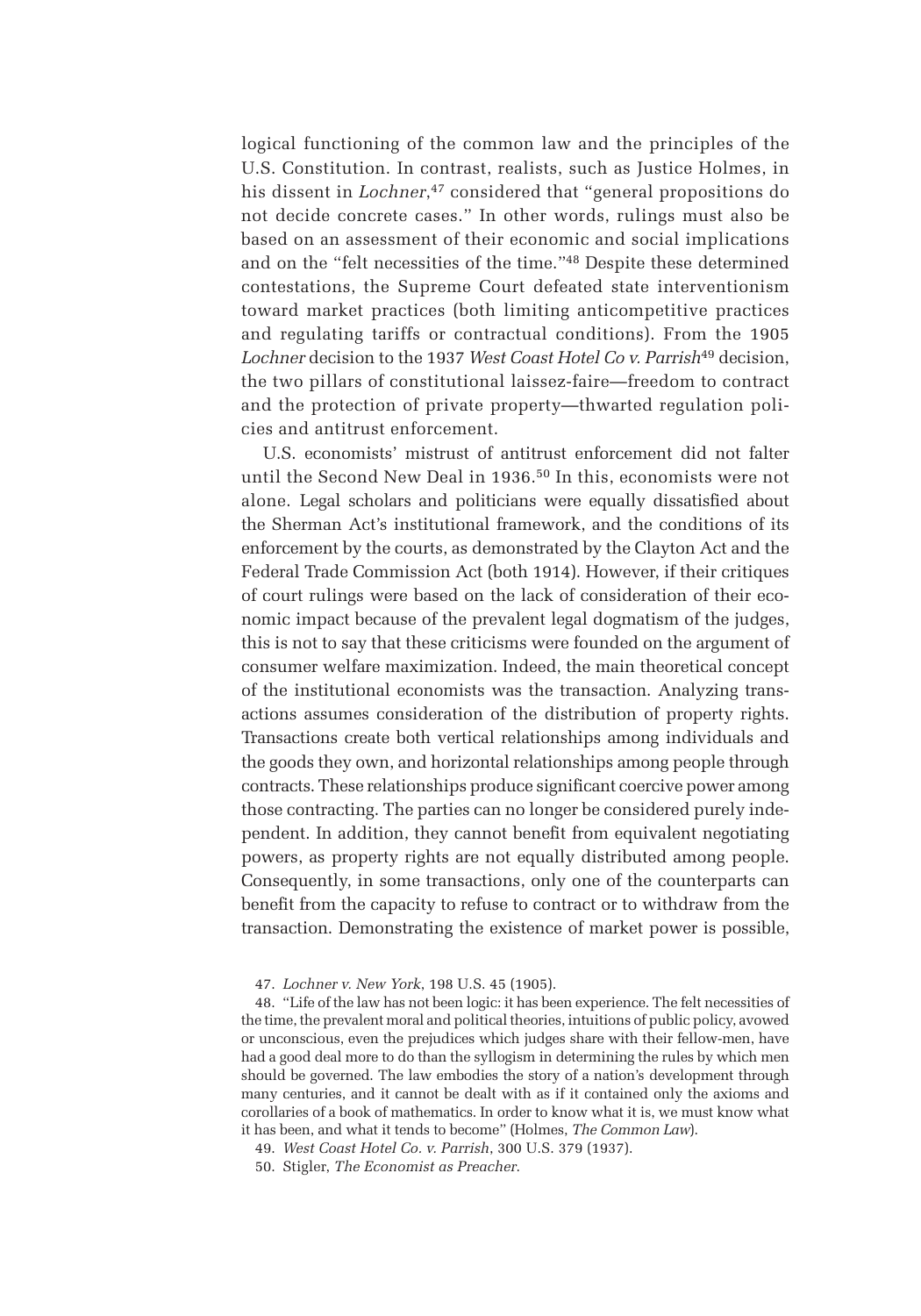which implies a coercive effect on the second party to the transaction, whose freedom of choice is constrained. Antitrust intervention is grounded not in old institutional economists' views of consumer welfare maximization but on the notion of freedom of choice.<sup>51</sup>

As Barbara Fried notes, if a firm had a de facto monopoly on necessary goods, it could refuse to sell the goods or could threaten not to sell them except on payment of an extortionate amount.<sup>52</sup> This implies both exclusionary and exploitation abuses that are not grounded in consumer welfare maximization but in coercive power, such as market power. Institutional economists consider that such behaviors threaten competition, in the same way as government intervention might. In their views, courts do not have to protect such powers on the basis of constitutional principles, and at the same time censure government interventions that aim to correct their effects. Coercive powers affect transactions among individuals, and, consequently, other constitutional rights. For institutional economists, the proper arbiter is the legislature, not the courts. Government intervention—as the Freiburg School promoted after World War II—is grounded in a positive theory of freedom through law (accessing the market, benefit from fair price conditions). Put differently, U.S. economists considered antitrust law enforcement as one of the tools, together with legislation and public utilities regulation, for the necessary "social control" of economic activities. These scholars believed that contemporary economic problems could be managed through "intelligent handling" in legislation.<sup>53</sup> Nevertheless, antitrust was viewed with considerable as long as its enforcement was the responsibility of the courts. The Supreme Court's legal interpretation of the scope of government intervention (as in price regulation) was so restrictive that institutional economists were doubtful about the possibility to control the exercise of coercive power through the Sherman Act.

The progressive era debate that led to the Federal Trade Commission (FTC) Act in 1914 exemplifies the wide mistrust of antitrust. The FTC Act's statutes allow avoidance of judicial enforcement of its decisions, unlike Sherman Act-based cases, which are enforced by the courts.<sup>54</sup> Thus, U.S. scholars and decision makers were all the more reluctant vis-à-vis the Sherman Act's judicial enforcement for public debate to be "monopolized" by the concept of "new competition." The latter advocated for inter-firm cooperation through information exchange

51. Giocoli, "Competition vs. Property Rights," 747–786.

52. Fried, *The Progressive Assault on Laissez Faire* .

53. Hamilton, "The Institutional Approach to Economic Theory," 312.

 54. Kovacic and Winerman, "Competition Policy and the Application of Section 5," 929–950.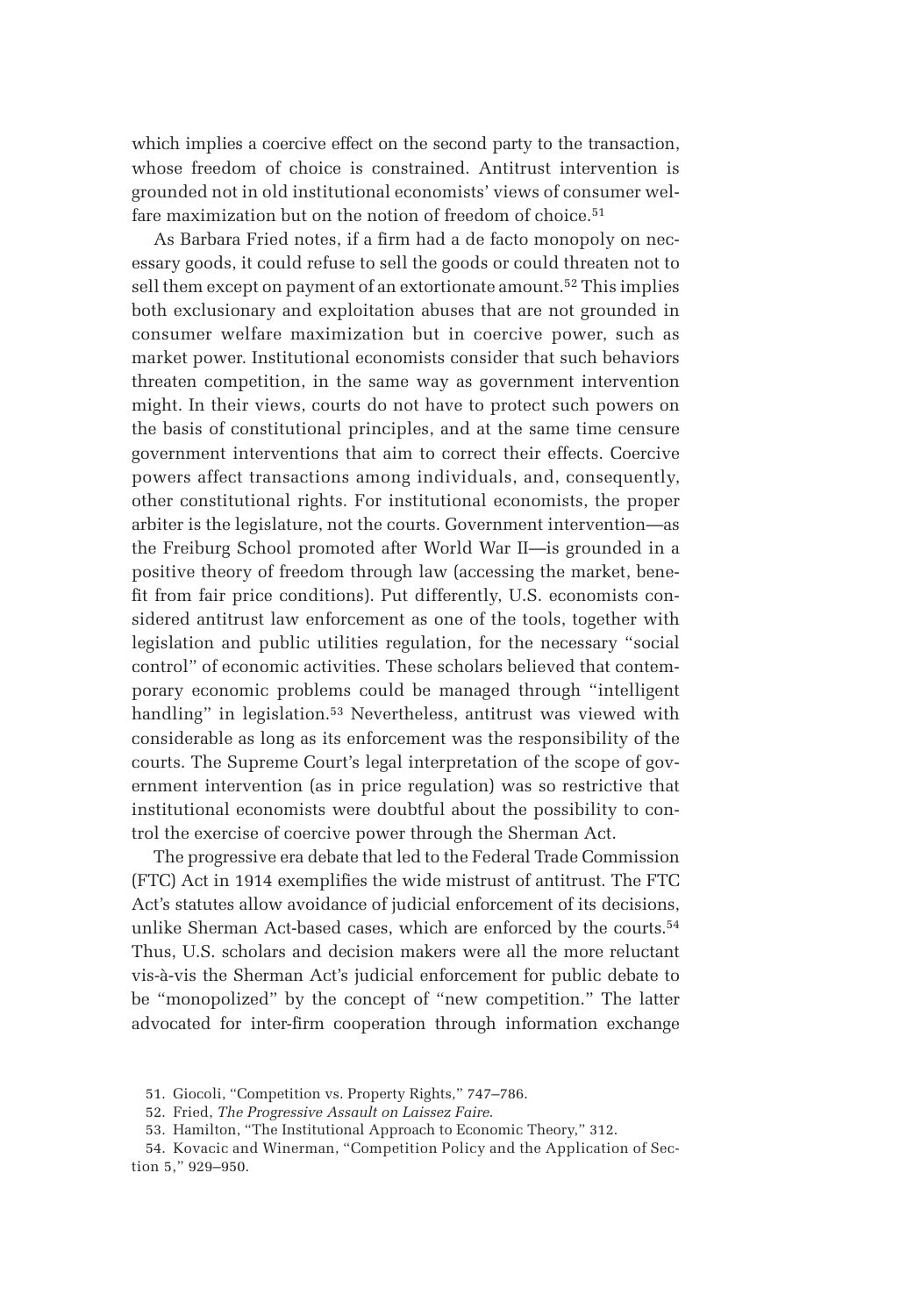regarding prices and output decisions to stabilize the market process. For example, the American Fair Trade League, personified by the future Justice Brandeis, 55 ran a campaign in favor of coordination of companies aimed at fostering market stability and eliminating "cutthroat competition."<sup>56</sup> From these perspectives, the best system was regulated competition, following the example of the War Industries Board established in July 1917. Such a technocratic view of "managed competition" was nothing other than a negation of antitrust principles, especially in their future Chicagoan orientation. This view received its greatest recognition with the First New Deal within NIRA promulgated by the Roosevelt administration. The NIRA sought to protect—and even to promote—coordination of practices and was initially well accepted by scholars, because they considered that such an organization favored the monitoring of business practices in the public interest. 57 Antitrust prosecution was almost entirely suspended until the reversal imparted by the Second New Deal.<sup>58</sup>

#### *The Second New Deal and the Rediscovering of the Sherman Act*

During the First New Deal, antitrust laws seemed to be permanently marginalized. However, President Roosevelt's stance on economic policy was quite complex. His views on the relationships with big business were balanced by completely opposing tendencies, such as Theodore Roosevelt's New Nationalism and the Woodrow Wilson's New Liberty. New Nationalism favored significant regulatory powers for the federal government to counterbalance corporate power, whereas

 56. Tadajewski, "Competition, Cooperation and Open Price Associations," 122–143. See also Childs, "Gerald Berk. Louis D. Brandeis," 839.

57. Rutherford, "Walton Hamilton," 1385–1407.

58. Gressley, "Thurman Arnold, Antitrust, and the New Deal," 214–231.

<sup>55.</sup> Louis D. Brandeis' support for the American Fair Trade League echoes with his advocacy for a "regulated competition" (see Berk, *Brandeis and the Making of Regulated Competition*). Berk demonstrates that Brandeis paved a third way between populist Democrats, according to whom the concentration of economic private powers endangered democracy, and Progressives, considering that large-scale corporations result from economic efficiency and must therefore be regulated. However, Brandeis argues that conventional tools of regulation are ineffective to address this issue; a third way of a "regulated competition" should be experimented with. The early FTC embodied such an approach, combining coercive interventions against predatory methods of competition and a "cultivational governance," consisting of the dissemination of best practices among firms and in the implementation of benchmarking tools (see also Childs, "Gerald Berk. Louis D. Brandeis," 840). Brandeis refers to a Republican alternative produced by a "syncretic" view between a progressive faith in scientific expertise and a populist affinity with market discipline. According to Berk, the spirit of the cultivational regulation survived to Supreme Court's rulings and influenced the NIRA experience.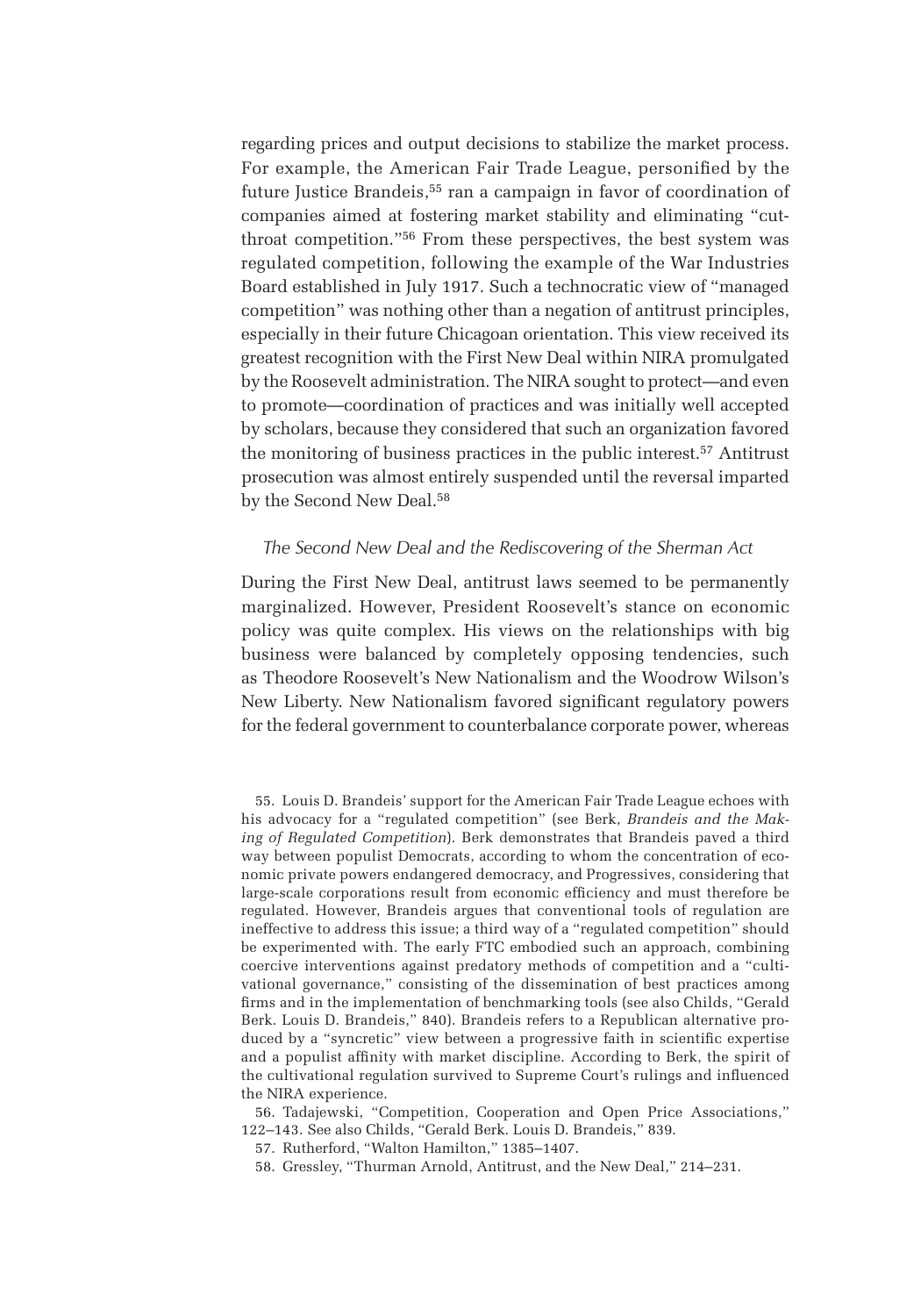New Liberty sought to strengthen antitrust laws to preserve economic liberty despite the concentration of private economic powers.<sup>59</sup>

The failure of the NIRA constituted a breaking point for U.S. economists' views of antitrust laws. Renewed public enforcement, with the appointment in 1938 of Thurman Arnold as head of the Antitrust Division of the Department of Justice, represented a new start, favored by a "progressive" shift within the Supreme Court. 60 Revived enforcement by the Roosevelt administration contrasted sharply with the NIRA, which the Supreme Court rejected. The First New Deal supported a quasi-suspension of antitrust laws to promote close cooperation among firms, labor unions, and government. The aim was to frustrate what appeared to be self-destructive competition that pushed down prices and deterred investment decisions and employment, ignoring what then appeared to be outdated liberal policies. It might be considered paradoxical that the impossibility of pursuing cooperation between government and firms and promoting close coordination among competitors had led the Roosevelt administration to revive inverse conditions.

Several factors might explain this reversal. First, the New Dealers were not a homogeneous group. As Hawley and Freyer underline, 61 some were still advocating for a reconstruction of the New Deal policies for cooperative planning, whereas others, such as Robert Jackson, who in January 1937 was appointed the assistant attorney general for the Department of Justice's Antitrust Division, proposed to renew it through an active antimonopoly campaign. Jackson's success in convincing President Roosevelt might be explained by the then current macro-economic situation and by the president's views on economic matters. According to Freyer, Franklin Delano Roosevelt "generally

 59. See also Nachbar (2013) for an analysis of antitrust laws as a tool for depriving private economic powers of regulation power. Accordingly, the logic of per se rules in vertical restriction matters is not related exclusively to allocative efficiency concerns ("market harm"), but it also affects "regulatory harm." This latter corresponds to the restriction imposed by private economic powers in terms of freedom of choice and contractual liberties. In a nutshell, a monopolist's property rights might be considered regulation of the use of the product concerned (Brandeis, 1934).

Because these two dimensions cannot be balanced, the rule of reason should not be applied. To sum up, the logic of the 1977 *GTE Sylvania* decision, according to which the net effect of a vertical restriction on efficiency has to determine the ruling, is the exact opposite of the New Deal era decisions in *Fashion Originators Guild of America v. FTC,* 312 U.S. 457 (1941), in which the restrictions imposed by guild members on distributors in order to avoid model copying, were condemned per se although they might be welfare enhancing.

 60. Judge Bork emphasized that, for forty years, the U.S. Supreme Court counteracted the tendencies of the Congress to use antitrust laws as a lever for social reforms (Bork, "Legislative Intent," 7–48).

61. Hawley, New Deal, 12–13; Freyer, Antitrust, 10.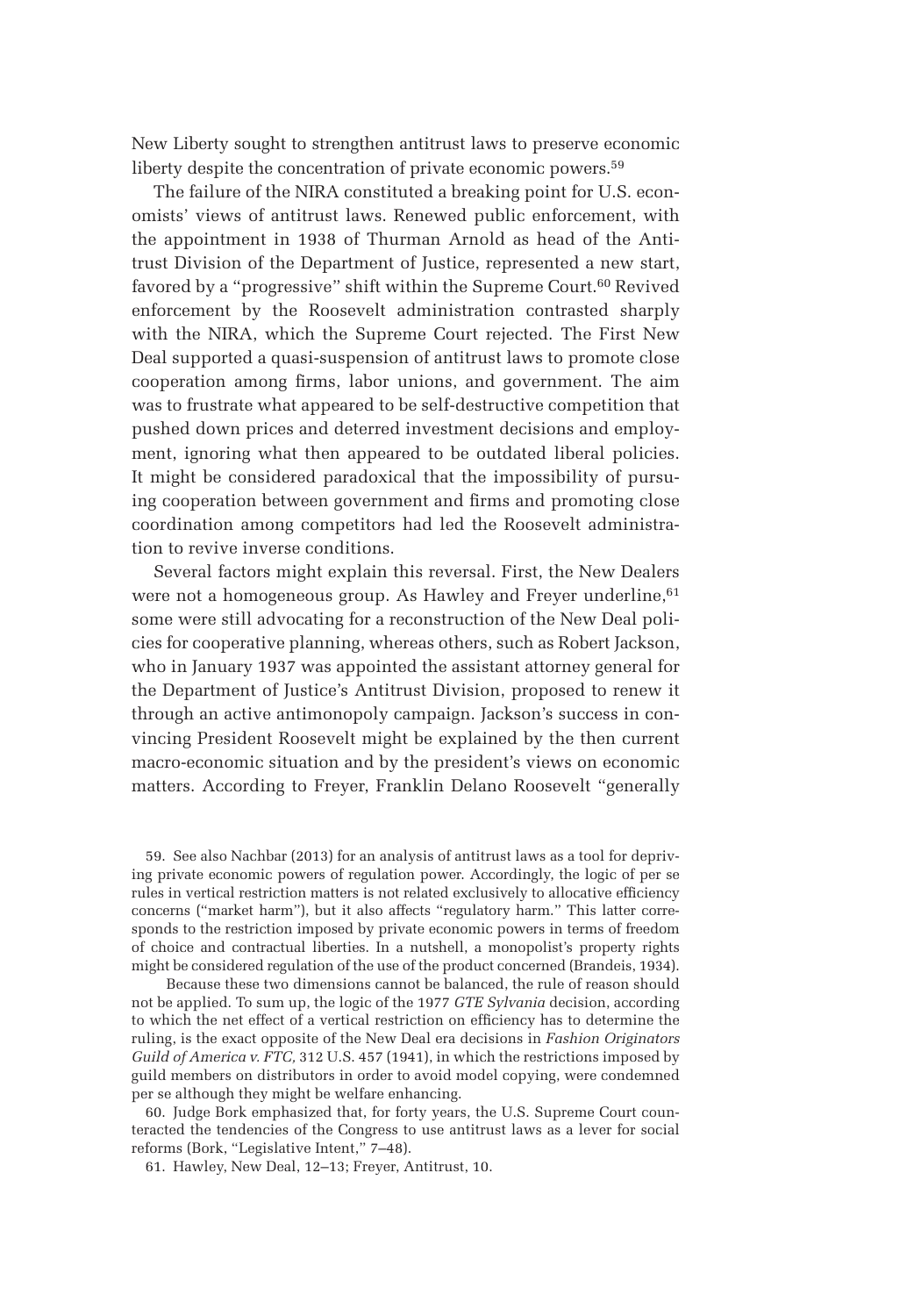conceived of economic issues in terms of rights and wrongs."<sup>62</sup> In the case at hand, the failure of his initial policy and the economic context characterized by rising prices and concomitant stagnation of wages and employment may be imputed to lack of support from big business. In sum, the wage-price imbalance was seen simultaneously as a major obstacle to the recovery, and as fostering political support for more activist antitrust enforcement. Again, fifty years after the Sherman Act's passage, the social consensus was that something must be done about the trusts. However, antitrust laws were challenged for seeming to be based on a perfect competition theory framework that took no account of either the economic realities of large firms enjoying economics of scale and scope, or the theoretical advances in understanding imperfect competition. Competition could no longer be considered effective rivalry among small units. At the same time, it seemed necessary not to ward off the effects of the concentration of economic power in light of the contemporary situation in Germany.

Assistant Attorney General Jackson patiently worked to pave the way for President Roosevelt's 1938 antitrust speech by advocating that big business should be accountable and by reorganizing the Antitrust Division, putting the emphasis on economic advisors' support to handle the increasing demand for economic data. The antimonopoly study committee created in October 1937 was another step toward a political inflection, preceding the president's 1938 message to Congress, in which he announced that the Department of Justice should collate material on monopoly abuses and possible remedies.

The pro-antitrust tendency progressively prevailed over the promoters of a new NIRA policy. The renewal of a kind of cooperative approach with big business was no longer on the agenda, as the recession was blamed on "the lack of purchasing power of the lowest income classes"<sup>63</sup>—a result, to some New Dealers, of a "capital strike" against the government. Again, antitrust laws were not conceived as a tool to promote economic efficiency (as market concentration was considered to produce welfare gains), but rather as a means to sanction undue transfers of wealth among economic agents.<sup>64</sup> Such transfers not only raised distributional concerns within society, but also imperiled its growth potential by depressing effective demand. In addition, the question of the rise of private economic powers, and the risks this induced for the democratic system, were crucial to

 <sup>62.</sup> Freyer, Antitrust, 10.

 <sup>63.</sup> Freyer, Antitrust, 18.

 <sup>64.</sup> This concern is seen as the same concern that led to enactment of the Sherman Act, as Robert Lande underlines, "if Congress primarily had cared about enhancing economic efficiency, it would have enacted 'protrust' laws, not 'antitrust' laws" (Lande, "A Traditional and Textualist Analysis," 2360).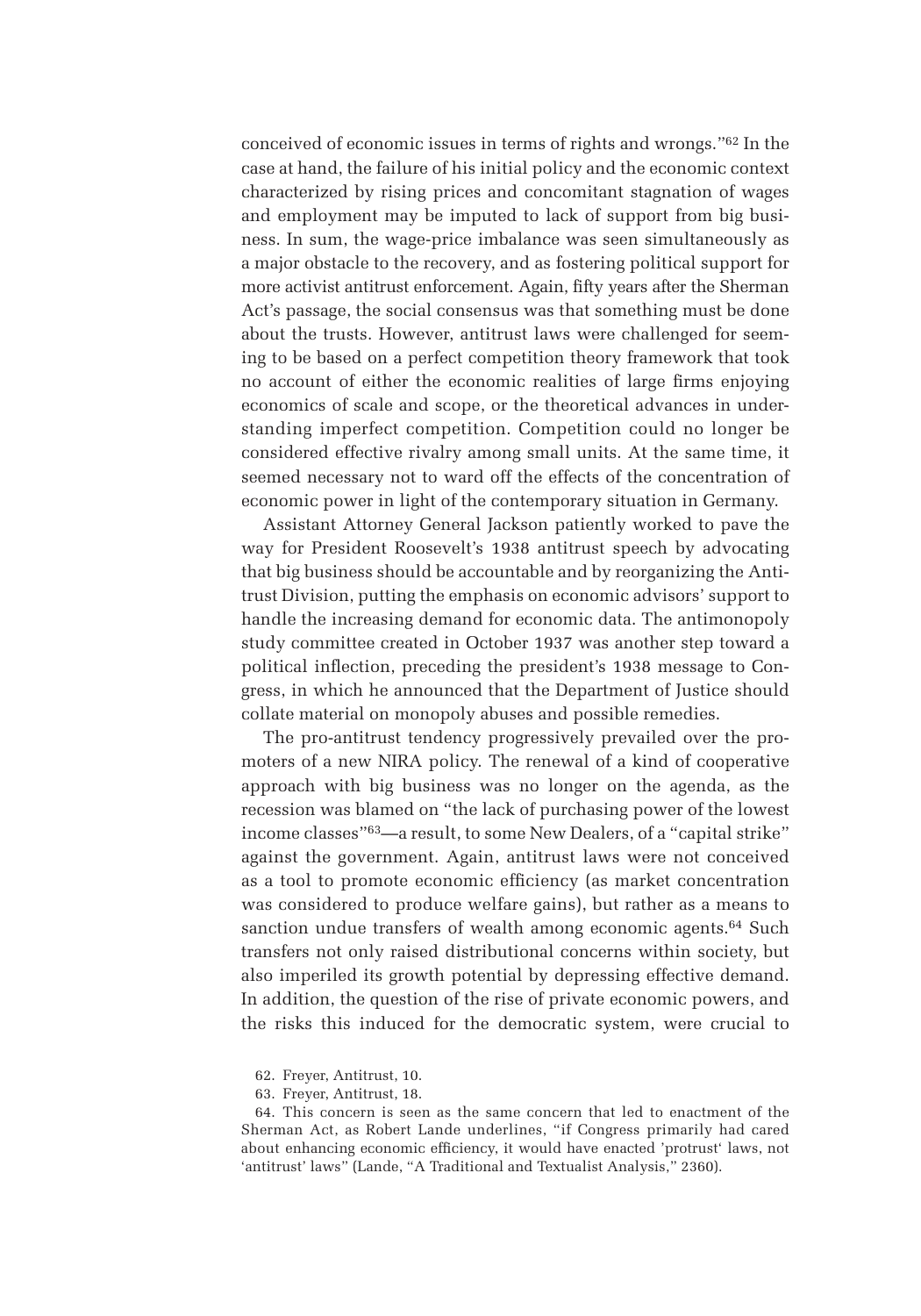President Roosevelt's view. Although efficiency constraints demand concentration, they might well impair the consumer welfare of individuals and small firms' economic opportunities. In this respect, Robert Lande's views about the purpose of antitrust laws provide a more fruitful analytical lens to explain the Second New Deal's political shift than Bork's more polarized view of efficiency.<sup>65</sup>

The appointment of Thurman Arnold as head of the Antitrust Division might be seen as controversial, considering his initial views on the Sherman Act. Earlier, as a Harvard law professor, Arnold had been influenced by the legal realists, and consequently was doubtful about the classical theoretical framework that apparently shaped the Sherman Act, and about its judicial enforcement, considering the Supreme Court's long-standing conservatism. If Arnold initially saw monopolies as necessary public evils, the Great Depression led him to tackle the issue of private economic power. The coercive power of monopolies in economic transactions allowed them to exclude competitors from the market and to extract excessive rents at the expense of consumers and economic partners.

A convergence between the economic and legal fields, embodied in Mason's articles on adapting economic analysis of antitrust to imperfect competition theories and providing suitable economic tests with increasing budgetary resources, supported the Antitrust Division's actions. 66 Some simple data allow a quick overview of the strength of the political impulse. Freyer shows that in 1937–38, the Antitrust Division had instituted only eleven cases and fifty-nine "major" investigations, but by 1939–40 it had commenced ninety-two cases and 215 investigations and, in that same fiscal year, won thirtyone of its thirty-three concluded cases. 67 The *Socony-Vacuum Oil Co.* Supreme Court decision<sup>68</sup> constitutes a landmark that is fully

65. We could discuss the place of efficiency-related concerns in these two approaches (see, e.g., Lande, 2013; 2354). First, the wealth–transfer-centered approach cannot be seen as neutral in terms of its allocative efficiency. Indeed, any welfare transfer among economic actors has efficiency consequences since production, investment, and consumption choices are altered vis-à-vis a perfect competition setting. Second, the consumer welfare criterion is insufficiently discussed, as there is no reason why a producer enjoying a monopoly position will pass on gains to the final consumer. In other words, the balance between anticompetitive and efficiency enhancing effects is based on a purely hypothetical compensation scheme. As Lande (2013; 2360) claims, "the [Bork's] deceptive use of the term 'consumer welfare,' instead of the more honest term 'total welfare,' was a brilliant way to market the efficiency objective."

66. These rose from \$200,000 before 1937, to \$440,000 for the fiscal year 1937-38, \$780,000 for 1938–39, reaching \$1,325,000 in 1939–40 and 1940–41 (see Freyer, 2006, p. 28).

67. Freyer, Antitrust, 27.

68. *U.S. v. Socony-Vacuum Oil Co* ., 310 U.S. 150 (1940).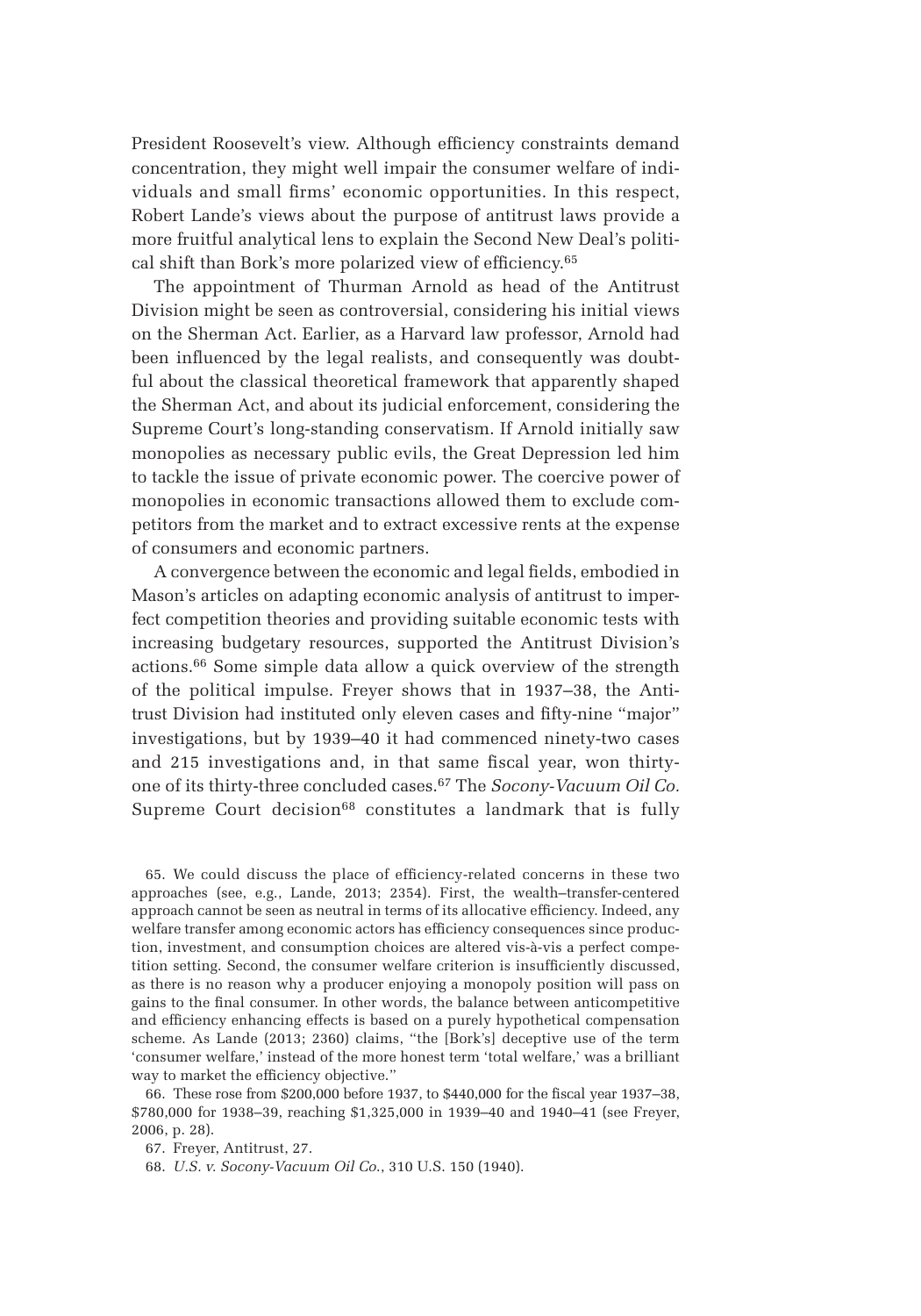representative of this policy shift. The decision of this firm to purchase the surplus produced by independent refiners made sense according to the values promoted by the NIRA. Such behavior led to stable prices and allowed the firm to recoup its fixed costs. However, its efficiency-based defense was rejected by the Supreme Court, based on the Antitrust Division's position that such an arrangement should be sanctioned as price fixing.

#### *A Political Shift Finding Its Theoretical Foundations*

From a theoretical point of view, two converging movements amplified this turn. The first was the hitherto unseen support from institutionalist economists for the antitrust laws,<sup>69</sup> and the second was the shift made by former laissez-faire champions abandoning traditional English-style liberalism, to the neo-liberal model, accepting government interventions aimed at preserving the competitive process.<sup>70</sup>

The First Chicago School, whose figureheads were Frank Knight, Jacob Viner, and Henry Simons, considered that the concentration of economic power needed also to be restrained to ensure both its dispersion and political decentralization.<sup>71</sup> Indeed, the institutional economists' perspective on government intervention and antitrust enforcement, paradoxically was more or less accepted by the First Chicago School in the late 1930s. Despite its reaffirmed liberalism, to which Knight's criticism of the institutional economists' concept of social control testifies,<sup>72</sup> Chicago scholars accepted a stronger enforcement of antitrust laws to correct market dynamics. 73 The First Chicago School took a position very close to those of the late U.S. institutional economists, advocating for formal rules at the expense of implementation of the *rule of reason*.<sup>74</sup> They also supported the prevention and—at the extreme—the prohibition of acquisition of substantial monopoly power "regardless of how reasonably that power may appear to be exercised." 75 In brief, until the 1950s the First Chicago School supported anti-monopoly policies to thwart the concentration of economic power and to "ensure that no single corporation

 74. On the views of neoliberal movements of the late 1930s on antitrust, and their possible (limited) convergence with the old institutional economics tradition in the United States, see Mirowski and Plehwe, *The Road from Mont Pèlerin* , describing the debates initiated by Walter Lippmann's contribution (Lippman, *An*  Inquiry into the Principles of the Good Society).

75. Simons, *Economic Policy for a Free Society* , 58.

 <sup>69.</sup> Mayhew, "Love the Sherman Antitrust Act," 179–201.

 <sup>70.</sup> Mirovski and Plehwe, *The Road from Mont Pèlerin* .

 <sup>71.</sup> Van Horn, "Chicago's Shifting Attitude," 1527–1544.

 <sup>72.</sup> Knight, "The Newer Economics," 433–476.

 <sup>73.</sup> Simons, *A Positive Program for Laissez-Faire* .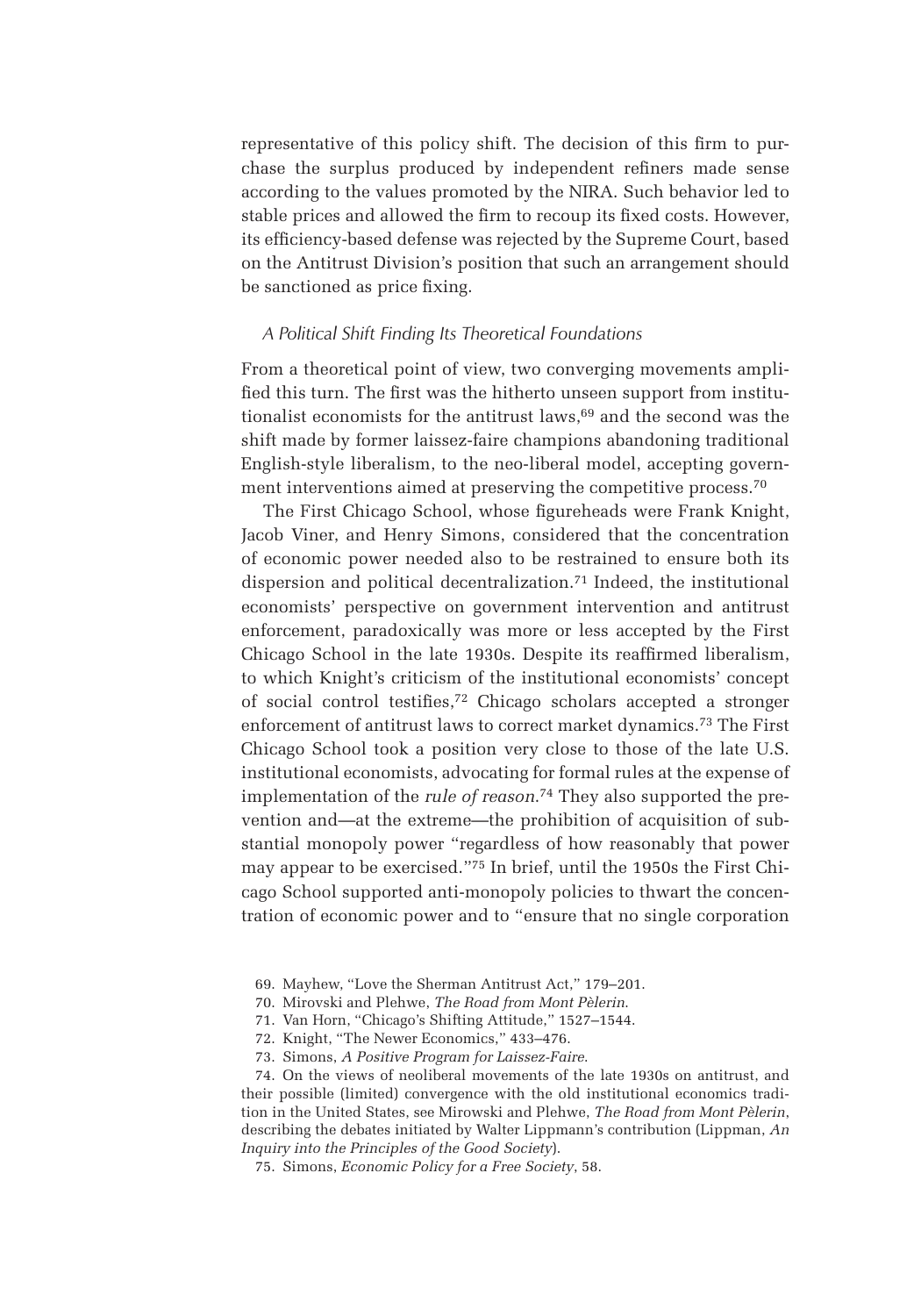dominates an industry."<sup>76</sup> Recognizing the legitimacy of positive state action to preserve the market process against the deleterious effects of the concentration of economic power was one of the basic features of its neoliberalism, and in line with the view of classical economists such as Adam Smith. 77

Antitrust legitimacy rapidly evolved toward a more structuralist approach that assimilated the issue of economic power within market concentration. That was the Harvard School's vision that emphasized the relationship between market power, business conduct, and market outcomes (the Structure-Conduct-Performance [SCP] paradigm). This school of thought emerged in the late 1930s when Harvard economists such as Edward Mason, Joe Bain, Carl Kaysen, and Donald Turner conducted empirical surveys into specific industries.<sup>78</sup> U.S. antitrust enforcement adopted such a structuralist dimension<sup>79</sup> "to preserve a diverse and pluralistic society hospitable to small business and the entrepreneur."<sup>80</sup> The definition of competition converged toward an effective situation of rivalry among firms.<sup>81</sup> The living profit theory used by Judge Learned Hand in his ruling in the 1945 *Alcoa* case embodies this approach. 82 In this margin squeeze case, 83 the vertically integrated "dominant" operator was obliged to set its contractual conditions to avoid excluding competitors from the market (whatever their respective efficiencies) and allow them to make a reasonable profit.<sup>84</sup> This conception contrasted sharply with the then-current U.S. efficiency-centered approach.<sup>85</sup>

76. Van Horn, "Chicago's Shifting Attitude," 1532.

77. Viner, "The Intellectual History of Laissez Faire," 45–69.

 78. See, e.g., Kaysen and Turner, *Antitrust Policy* or Bain, "Barriers to New Competition."

 79. Thurman's view on the scope of antitrust laws differs sharply from the conventional interpretation of the Sherman Act and definitely contradicts Robert Bork's (1966) interpretation: "The Antitrust laws should be revised so that the government could strike at market domination, regardless of how the power over prices had been acquired and regardless of motive or intent" (Thurman, *The Folklore of Capitalism*).

80. Fox, "Antitrust as a Window," 565.

81. "Through these years, the Supreme Court defined 'competition' as a process of interaction among numerous buyers and sellers, none too large. The process of competition would, it was thought, provide a fair and impersonal system of governance and prevent exploitation, coercion, and exclusion" (Fox, "Antitrust as a Window," 554-588). Fox defined consumer interests in terms of "access to a variety of prices, quality, and service options."

82. *United States v. Aluminum Co. of America* , 148 F.2d 416 (2nd Cir. 1945).

 83. "A margin squeeze may occur when the dominant provider of an input is vertically integrated in retail activities that compete with its downstream customers." Jullien, et al., "The Economics of Margin Squeeze."

84. Sidak, "Abolishing the Price Squeeze," 279–309.

85. Hovenkamp and Hovenkamp, "Antitrust Price Squeeze Claims," 967.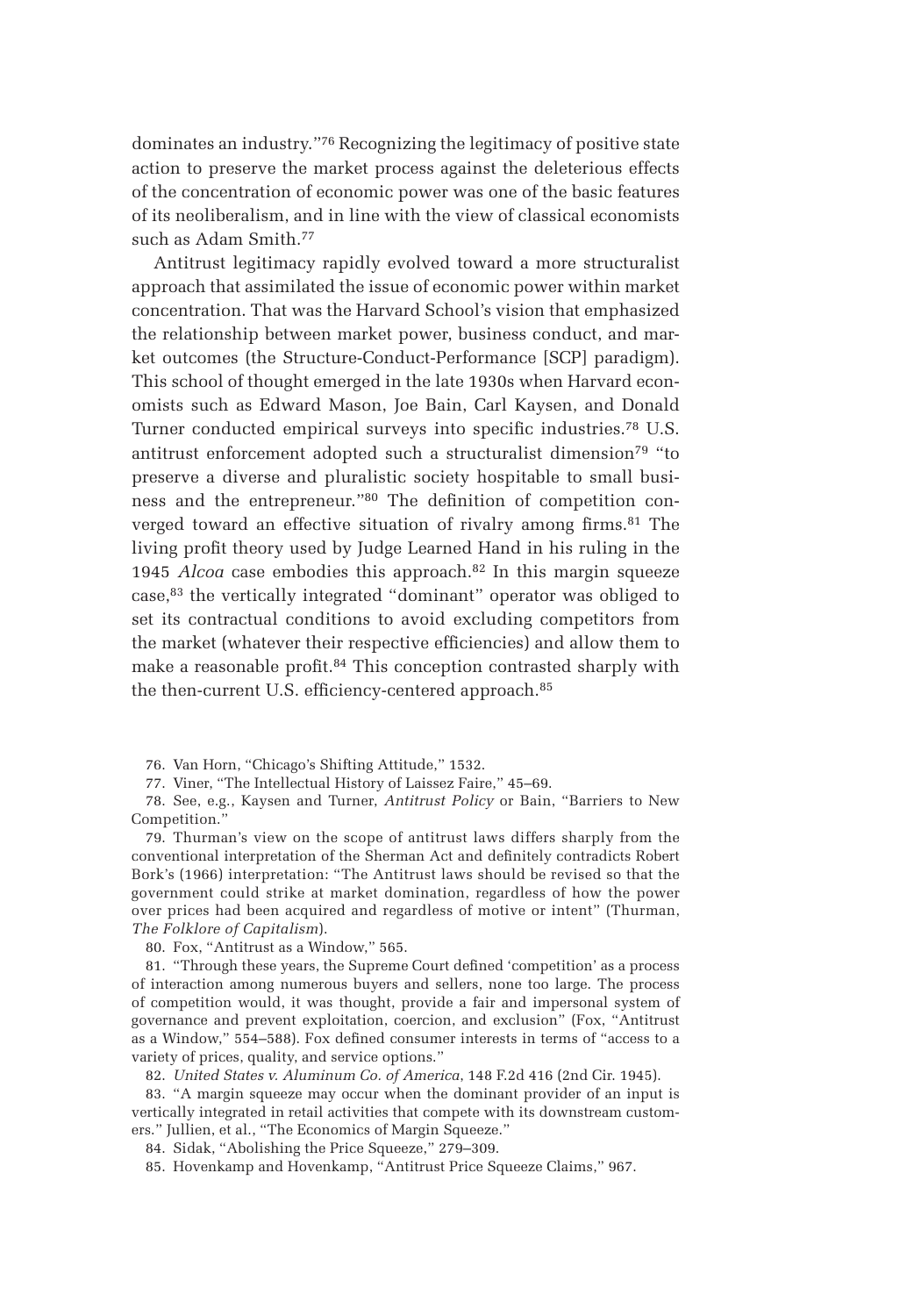### The Second Chicago School's Economization Defense

Economic theory provided significant support for a renewal of active antitrust enforcement. Whereas World War II had led to a more circumspect approach than that of Thurman Arnold, the Truman administration found an equilibrium between the oligopoly structure of leading industries and an antitrust enforcement policy aimed at conciliating these private economic powers and preserving their accountability to the wider public interest and the economic opportunities of their competitors. Big business was accepted, but was also restrained by antitrust laws. Second Chicago School promoters initially challenged this middle course antitrust theoretically in the early 1950s, but their influence did not become significant until the Nixon presidency.

#### *The Theoretical Construction of Pro-Trust Antitrust*

The reversal of the Supreme Court's decisional practice concerning antitrust law enforcement dates from the 1977 *GTE Sylvania* decision, and, as we will see, the late 1960s breakpoint in the Department of Justice Antitrust Division, from a theoretical point of view, might reach back to 1946. The replacement of Henry Simons by Aaron Director led the Chicago School to reconsider the "issue of monopoly."<sup>86</sup> Contestable market theory, according to which whatever the market concentration, the absence of barriers to entry is sufficient to produce a competitive environment,<sup>87</sup> was already subjacent. Benefiting from monopoly rents was seen as a key incentive to invest, which was the driving force of the competitive process. The market process was itself an equilibrating counterforce, as "competition, even if not visible, could undermine and destroy all forms of monopoly."88 In contrast to its predecessor, the Second Chicago School prescribed a case-by-case approach based on assessment of the effects of a considered practice in the market. Chicagoan scholars rejected all judgment criteria grounded on intent or "fair market practices."

The Chicago School's great transformation cannot be appreciated without some understanding of Friedrich von Hayek's influence and the support of the Volker Fund, initiated by *The Road to Serfdom* (1944). The Volker Fund financed two successive programs within the University of Chicago, the Free Market Study (FMS) Project (1946–1952) and the Antitrust Project (1953–1957), both co-chaired by Aaron Director and Edward Levi. The FMS's startup did not mark

 <sup>86.</sup> Van Horn, "Chicago's Shifting Attitude," 1539.

 <sup>87.</sup> Baumol, et al., *Contestable Markets and the Theory of Industry Structure* .

 <sup>88.</sup> Rutherford, "Walton Hamilton, Antitrust, and Chicago," 1403.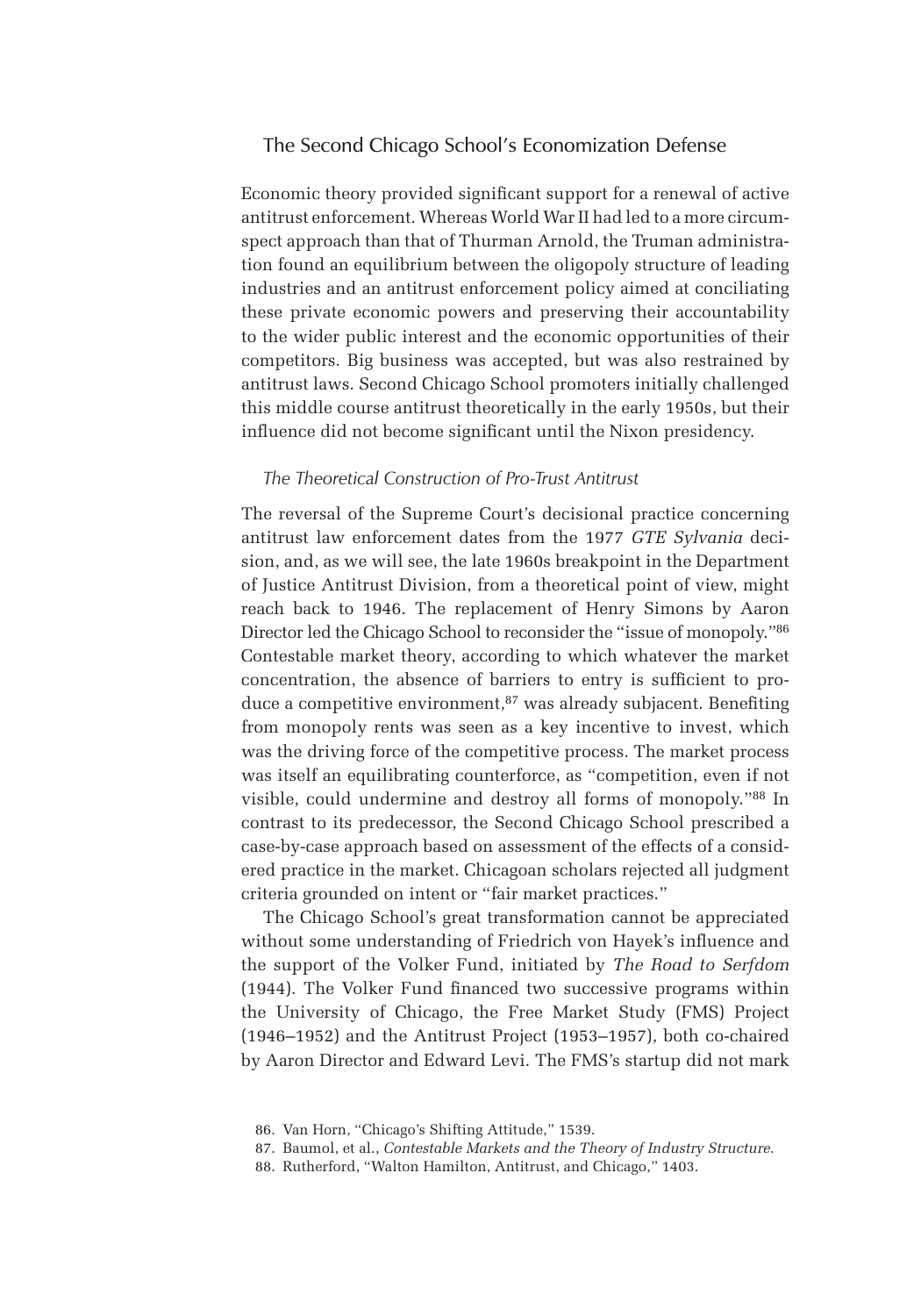any rupture with the First Chicago School's views. There is evidence of consensual positions expressed at the Mont Pèlerin Society's (MPS's) first meeting in 1947.<sup>89</sup> The lecture delivered by Aaron Director was in line with Simons's arguments.<sup>90</sup> However, the reversal was imminent. The FMS program promoters focused on the issue of concentration of economic power (for example, in terms of assessing successes and failures of the antitrust laws, and reconsidering patent law). The rupture that followed Robert Van Horn's pronouncements, relied on the discovery that monopoly is not "the great enemy of democracy."<sup>91</sup> In other words, a dominant—if not a monopolistic position had no deleterious effects on the market process, as such a position was intrinsically precarious. The concentration of a given market was considered the inexorable result of economies of scale and scope. At the same time, barriers to entry were mainly artificial and stemmed from government interventions deriving from capture phenomena. Additionally, any exclusionary practices implemented by dominant undertakings were represented merely as short-term discrimination strategies.

The breaking point can be pinned down to the last two years of the FMS program. As Van Horn stresses,<sup>92</sup> the first tremor was a book review by Aaron Director published in the *University of Chicago Law Review* in 1950. Director admitted that competition forces remained subjacent even if a single firm dominated the market, maintaining the incentive structure and leading to an optimal outcome. In the Antitrust Project, numerous studies were carried out on exclusionary practices, predatory pricing, resale price maintenance, tying arrangements, price discrimination, and vertical integration. These works concluded that many of these market strategies were benign and should not be restricted through per se rules (limiting judges' discretion, as Simons recommended) but should be assessed on a case-bycase basis, according to the rule of reason.

This theoretical shift is embodied in a manifesto published by Director and Levi in the *Northwestern Law Review*, titled "Law and the Future: Trade Regulation" (1956). The authors' avowed purpose was to defend the principles of competition and free enterprise against

 <sup>89.</sup> The Mont Pèlerin Society constitutes one of the most important international groups of free-market intellectuals. In April 1947, Austrian economist Friedrich von Hayek organized the first meeting of the Society at the Hotel Park at Mont Pèlerin, near Vevey, Switzerland, including thirty-six participants, such as Milton Friedman, his brother-in-law Aaron Director, Frank Knight, and George Stigler representing the emerging Chicago School.

 <sup>90.</sup> Van Horn, "The Roots of Chicago Law and Economics," 209.

 <sup>91.</sup> Ibid., 204.

 <sup>92.</sup> Ibid., 217.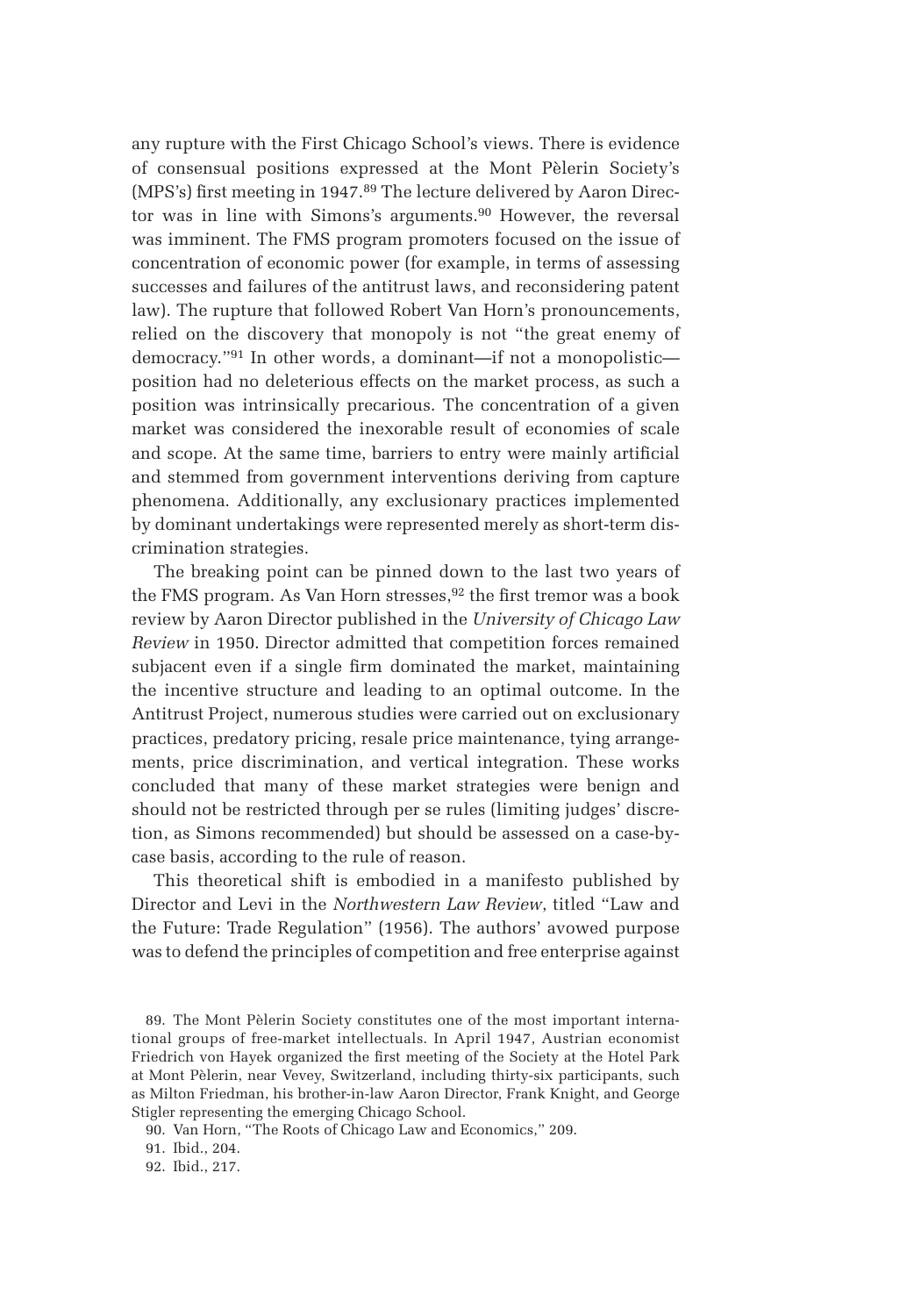future NIRA-type public policies. However, unlike what Simons had advocated, such a goal did not lead to condemning unilateral abuse of market power, if not market power itself. Director and Levi were not advocating for stricter enforcement of antitrust rules; rather, they felt the opposite. They wanted to reinstate the legitimacy of the individual dominant position. The article represented a real rupture with the First Chicago School. One of the main reversals was undoubtedly defense of the rule of reason over per se rules. Director and Levi pointed to the friction between two opposing tendencies in the Common Law. Because antitrust enforcement is based on Common Law principles, its implementation should be characterized by flexibility and ambiguity, or by certainty and automaticity. However, the 1950s antitrust rulings belonged to the second tendency. Certain practices were seen as themselves anticompetitive (for instance, resale price maintenance introduced by the 1911 Supreme Court decision in *Dr. Miles*).<sup>93</sup> Therefore, they might be sanctioned without consideration of any actual or potential effects. The Second Chicago School rejected the view that economic theory leads to consideration *ex ante* of a given market practice as anticompetitive. It is necessary always to consider the specific circumstances of the case, and to ground the decision in accurate and up-to-date economic theory. According to Director and Levi, even economic theory might structure the judge's decision. Still, "The law indeed can have a life on its own. But in this field of law more than any other, the general presumptions are of such a character that they cannot be readily isolated from the corresponding presumptions which dominate economic theory." 94

It would be surprising to see now-dominant Chicago School scholars rejecting the conclusions of industrial organization models advocating safe harbors to benefit dominant firms.<sup>95</sup> Contrary to this 1950s positioning, the Chicago School now prefers the certainty and automatic tendencies of the implementation of Common Law principles over what Director and Levi called the "changing fashion of economic theory." However, the relative positions have changed; the Second Chicago School prescriptions have been challenged for thirty years, and yesterday's supporters of per se rules are now denounced as defenders of a mechanical implementation of fossilized economic theory and normative views through the Common Law nature of U.S. antitrust enforcement, creating a "neo-classical legal thought" and reinvigorating a laissez-faire competition policy.

95. Crane, "Antitrust Modesty," 1193.

 <sup>93.</sup> *Dr. Miles Medical Co. v. John D. Park & Sons Co* ., 220 U. S. 373 (1911).

 <sup>94.</sup> Director and Levi, "Trade Regulation," 296.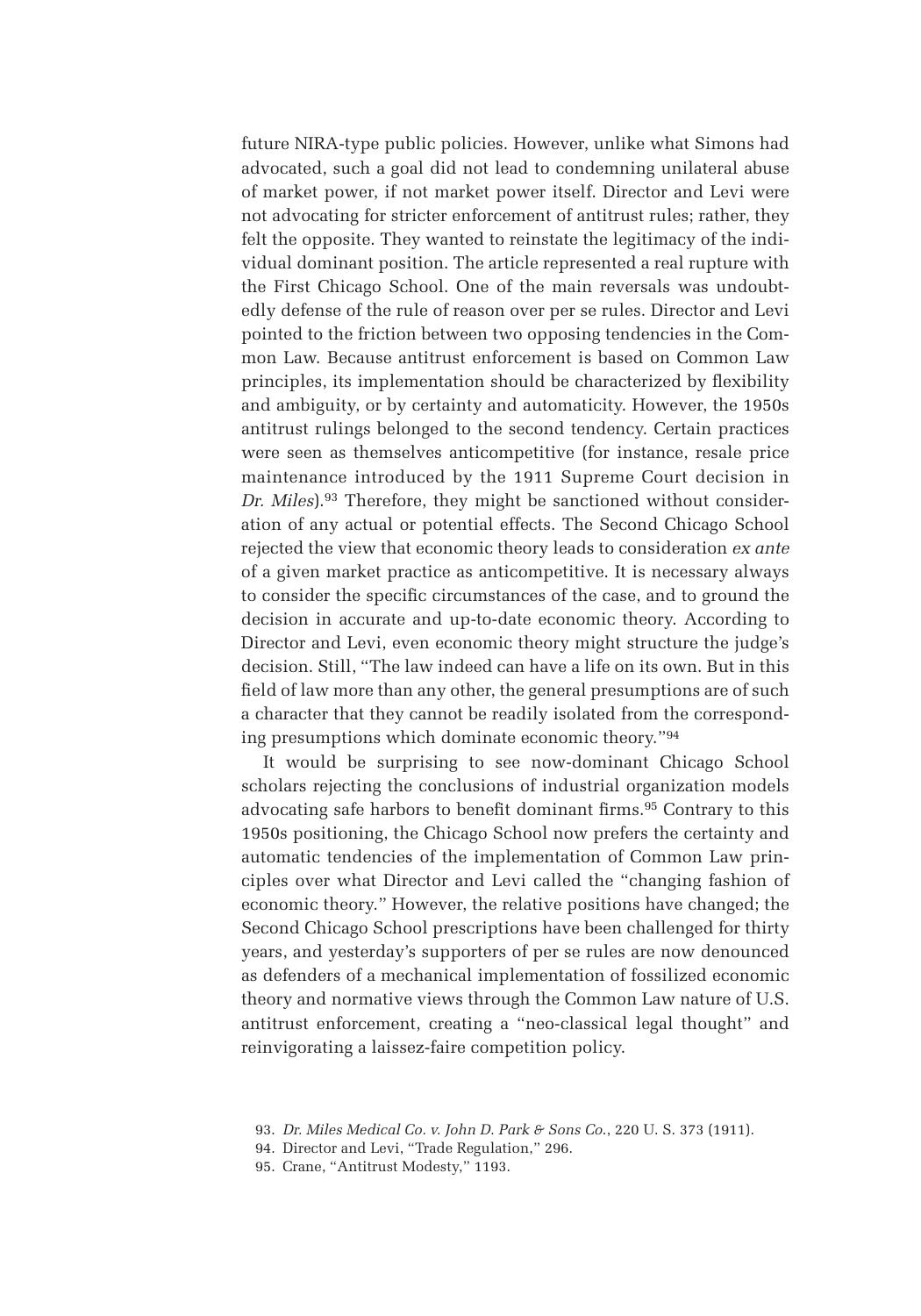In our conclusion, we consider this illogical switch, whereby the advocacy for economization is theoretically founded on a paradigm that recommends a per se approach concerning unilateral practices. We analyze the 1956 Director and Levi article to highlight the extent to which the roots of the Second Chicago School Antitrust enforcement approach can be traced to this manifesto, embodying the conclusions of the FMS and the Antitrust Projects. Support for a progressive reduction in the scope of antitrust law enforcement with the exception of industry combinations, was confirmed by the 2008 U.S. Department of Justice report on single-firm practices, which echoes several arguments in this paper. The relevance of the notion of exclusionary abuse is debated, and the application of antitrust to dominant firms is called into question.

Following Director and Levi (1956), such a shift implies that sanctioning monopolistic behavior cannot always be legitimate; the judge must consider the process through which such a position was achieved. According to the Chicago School, the monopoly position, in itself, need not be assimilated as the fruit of a monopolization strategy. The Supreme Court stated in *Grinnel*<sup>96</sup> that a monopoly position acquisition based on merit need not be sanctioned. The enforcement of antitrust laws must take account of the need to provide safe harbors for firms whose "growth or development [is] a consequence of a superior product, business acumen, or historic accident." 97

Thus, Director and Levi's theoretical views<sup>98</sup> dispute the principle underlying Judge Hand's ruling in the *Alcoa* case. Judge Hand's decision personifies the "populist" era of U.S. antitrust enforcement, characterized by strong mistrust vis-à-vis undertakings enjoying a dominant position. According to the Chicago scholars, sanctioning dominant firms leads to consumers being deprived of the gains from economies of scale and scope. Preferring a system of multiple producers could lead antitrust enforcers to privilege maintenance of the organization of industry in small units "in spite of possible cost[s]" ( *Alcoa* , at 429). Director and Levi denounced the difficulty encountered by the accused firm to develop an efficiency defense in such antitrust cases. They also asserted that the *Alcoa* decision shifted the burden of proof to the defendant regarding compliance in its practices with antitrust law provisions. Some of the major features of modern U.S. antitrust legislation may have been germinated by their challenge to *Alcoa* .

One of the main dimensions of Director and Levi's 1956 manifesto is undoubtedly their analysis of the treatment of exclusionary abuses,

 <sup>96.</sup> *U.S. v. Grinnel Corp* ., 384 U.S. 563, 571 (1966).

 <sup>97.</sup> Ibid.

 <sup>98.</sup> Director and Levi, "Trade Regulation," 296.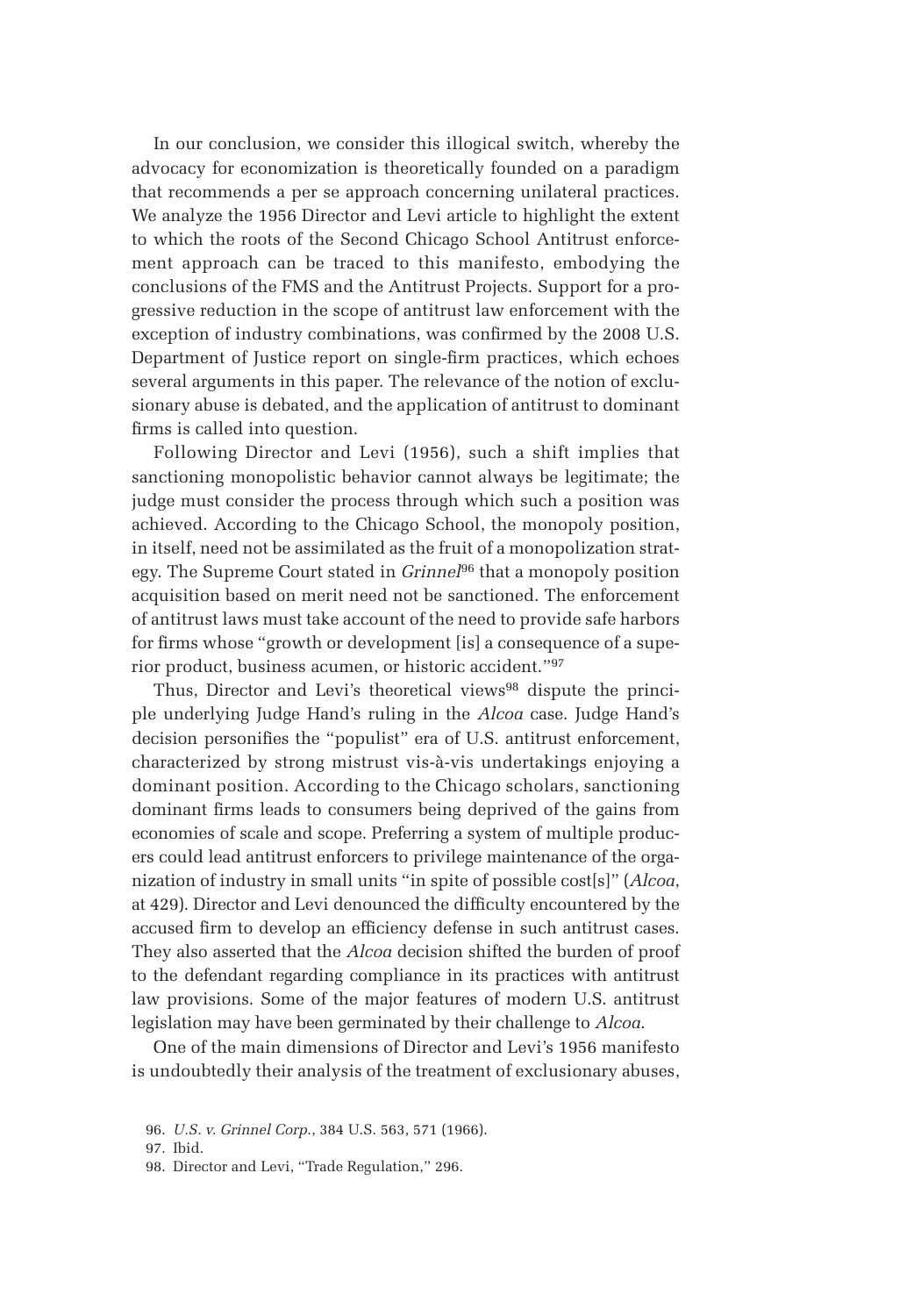and especially their advocacy for the economization of antitrust laws. First, the existence of leverage strategies that allow a dominant enterprise to extend its monopoly power from one market to another is under a cloud of suspicion. Second, they reproach the 1950s U.S. antitrust enforcers for their mechanistic views of what can be defined as monopolization under the Sherman Act. They consider also that subsequent laws—such as the FTC, Clayton, and Robinson-Patman acts—"have introduced a certain automaticity into the law; to some extent they preclude or make unnecessary separate inquiry in each of the cases as to effects, advantages, or disadvantages of the banned practices." (p. 289). In contrast, they promote an enforcement model based on both an analysis of "significant market data" and on the "incorporation of advances in economic teaching into the case law" (p. 290).

Thus, research launched within the FMS and Antitrust Project program frameworks and based on their directors' synthesis paper led to the foundation of the present-day U.S. antitrust theoretical framework and its enforcement practices. The withdrawn 2008 report by the Antitrust Division regarding single-firm conduct embodies this approach. It requires agencies to assess all market practices with regard to their impact on economic efficiency, and, more precisely, on consumer welfare. At the same time, to avoid false positive decisions (that is, to wrongly sanction a firm), the burden of proof is on the complainant and not the respondent, and its standard must be raised significantly. The Chicagoans consider that these decisions are more harmful than false negatives, as soon as the market process is unable to correct their effects. 99

Almost all of the Supreme Court's antitrust decisions since 1977 can be read according to these rules. The economization of antitrust enforcement is nonexclusively but predominantly rooted in Second Chicago School prescriptions. As Rutherford emphasizes, 100 such a shift toward a more economic approach to antitrust can be explained as soon as the primary concern of antitrust law is no longer interpreted as prevention of the abuse of coercive powers in market relationships, and as only the maximization of consumer welfare. 101 Discrimination among contractors, and rent extraction through monopoly prices, can be analyzed on a case-by-case basis, and consumer welfare might be enhanced. Per se rules restricting market practices or competitors' market access protection might impair the welfare maximization (reinterpreted) purpose of antitrust laws.

 <sup>99.</sup> Easterbrook, "The Limits of Antitrust," 2–40.

 <sup>100.</sup> Rutherford, "Walton Hamilton, Antitrust, and Chicago," 1385–1407.

 <sup>101.</sup> Bork, "Legislative Intent," 7–48.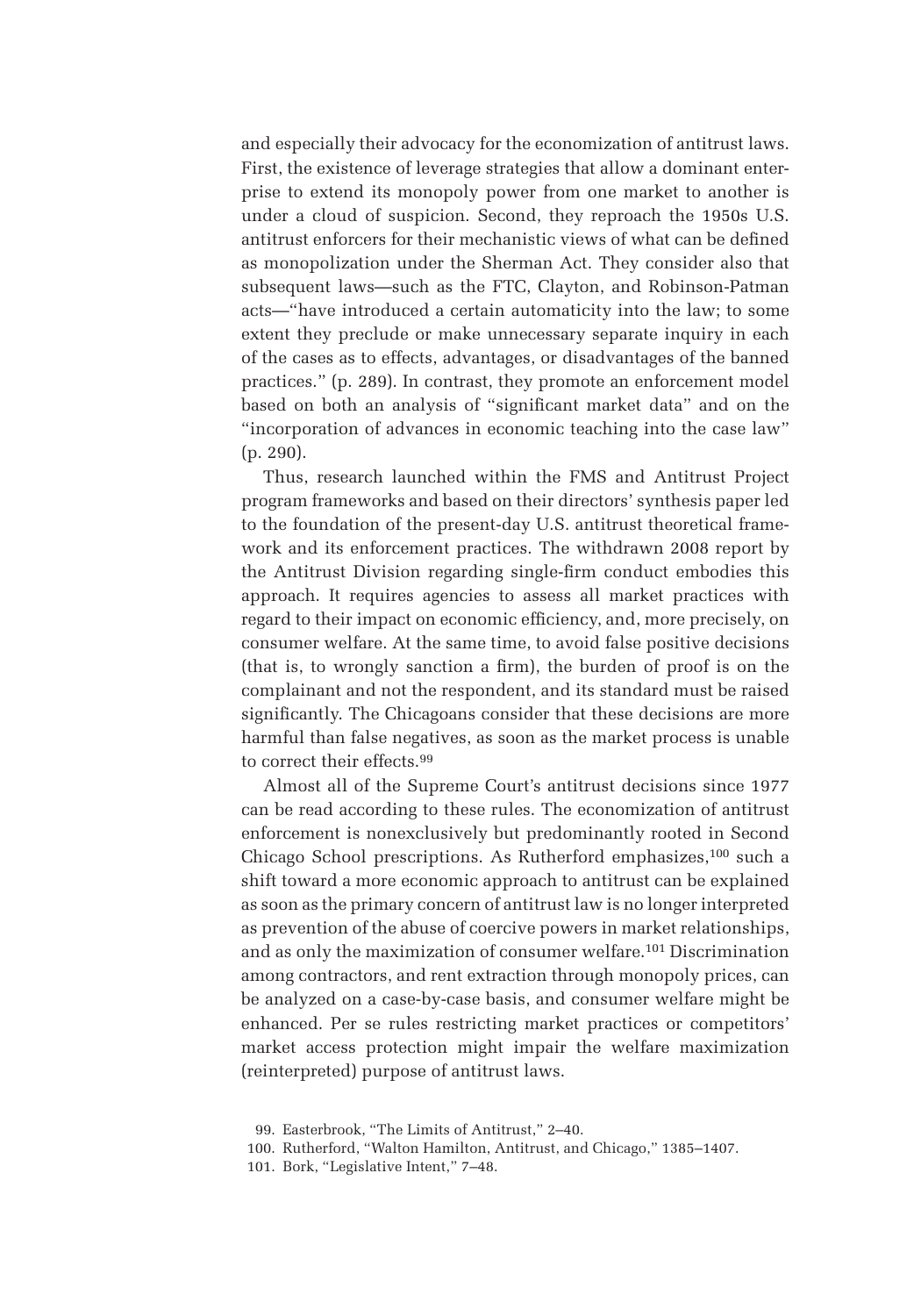The hallmark of the antitrust Chicago School, in its second version, is to promote allocative efficiency—consumer welfare maximization as the only, original, and legitimate goal of antitrust law. This leads to strong suspicion of the other antitrust statutes on the grounds that they favor a per se approach and are designed primarily to protect the interests of specific economic operators—chiefly small and medium-sized firms—at the expense of final consumers.<sup>102</sup> The Chicago School refuses to balance consumer welfare with other public policy objectives, relying only on a very simple and apparently clear-cut criterion—allocative efficiency. Therefore, unlike post-Chicago models that have won the race in the academic market but not in the judicial field, this approach offers feasible decision rules. In addition, it represents itself as a nonpartisan device. By adopting economic reasoning, the decision might be seen as nonpolitical; by refusing to consider any public policy argument outside consumer welfare maximization, it allows the depoliticization of judicial decisions. No social preferences or contemporary perceived necessities have to be taken into account. Economic expertise—outside the legal profession guarantees the objectivity of the decision.

However, this apparent neutrality requires some discussion. First, maximizing wealth does not imply that the result of the considered practices is Pareto-improving.<sup>103</sup> A Kaldor-Hicks criterion is subjacent.<sup>104</sup> The identity of the gainers and of the losers is outside the scope of antitrust law. The hypothetical compensations must be implemented (or not) by government. This question is not relevant to antitrust law enforcement. Second, the apparently more economic approach to antitrust is adherence to a given economic theory—favorable to dominant firms—rather than a first junction between competition law and competition economics. This point is particularly important because the Chicago School prescriptions have evolved toward per se rules.

Indeed, in the 1980s, the Chicago School approach led to paradoxical per se rules that directed the courts to consider, without any effective assessment, that some market practices were consubstantially pro-competitive. This applied, for example, to exclusive dealing arrangements. 105 The industrial organization literature has rehabilitated the case-based evaluation. A given practice may have a net

 <sup>102.</sup> Hovenkamp, "Antitrust Policy after Chicago," 213–284.

 <sup>103.</sup> The Pareto criterion considers that a change in the allocation of resources is welfare improving as soon as no one is made worse off.

 <sup>104.</sup> The Kaldor-Hicks criterion consists of a potential Pareto optimality in which the increase in welfare is sufficiently large that the losers potentially can be compensated (see, e.g., Posner, *The Economics of Justice* ).

 <sup>105.</sup> See among others, Director and Levi, "Trade Regulation," 292–293.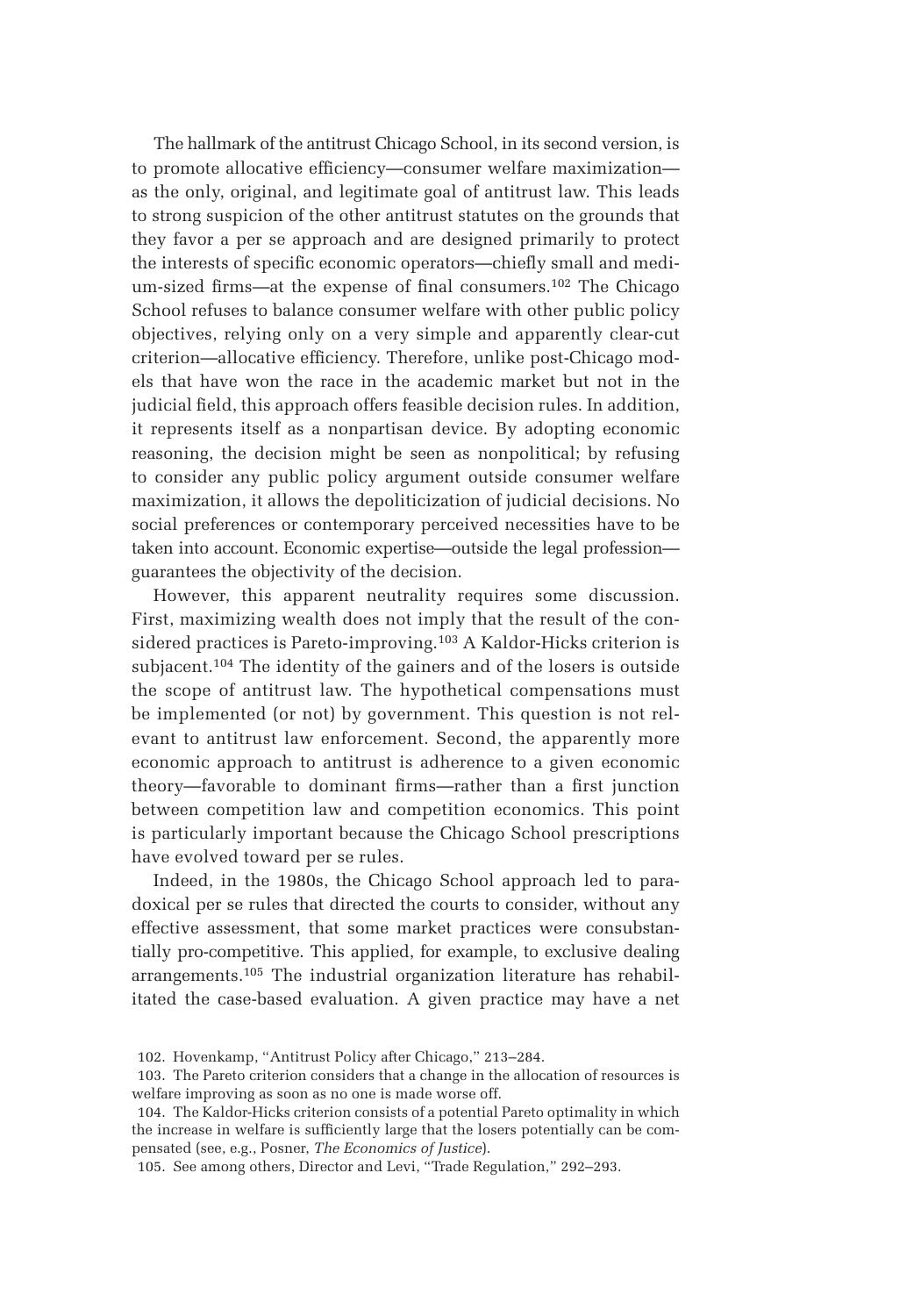positive or negative effect on consumer welfare with regard to the time-and-place-specific market conditions. However, the influence of the Chicago School continues to dominate, as testified to by the fourteen consecutive pro-defendant U.S. court decisions<sup>106</sup> and the rallying of the new Harvard School to adopt more moderate practice. 107

To some extent, the Second Chicago School renews classical legal thought by paradoxically advocating for per se rules to provide competing firms with antitrust safe harbors. Its prescriptions have become surprisingly convergent with those of the late nineteenth century's legal scholars who advocated for a laissez-faire policy.

#### *How Have Neoliberal Views on Antitrust Become Collective?*

The Second Chicago School manifesto was published in 1956; this pro-trust antitrust approach became dominant twenty years later (although many scholars contest the fact that the Supreme Court ever really espoused it). We want to suggest how this approach initially marginal in terms of both political and theoretical influence—prevailed over Truman's middle-course strategy. To this end, we discuss the increasing debate around antitrust policy from the 1950s to the 1973 economic crisis, and then highlight how Chicagoan theory managed to shape a consensus on antitrust issues based on use of the rule of reason, aimed at focusing its enforcement only on efficiency consideration and the speed with which it evolved toward per se rules.

#### *An Increasingly Challenged Policy*

In 1952, Charles Sawyer, Commerce Secretary of the Truman administration, released a report on "effective competition." Freyer underlines that it was the department's Business Advisory Council, composed mainly of corporate executives, that prepared the report.<sup>108</sup> Although the antitrust enforcement policy was not criticized directly, the report insisted that it was necessary to reshape the definition of competition to take account of the transformation of the U.S. economy, which had led to higher levels of economic concentration. The report presents antitrust law enforcement as inducing risks and costs for large firms. Thus, it recommends the publication of guidelines and a broader use of the rule of reason to reduce the scope of per se prohibitions.

 <sup>106.</sup> Elhauge, "Harvard, Not Chicago," 59–77.

 <sup>107.</sup> Crane, "Antitrust Modesty," 1193.

 <sup>108.</sup> Freyer, Antitrust, 105.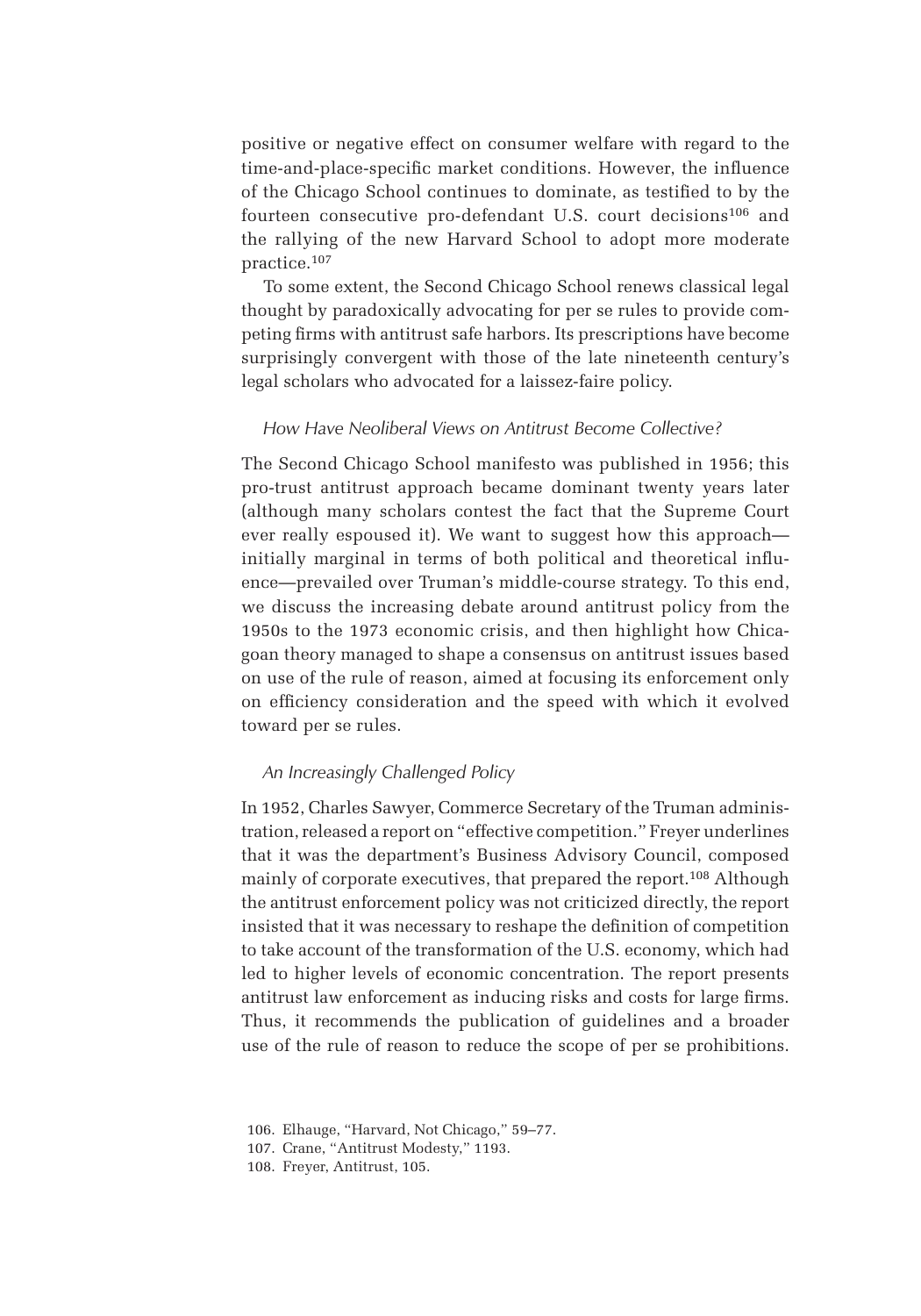Alongside the Chicagoan critique in classrooms, antitrust policy was also challenged in public debate throughout the next twenty years. Antitrust laws were denigrated as anti-business, as depriving firms of the benefits of economies of scale, and constraining them to privilege conglomerate strategies and hindering their growth and competitiveness at the expense of U.S. consumers. Denunciation of the dark side of antitrust enforcement increased, whatever the commentators' respective tendencies, from Peter Drucker in 1946,<sup>109</sup> to Richard Hofstadter in 1964,<sup>110</sup> who described antitrust as mainly an ideology, and finally to Alan Greenspan, who, in  $1967$ ,<sup>111</sup> considered that the capital market alone can and ought to regulate competition without any activist intervention.

The middle-course antitrust policy relies on several social values and not on the single criterion of efficiency. As a consequence, the liberal inspired antitrust enforcement policy and its underlying theories, such as the workable competition approach, 112 could be criticized because they lead to a balance between conflicting and incommensurate values, such as consumer welfare and broader social benefits, such as the distribution or protection of small businesses. The accent on fairness, reflecting the notion of reasonableness of the tenants of institutional economics, was criticized bitterly as lacking any objective basis. It risked exposing firms to legal uncertainty and leaving excessive room for judges' discretional decisions. According to Bork, 113 such pluralistic enforcement objectives rely on "a jumble of half-digested notions and mythologies" and deprive the enforcers of both objective decision rules and a unique criterion consumer welfare.

This situation led to controversial decisions that have been denounced as emblematic of overenforcement of antitrust laws. This applies, for instance, to the case of the *Brown Shoe* U.S. Supreme Court decision. 114 The Court ruled against a merger (on the basis of the Celler-Kefauver amendment of 1950) because of its potential vertical and horizontal effects even though the project involved the fourth and the twelfth firms in the sector, whose cumulative share of the retail market was less than 8 percent. In the 1970s, the market-centered discourse began to shape public perceptions and policy prescriptions, and to supplant the liberal antitrust policies. The increasing difficulties involved in enforcing antitrust laws,

110. Hofstadter, "What Happened to the Antitrust Movement?"

- 113. Bork, *The Antitrust Paradox* .
- 114. *Brown Shoe v. United States* , 370 U.S. 294 (1962).

<sup>109.</sup> Drucker, *Concept of the Corporation*.

 <sup>111.</sup> Greenspan, "Antitrust."

 <sup>112.</sup> Stocking, *Workable Competition and Antitrust Policy* .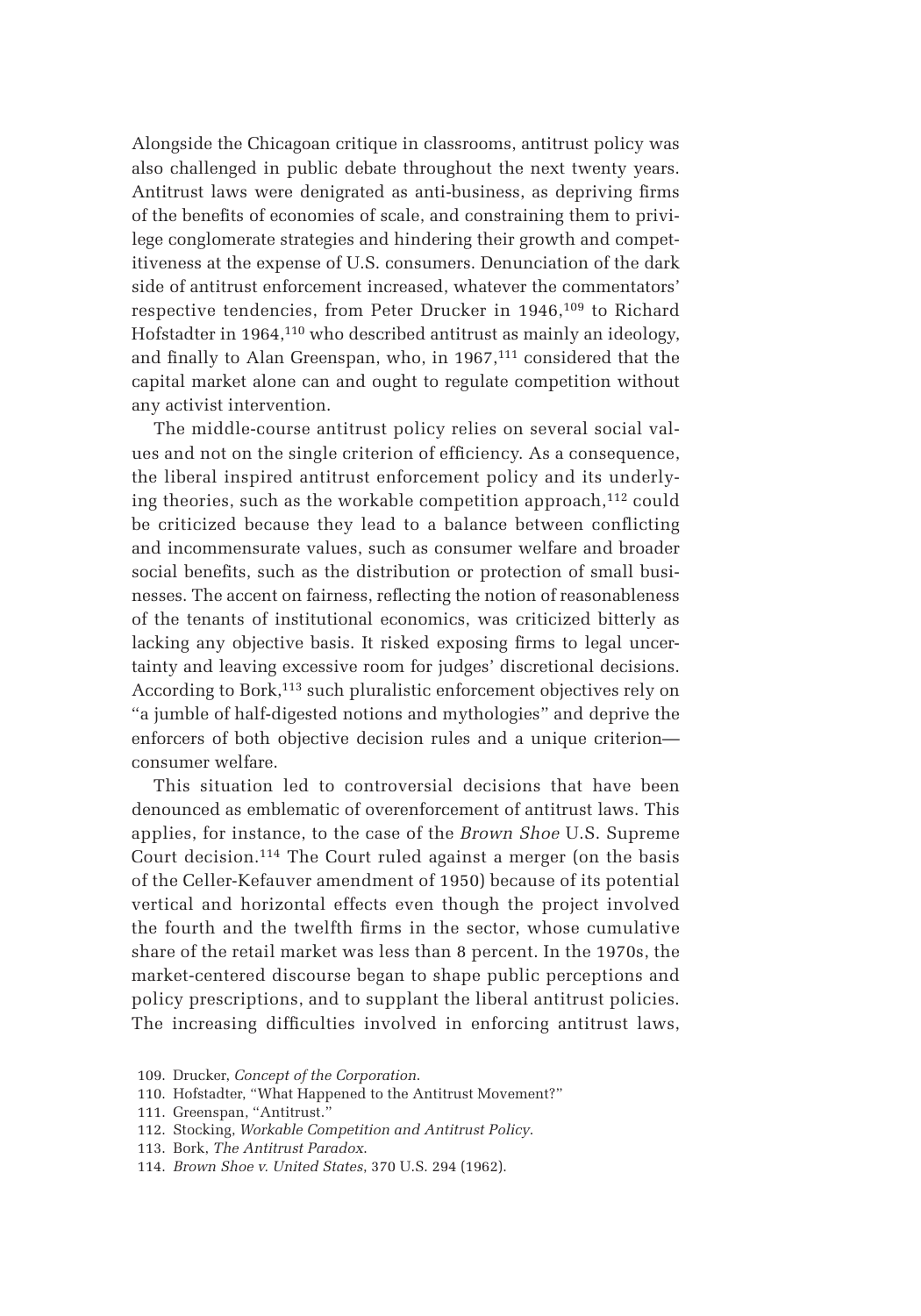and the rise in private lawsuits during the 1960s, introduced additional risks for large U.S. firms. These firms denounced the unfair competition from Japanese and European firms in a context in which antitrust seemed to be the enemy from within, hindering their competitiveness and depriving them of the fruits of efficiency gains.

In a nutshell, the trauma of the post-1973 stagflation led to an effect similar to the 1937 Great Depression relapse in terms of antitrust enforcement. As Freyer states, "the dislocation of the business cycle in the 1970s was too disruptive, however, for the reliance upon liberal regulatory policy making to persist unchallenged."<sup>115</sup> The 1977 U.S. Supreme Court *GTE Sylvania* ruling signaled a turning point by implementing, according to Chicagoan recommendations, a rule of reason analysis for a vertical restriction cases. Considering efficiency gains led to deviation from the old case law based on per se prohibitions. The Chicagoan period of the Antitrust Division undoubtedly began with the appointment of William Baxter by President Reagan, and possibly peaked with the single firm practice report of 2008. The first cracks in earlier practices began to appear at the end of the Nixon administration, and the reversal can be dated to the Carter administration and congressional opposition toward more stringent antimerger regulations.

We might suggest also that the shift was the result of long-run movements in the federal administration. For instance, Oliver Williamson dates the initial entry of antitrust economization to 1965–1968, when Donald F. Turner was Assistant Attorney General in the Antitrust Division of the Department of Justice.<sup>116</sup> At the time, the dominant theoretical framework of the Antitrust Division was the structuralist school, which emphasized barriers to entry.<sup>117</sup> It encouraged monopoly explanations for all nonstandard or unfamiliar market practices, justifying strong antitrust remedies that were seen as the basis of a "populist era" of U.S. antitrust. However, the limitations of the structure-conduct-performance (SCP) paradigm led to overenforcement of antitrust laws and a multiplication of the decisions that customarily we name, following Easterbrook,<sup>118</sup> false positives.<sup>119</sup>

- 116. Williamson, "Economics and Antitrust Enforcement," 61–65.
- 117. Bain, *Barriers to New Competition* .
- 118. Easterbrook, "The Limits of Antitrust," 2–40.

 119. "One important result of this preoccupation with the monopoly problem is that if an economist finds something—a business practice of one sort or other—that he does not understand, he looks for a monopoly explanation. And, as in this field we are very ignorant, the number of un-understandable practices tends to be very large, and the reliance on monopoly interpretation frequent" (Coase, "Industrial Organization," 59–67).

 <sup>115.</sup> Freyer, Antitrust, 139.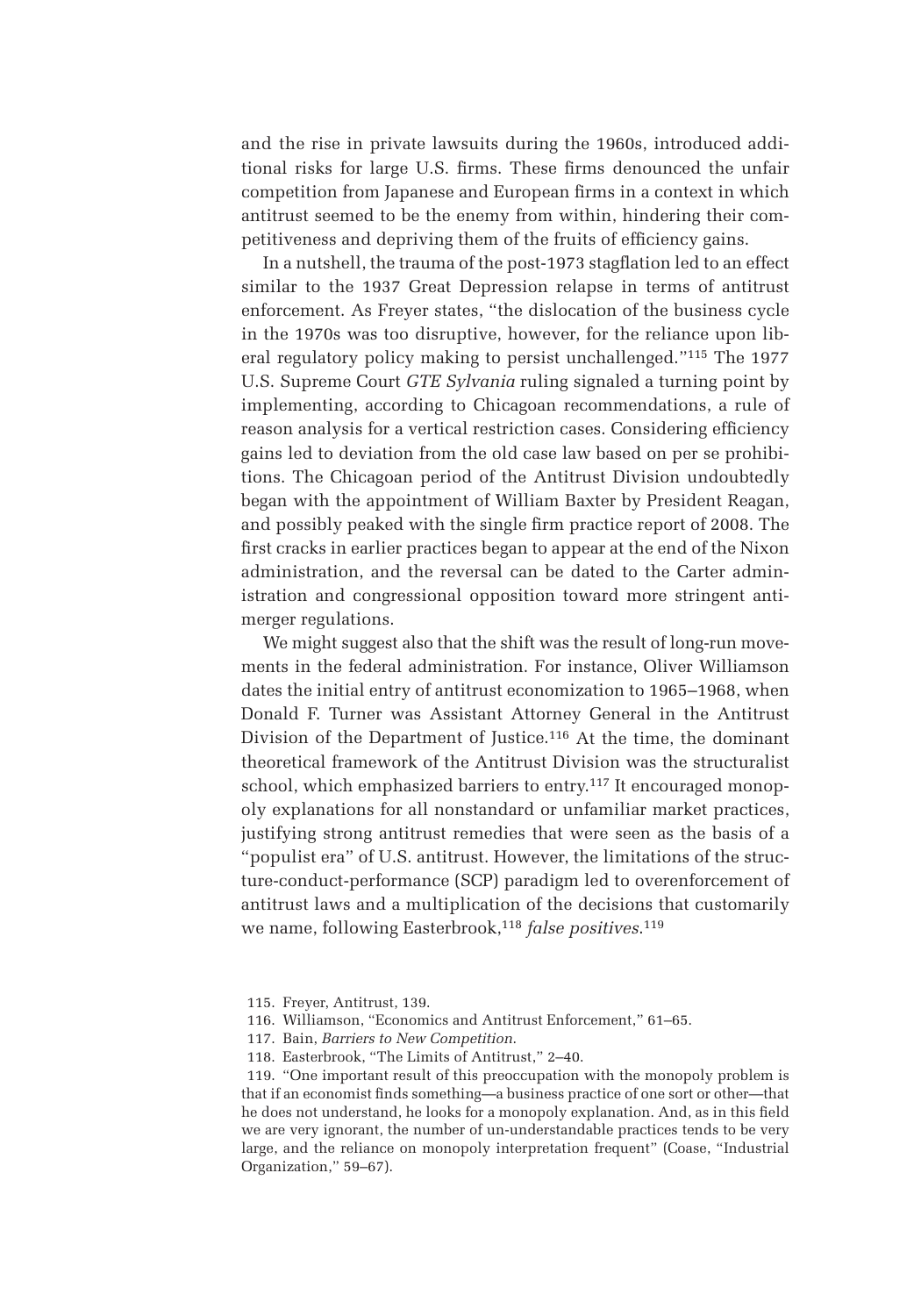From an institutional viewpoint, Williamson shows that the arrival of Donald Turner, the first economist with a PhD to head the Antitrust Division, led to a major breakdown in its policy, despite hisbeing one of the most influential economists in the Harvard antitrust school. In his textbook on antitrust (co-written with Carl Kaysen and published in 1959), Turner asserted that the "limitation of market power, rather than consumer benefits, [has] to be the chief purpose of Antitrust."<sup>120</sup> Nevertheless, he initiated the movement toward a more-economics approach that characterized U.S. antitrust law enforcement from the 1980s. First, he re-equilibrated the influence between lawyers and economists within the Antitrust Division. Its purpose was no longer to win cases but to target practices that harmed consumers. With an outstanding staff that included the current Supreme Court Justice Stephen Breyer, as well as Richard Posner, Oliver Williamson, William Comanor, and Kenneth Elzinga, Turner gave antitrust enforcement sounder economic foundations.<sup>121</sup>

Whatever the timing, the diffusion of the Chicago models affected the enforcement agencies before the Supreme Court. Williamson 122 particularly highlights the case of efficiency gains resulting from mergers. The legislative framework at the time was very restrictive (consider the Celler-Kefauver amendment to the Clayton Act), yet its logic was completely reversed by the 1984 guidelines. From that time on, mergers have been considered efficiency enhancers, benefiting the competitiveness of firms and consumers who enjoy lower prices. The U.S. antitrust authorities can challenge a project only if it presents a significant danger to competition, and the judicial decision must balance this risk with the induced efficiency gains. The moreeconomic approach implies assessing efficiency gains on a case-by-case basis and balancing them with potential damage to competition. It also induces a reversal of the presumptions compared to the interpretations of the Sherman Act made by Judge Hand in 1945. The more-economic approach not only involves use of economic criteria in the judicial decision, but it also represents a reversal of views about the legitimacy and long-term effects of market power.

The subordinate position of economics in antitrust law enforcement, readily noticeable<sup> $123$ </sup> in the 1970s, no longer exists in U.S. practice. The Chicago program advocates the implementation of an economic-oriented reasoning in the whole of legal practice, and antitrust

 <sup>120.</sup> Williamson, "Economics and Antitrust Enforcement," 62.

 <sup>121.</sup> However, according to other scholars, economists remained in a subordinate position until the late 1970s (White, "The Growing Influence of Economics," 26–63).

 <sup>122.</sup> Williamson, "Economics and Antitrust Enforcement," 61–65.

<sup>123.</sup> White, "The Growing Influence of Economics," 26–63.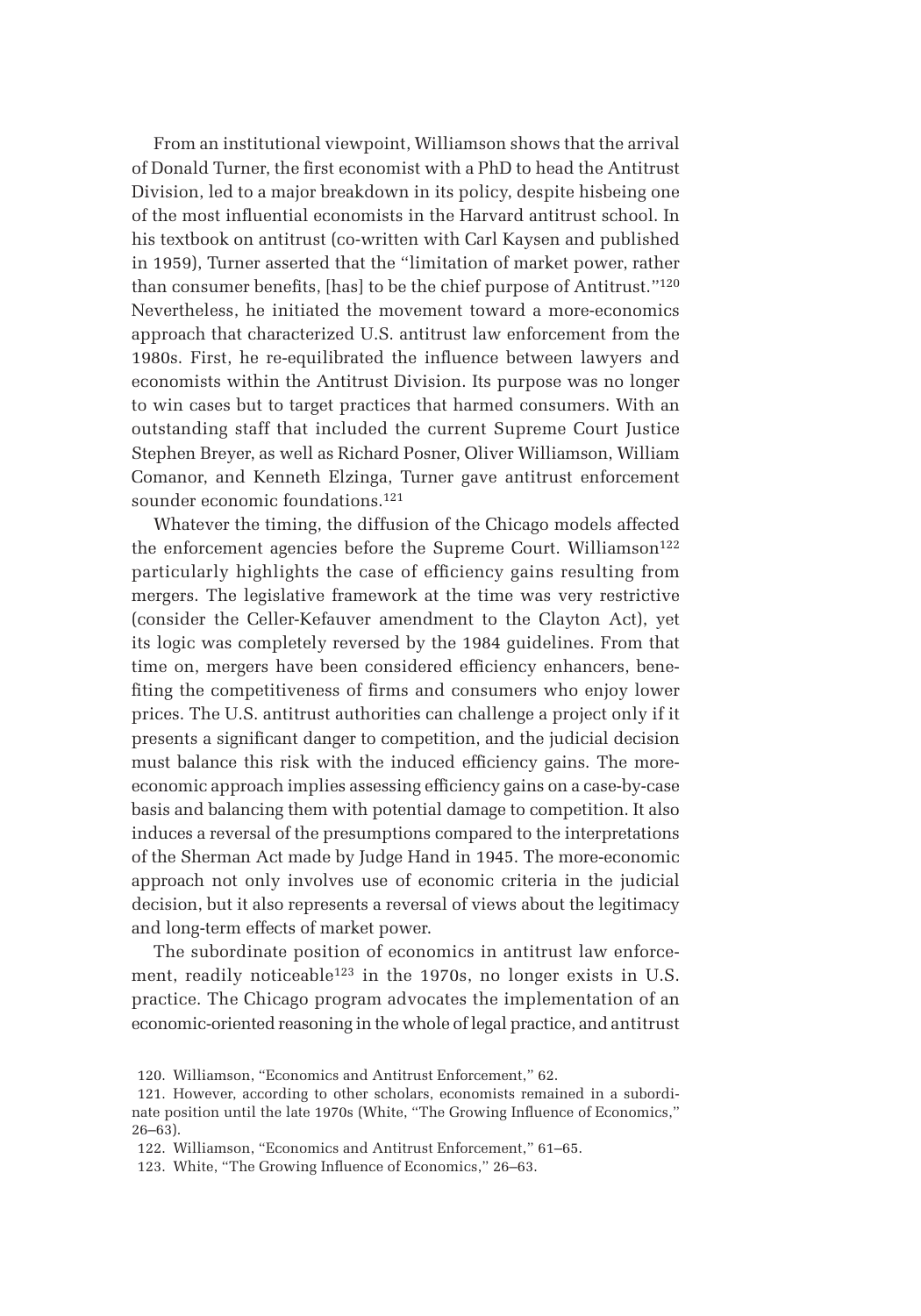enforcement has progressively become an archetypical illustration of such an economization. In this sense, the Chicago School recommendations are applied to antitrust law enforcement: economics must be used by the judge as the most relevant tool for deciding each case.

### Conclusion

Despite the criticisms of the relevance of the Chicago School's recommendations, the influence of economics on antitrust enforcement is no longer questioned—the economization process is recognized more than ever. Lawrence White highlights three main reasons for this. 124 The first is due to the real advances, both theoretical and empirical developments (namely, the post-Chicago School). The second is that some economists have been involved in antitrust cases, either within the competition authority (such as its own chief economist and external experts) or within companies that were plaintiffs or defendants in antitrust cases. Third, economists have been writing about specific antitrust cases, including those in which they have participated. 125

One of the risks induced by exclusive reliance on general economic models and derived per se rules can be assessed by considering the risks encountered in U.S. common law in the nineteenth century, such as classical legal thought. 126 Should economics take over judges' rulings? Consequently, current debate on the conservative bias of U.S. antitrust could be reconsidered in the light of Justice Holmes's dissenting opinion in *Lochner*: "General propositions do not decide concrete cases. The decision will depend on a judgment or intuition more subtle than any articulate major premise." The neutrality induced by economic models may be an illusion. 127 A judicial decision cannot be limited to a mechanical and neutral process. We must reject the hypothesis that the economization process

 <sup>124.</sup> Ibid.

 <sup>125.</sup> See, e.g., Kwoka and White, *The Antitrust Revolution* .

 <sup>126.</sup> Crane, "Antitrust Modesty," 1193.

 <sup>127.</sup> Justice Oliver Wendell Holmes (1897) stated: "The danger of which I speak is not the admission that the principles governing other phenomena also govern the law, but the notion that a given system, ours, for instance, can be worked out like mathematics from some general axioms of conduct. … The language of judicial decision is mainly the language of logic. And the logical method and form flatter that longing for certainty and for repose, which is in every human mind. But certainty generally is illusion, and repose is not the destiny of man. Behind the logical form lies a judgment as to the relative worth and importance of competing legislative grounds, often an inarticulate and unconscious judgment, it is true, and yet the very root and nerve of the whole proceeding. You can give any conclusion a logical form."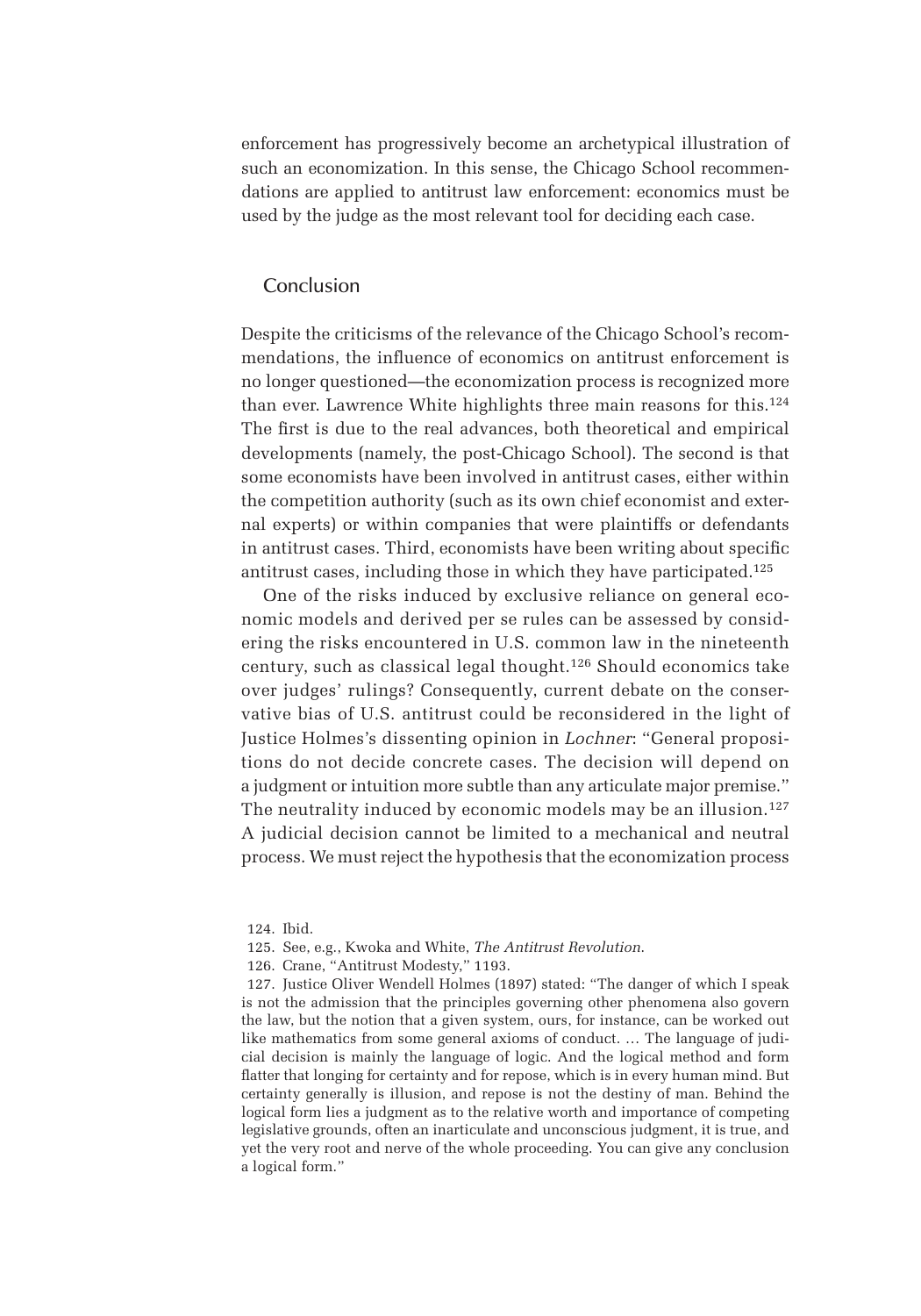itself is apolitical. 128 As Eleanor Fox stated, economics cannot be seen as value-free.<sup>129</sup>

The belief that economic theory debates have shaped judges' decisions might be purely conceit. If one reads Holmes attentively, one might wonder whether economics is not finally the unquestionable way to rationalize a given decision, to dress it in the "clothes of the Science"—that is, to implement the famous sentence, "We decide, and then we deduce." Donald Dewey's striking 1964 article quotes Chicago economists in a footnote illustrating the existence of debates on predation in modern economics. The views expressed are the same:

I have become increasingly skeptical of the economics arguments that the courts invoke to justify their rulings [...]. It is superfluous to the extent that judges are merely playing the antitrust game by offering economic arguments to justify decisions taken on other grounds. To criticize the courts for having the wrong antitrust goals is politics, not science.<sup>130</sup>

As Herbert Hovenkamp underlined in 1985, the paradigm shift toward an economic approach to antitrust since *GTE Sylvania* does not imply that antitrust practitioners started using economic-based or economic theory grounded rules of decision in the late 1970s. 131 The former antitrust paradigm (the Warren Era) cannot be described as isolated economic thinking. The influence of academics was effective from the Second New Deal period forward. Therefore, the rise of the Chicago School influence does not mark a late confluence between antitrust and economics, but rather can be interpreted as a shift between competing economic models. Indeed, the core implication of the Chicagoan moment is not the emergence of economic-centered thinking, and especially efficiency concerns, but the fact that lawyers are invited to ground their decisions *only* in economics, and that efficiency must be the only legitimate criterion for antitrust laws.

Such a paradigm shift cannot be explained only by academic debate. Two fundamental movements made this evolution possible. The first is the 1970s economic crisis and the increasing lack of confidence in the "liberal regulatory State."<sup>132</sup> On the one hand, the greater the difficulties encountered by firms, the stronger the pressure to relax competition laws and other regulation. On the other hand, the evolution we have

 <sup>128.</sup> Drexl, "The (a)Political Character of the Economic Approach," 312–336.

 <sup>129.</sup> Fox, "Antitrust as a Window," 554–588.

 <sup>130.</sup> Dewey, "Antitrust: Science or Religion," 434.

 <sup>131.</sup> Hovenkamp, "Antitrust Policy after Chicago," 218.

 <sup>132.</sup> Freyer, *Antitrust and Global Capitalism, 1930–2004* , 118.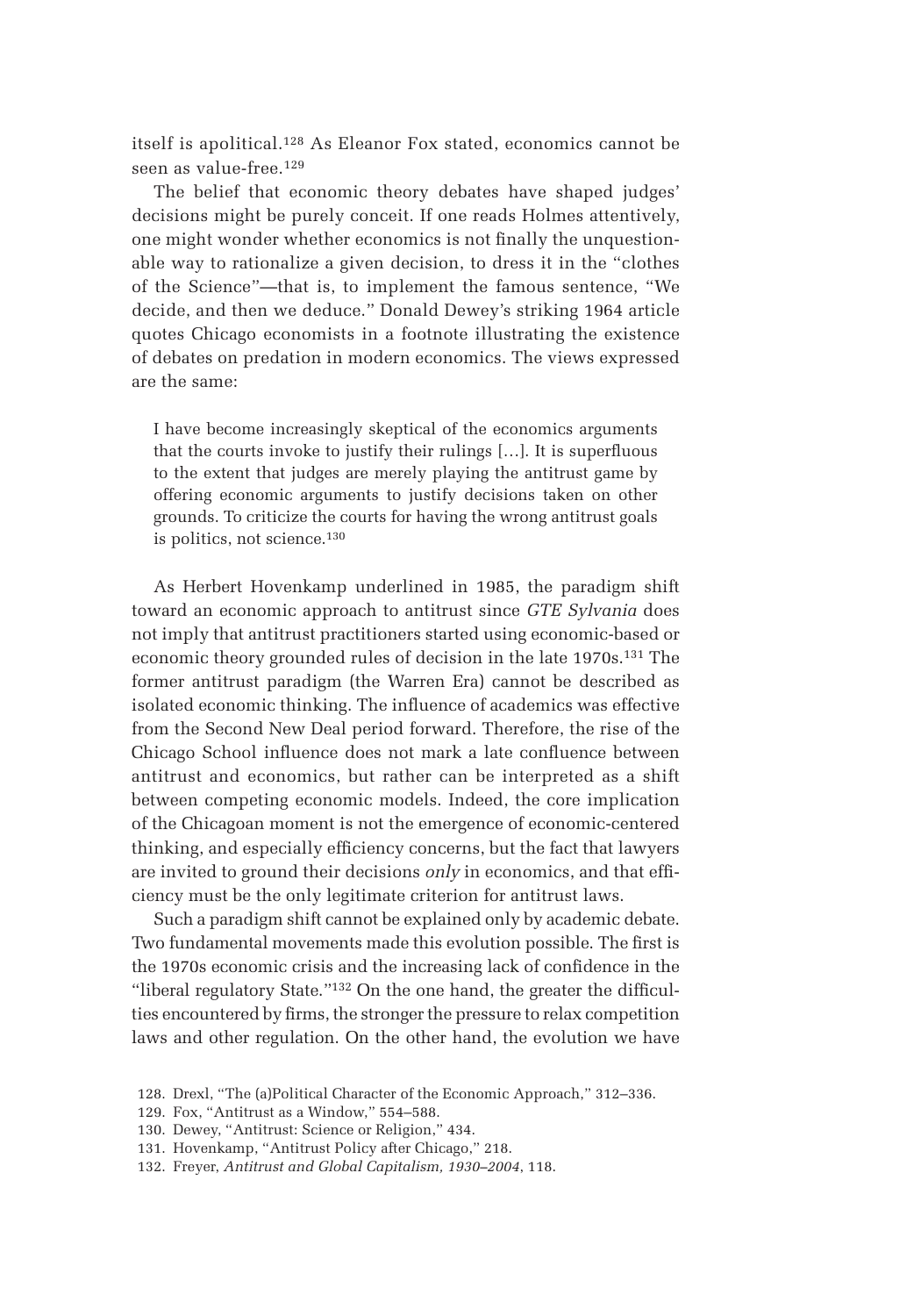described in antitrust is just one facet of a more general movement in public policy: the deregulation wave. In a nutshell, the middle-course antitrust policy resulted in an equilibrium between a first tendency that emphasizes democratic participation and social justice, and a second tendency centered primarily on economic efficiency to improve living standards and foster economic growth. 133 If, before the 1980s, antitrust enforcers tried to reconcile these two aspects, "the Antitrust Chicago School revolution discarded talk of social and political goals and reframed antitrust to focus solely on economic concerns." 134

The origin of the second fundamental movement is rooted not in the economic situation or in political values, but inside the legal system. As seen earlier, the Warren Court had to manage a multivalued antitrust tradition that served several objectives whose nature might be economic, social, or political. As Sullivan underlined,<sup>135</sup> antitrust enforcers should be cautious not only about efficiency but also market access, dealer independence, and good faith in transactions, and should correct excessive asymmetries in bargaining powers. In other words, they need to balance efficiency, equity, and fairness. Decision rules are difficult to find and to implement in such situations. On the one hand, the influence of the legal realists deters judges from grounding their decisions only within the legal sphere. 136 On the other hand, the Structuralist School of Economics (e.g., Harvard) provides more insights into the dynamics of the industrial branches than operational guidelines, allowing assessment of a specific firm strategy.

The Second Chicago School, and especially its affiliated law professors and judges, such as Bork, Easterbrook, and Posner, 137 succeeded because the school had proposed objectives and manageable tools that provided solutions to both the social request for efficiency and the judicial need for decision rules. The school provides—for both judges and policy makers—a coherent system in a tractable language. However, the Chicago School moment led to use of "simplistic, short run, static theory to solve complex, long run, strategic problems." 138 Progress in economic analysis tended to reject Chicago School views (noted already in 1985 by Hovenkamp). 139 Post-Chicago models based on game theory led to more complex

138. Ibid., 3.

 <sup>133.</sup> Baker, "Economics and Politics," 2181.

 <sup>134.</sup> Ibid., 2182.

 <sup>135.</sup> Sullivan, "Antitrust, Microeconomics, and Politics," 4.

 <sup>136.</sup> Ibid., 9.

 <sup>137.</sup> See, for instance, his book titled *Antitrust Law* and his article, "Chicago School of Antitrust."

 <sup>139.</sup> Hovenkamp, "Antitrust Policy after Chicago," 225.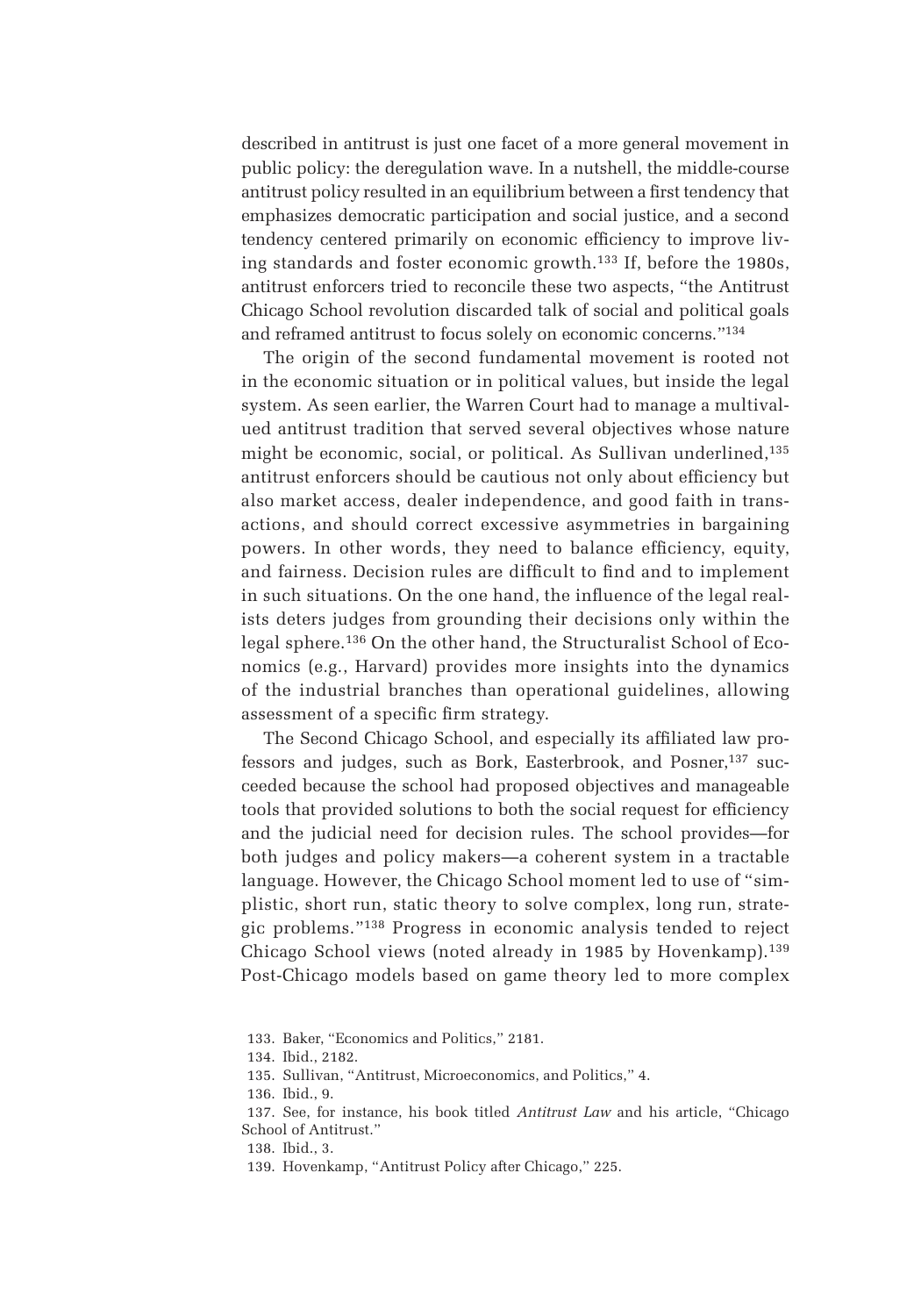and more ambiguous results. Nevertheless, the Chicago message is still particularly influential despite these theoretical challenges. Its resilience lies in the same reasoning that underlies its success: its simplicity—its capacity to provide clear-cut conclusions about what is efficient and what is inefficient.

Underlining this characteristic might seem ironic. The Chicago School revolution began with very detailed and comprehensive case studies. 140 The school, in its origins, bitterly criticized per se rules, and its moment was confirmed by the *GTE Sylvania* decision, which overturned long-standing case law that prohibited per se vertical restraints and allowed a rule-of-reason approach.<sup>141</sup> However, the *tour de force* of this school was its success in simplifying and operationalizing its recommendations in very few prescriptions and conclusions, allowing judges and practitioners to ground their decisions on some very simple models and to rely on per se rules, not in terms of prohibitions but of acceptance. For example, consider the striking evolution of Posner's position on per se rules regarding vertical restraints just a few years after the *GTE Sylvania* ruling. 142

The promotion of per se rules can perhaps be explained by the general distrust of government regulation, and, by extension, of judicial decisions. Chicagoan scholars increasingly highlight the risks of ungrounded decisions and advocate for the limitations of judicial discretion. 143 Milton Friedman's position embodies this shift toward revival of the laissez-faire approach, which is significantly different from the economic-based rule of reason first promoted:

My own views about the antitrust laws have changed greatly over time. When I started in this business, as a believer in competition,

142. Posner, "The Next Step in the Antitrust Treatment of Restricted Distribution." 143. We may observe a parallel trend between the rise of Chicagoan criticism against government regulations and of government distrust as it appears in public opinion polls. For instance, Nye et al. (1997) contrasts a rate of confidence of 75 percent in 1964 with a rate of 15 percent in 1995. According to the authors, this distrust concerns both the efficiency of public spending and the political choices themselves. These Chicagoan criticisms target the sector-specific regulations passed during the New Deal in the aftermath of the NIRA's collapse (Meese, "Competition Policy and the Great Depression," 308). More precisely, the monopoly is seen as irreversible only if protected by barriers to entry. However, according to the Chicagoans, most of them are produced by government regulations (Van Horn, "Reinventing Monopoly," 219). Furthermore, both for the Chicago School and the Public Choice one, public regulations cannot be only explained by a public interest theory but may be the result of capture and rent-seeking behaviors. Regulations may serve the interest of competitors, bureaucrats, politicians, or even judges (McChesney et al., "Competition Policy in a Public Choice Perspective").

 <sup>140.</sup> Van Horn, "Reinventing Monopoly and the Role of Corporations," 224.

 <sup>141.</sup> Posner, "The Rule of Reason and the Economic Approach."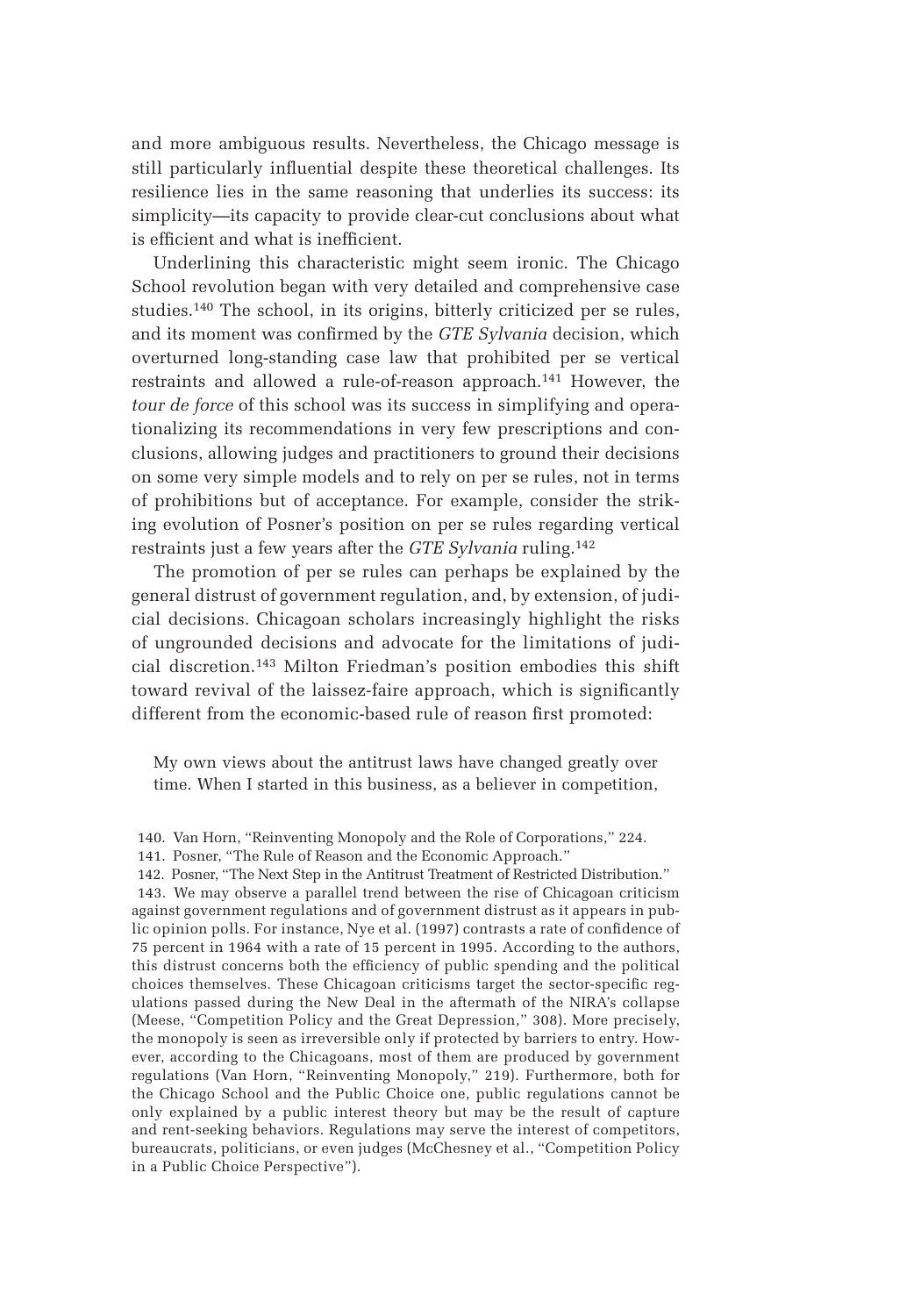I was a great supporter of antitrust laws. … But as I watched what actually happened, I saw that, instead of promoting competition, antitrust laws tended to do exactly the opposite, because they tended, like so many government activities, to be taken over by the people they were supposed to regulate and control. And so over time I have gradually come to the conclusion that antitrust laws do far more harm than good and that we would be better off if didn't have them at all.<sup>144</sup>

Two final questions might be raised by this antitrust modesty, grounded in an apparently old-fashioned economic theory. The first deals with the reasons why its charms have not dissipated; the second is related to its consequences in terms of economic dynamics. The resilience of the Chicago School influence may be explained at least in part by its capacity to provide clear rules of decision. Meanwhile, as Nicola Giocoli underlines, its competitors are dominant in the classroom but not ready for the courtrooms because of their inability to provide tractable results. 145

Is such a situation regrettable in economic terms? We might consider that the persistence of this "old lady charm" has the merit that it privileges economic efficiency. According to Chicago scholars, the induced risk of antitrust law underenforcement is less harmful in the long run, as markets are self-correcting as soon as the barriers of entry settle at their natural level. Under the Chicago research program, wealth transfers are considered as neutral. A market practice should be prosecuted only if it leads to a reduction in productive and allocative efficiency, whatever its distributional consequences.<sup>146</sup> However, these efficiency gains might be questionable and competition policy cannot be considered as neutral in terms of distribution. The doubts that Dewey cast on the use of economic analysis in antitrust have not been completely allayed fifty years later. Indeed, the Chicago School's rise has taken place at a time when inequality has never been greater in the United States.<sup>147</sup> Some arguments may plead for this linkage.

First, the main argument, developed earlier in this article, is about the goal of the Chicago School, privileging economic efficiency only. In other words, neither social preferences nor equality concerns are taken into account in the reasoning. 148 Economic analysis as a

 <sup>144.</sup> Friedman, "Suicidal Impulse," 7.

 <sup>145.</sup> Giocoli, "Old Lady Charm."

 <sup>146.</sup> Page, "The Chicago School and the Evolution of Antitrust," 1238.

 <sup>147.</sup> See the article by Lina Khan and Sandeep Vaheesan, "How America Became Uncompetitive and Unequal," The Washington Post, June 13, 2014.

<sup>148.</sup> Lande, "Chicago's False Foundation: Wealth Transfers (Not Just Efficiency)," 631–644.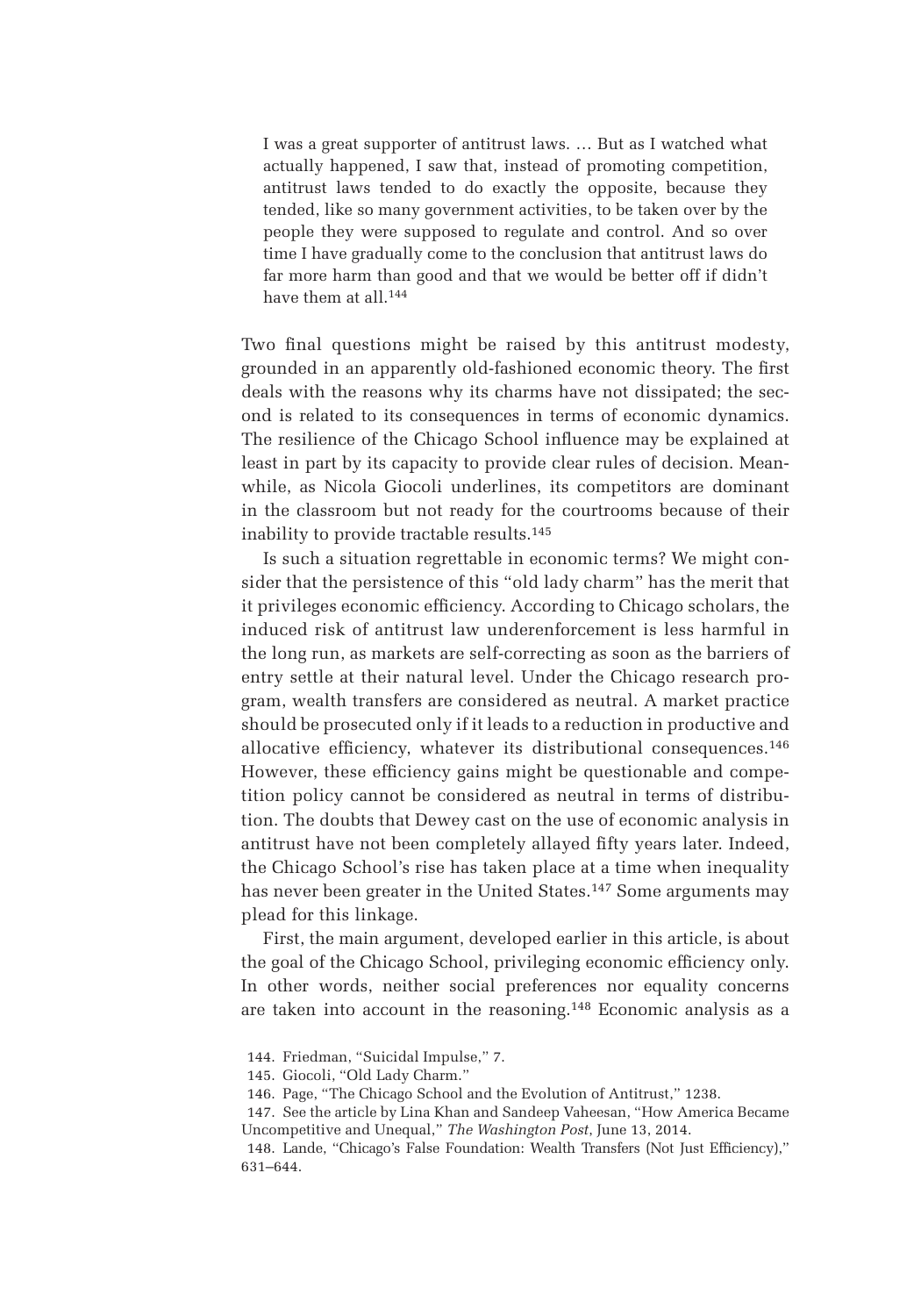scientific tool must guarantee the legislator's neutrality. Second, Chicago's less interventionist approach has resulted partly in the emergence of market power firms. The arrival of Frank Easterbrook, appointed by Ronald Reagan, to the U.S. Court of Appeals for the Seventh Circuit, was essential to curb competition policy. Any question of wealth distribution has been largely thrown out. Thus, the subsequent lack of competition may have caused growing economic and social inequalities in the long run. Although the empirical literature is rather scant on the subject, there are some studies that show wealth transfer from consumers to firms with market power.<sup>149</sup> Lax competition policy has strengthened industry consolidation. In practice, a series of merger waves has transformed the competitive environment into one often controlled by a few big players (e.g., such as energy, airlines, pharmaceuticals, large retailers, and so on). Third, lack of competition may also have increased inequality, by leading companies to drive down employees' wages. For instance, as the Department of Justice revealed in 2010, top executives made secret agreements not to recruit one another's employees in order to suppress wages, even as their profits were rising.<sup>150</sup> Nonetheless, the empirical economic literature shows that merger waves have not negatively impacted the level of employment, at least in the United States.

Thus, the ongoing debate on the bestselling book by Thomas Piketty, *Capital in the 21st Century*, echoes concerns about economic and social inequalities in the United States. 151 With regard to the rise of the Chicago School, economic reasoning, tax cuts, the decline of unions, and the importance of financial markets may not be the only determinants of the growing economic inequality. It may perhaps be "apolitical" policies based on the concept of "economic efficiency" that may explain part of the growing inequality.

Antitrust policy may be a relevant research field to analyze this great transformation of our economic system. The Chicagoan model has supplanted the former antitrust paradigm that could be considered a political compromise searching to conciliate efficiencies and the fairness of wealth distribution. Antitrust law enforcement must avoid chilling efficiency gains and loss of political and social support.<sup>152</sup> However, the Chicago School goes beyond the scope of

 149. See, for instance, Comanor and Smiley, "Monopoly and the Distribution of Wealth." The authors find that "the presence of past and current monopoly has had a major impact on the degree of inequality in the current distribution of household wealth" (p. 189).

 150. "Justice Department Requires Six High Tech Companies to Stop Entering into Anticompetitive Employee Solicitation Agreements," U.S. Department of Justice, September 24, 2010.

151. Piketty, *Capital in the Twenty-First Century* .

152. Baker, "Economics and Politics," 2186.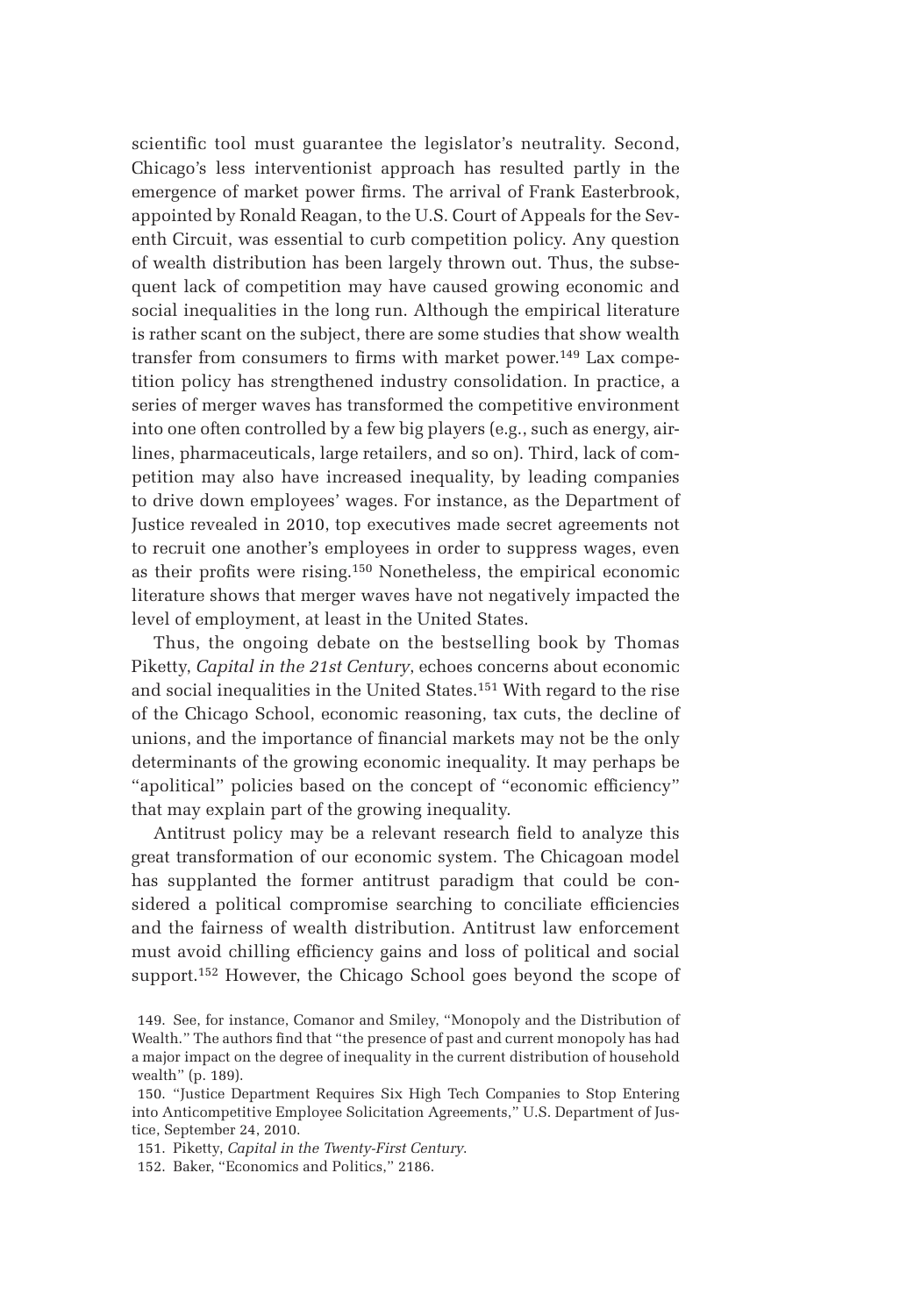economics with this kind of tradeoff by choosing to consider only the efficiency dimension. Promoting efficiency at the expense of control of wealth transfer is not only a distributional issue; it also affects the growth potential of the whole economy.

#### Bibliography of Works Cited

#### *Books*

- Bain , Joe S . *Barriers to New Competition*. Cambridge, MA : Harvard University Press, 1956.
- Baumol, William J., John C. Panzar, and Robert D. Willig. Contestable Markets and the Theory of Industry Structure. San Diego: Harcourt Brace Jovanovich, 1982.
- Berk, Gerald. *Louis D. Brandeis and the Making of Regulated Competition*, 1900–1932. Cambridge, UK: Cambridge University Press, 2009.
- Bork, Robert H. The Antitrust Paradox: A Policy at War with Itself. New York; Free Press; Simon & Schuster, 1978, reissued 1993.
- Chamberlin, Edward. The Theory of Monopolistic Competition. Cambridge, MA: Harvard University Press, 1933.
- Cournot, Antoine Augustin, and Irving Fisher. Researches into the Mathemat*ical Principles of the Theory of Wealth*. New York: MacMillan, 1897.
- Drucker, Peter F. Concept of the Corporation. New York: John Day, 1946.
- Fried, Barbara H. *The Progressive Assault on Laissez Faire: Robert Hale and the First Law and Economics Movement*. Cambridge, MA .: Harvard University Press, 1998.
- Freyer , Tony A . *Antitrust and Global Capitalism, 1930–2004*. Cambridge, MA : Cambridge University Press, 2006.
- Hawley , Ellis Wayne . *The New Deal and the Problem of Monopoly*. Princeton, NJ: Princeton University Press, 1966.
- Hayek, Friedrich A. von. The Road to Serfdom. Chicago: University of Chicago Press, 1944.
- Holmes, Oliver Wendell. *The Common Law*. Boston: Little Brown, 1881; reprinted by New York: Dover Publications Inc., 1991 .
- Kaysen, Carl, and Donald Turner. Antitrust Policy. Cambridge, MA.: Harvard University Press, 1959.
- Kwoka , John E.Jr. , and Lawrence J.White , eds. *The Antitrust Revolution: Eco*nomics, Competition, and Policy. 6th ed. Oxford University Press, 2013.
- Lippmann , Walter . *An Inquiry into the Principles of the Good Society*. Little Brown, 1937.
- Mercuro, Nicholas, and Steven G. Medema. *Economics and the Law. From* Posner to Post-Modernism and Beyond. 2nd ed. Princeton, NJ: Princeton University Press, 2006.
- Mirowski, Philip, and Dieter Plehwe, eds. *The Road from Mont Pèlerin: The Making of the Neoliberal Thought Collective*. Cambridge, MA: Harvard University Press, 2009.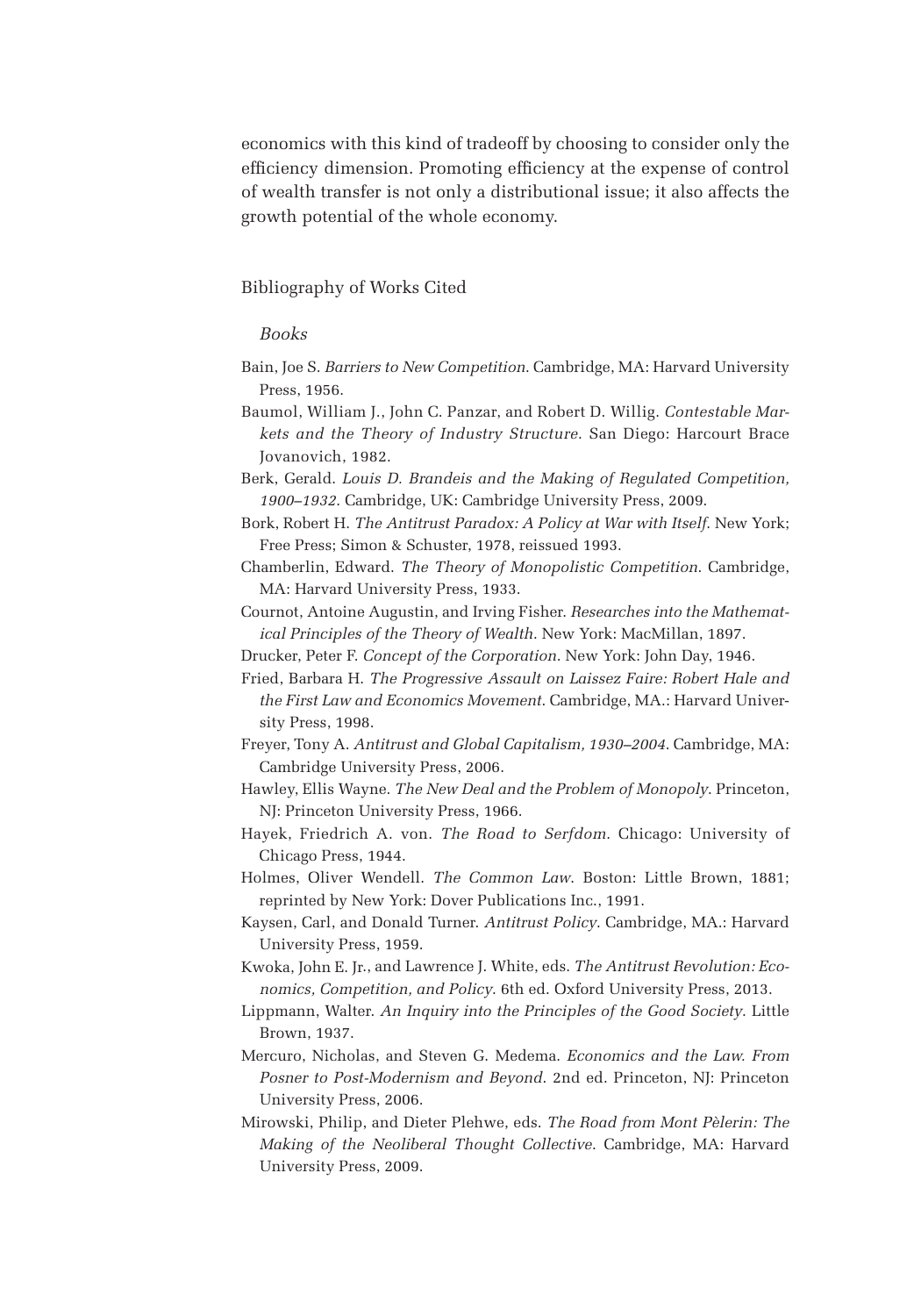- Nye , Joseph S. , PhilipZelikow , and David C.Kin , eds. *Why People Don't Trust*  Government. Cambridge, MA: Harvard University Press, 1997.
- Piketty, Thomas. *Capital in the Twenty-First Century*. Cambridge, MA: Harvard University Press, 2014.
- Posner, Richard A. *Antitrust Law.* 2nd ed. Chicago: The University of Chicago Press, 2001 (first edition, 1976).
- ——— . *The Economics of Justice*. 2nd ed. Cambridge, MA: Harvard University Press, 1981.
- Simons , Henry . *A Positive Program for Laissez-Faire: Some Proposals for a Liberal Economic Policy*. Chicago: The University of Chicago Press, 1934 .
- ——— . *Economic Policy for a Free Society*. The University of Chicago Press , 1948.
- Stigler, George J. *The Economist as Preacher, and Other Essays*. Chicago: The University of Chicago Press, 1982.
- Stocking, George W. Workable Competition and Antitrust Policy. Nashville, TN: Vanderbilt University Press, 1961.
- Thorelli, Hans Birger. *The Federal Antitrust Policy: Origination of an American Tradition*. Baltimore, MD: Johns Hopkins Press, 1955.
- Thurman, Wesley Arnold. The Folklore of Capitalism. Edison, NJ: Transaction Publishers (Reed) 2009, 1937 .
- Tiedeman, Christopher G. A Treatise on the Limitations of Police Power in the *United States: Considered from Both a Civil and Criminal Standpoint* . St. Louis, MO: F. H. Thomas Law Book Company, 1886.
- Tirole , Jean . *The Theory of Industrial Organization*. Cambridge, MA : MIT Press, 1988.

#### *Articles and Book Chapters*

- Baker, Jonathan B. "Competition Policy as a Political Bargain." Antitrust Law *Journal* 73, no. 2 (2006): 483-530.
- Baker, Jonathan B. "Economics and Politics: Perspectives on the Goals and Future of Antitrust." *Fordham Law Review* 81, no. 5 (2012): 2175-2196.
- Bork, Robert H. "Vertical Integration and the Sherman Act: The Legal History of an Economic Misconception ." *University of Chicago Law Review* 22  $(1954): 157.$
- ——— . " Legislative Intent and the Policy of the Sherman Act ." *Journal of Law*  and *Economics* 9 (1966): 7-48.
- Brandeis, Louis D. "Big Business and Industrial Liberty." In The Curse of Bigness: Miscellaneous Papers of Louis D. Brandeis, edited by Osmond K. Fraenkel. New York: The Viking Press, 1934.
- Breyer, Stephen. "Economic Reasoning and Judicial Review." *Economic Jour*nal 119, no. 535 (February 2009): F123-F135.
- Childs, W. R. "Gerald Berk, Louis D. Brandeis and the Making of Regulated Competition, 1900–1932." *Enterprise and Society* 11, no. 4 (March 16, 2010 ): 839 – 841 .
- Clark , John M . " Toward a Concept of Workable Competition ." *American Economic Review* 30, no. 2 (1940): 241-256.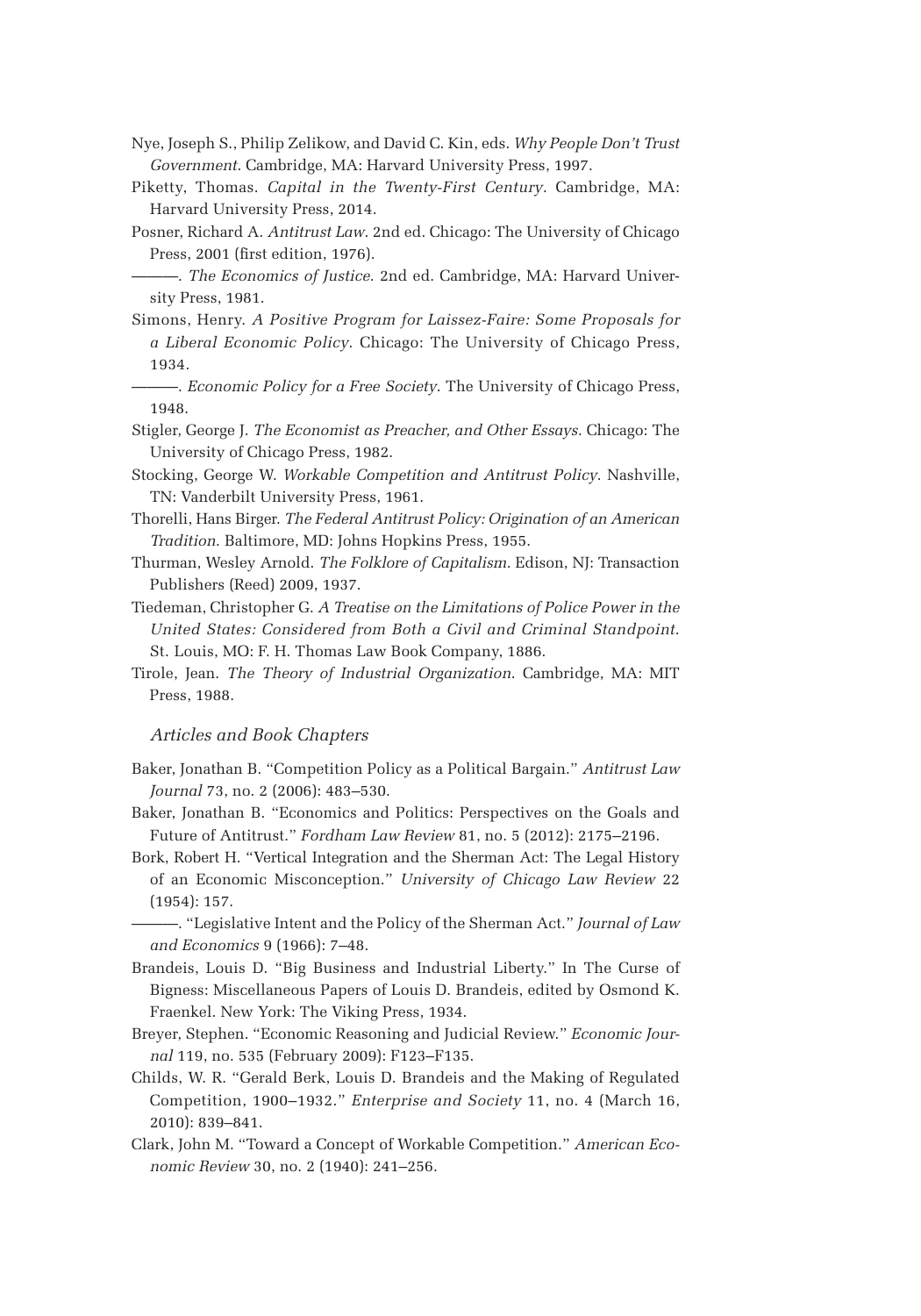- Coase, Ronald H. "Industrial Organization: A Proposal for Research." In Policy Issues and Research Opportunities in Industrial Organization, edited by Victor R. Fuchs, 59-67. New York: Columbia University Press, 1972 .
- Comanor, William S., and Robert H. Smiley. "Monopoly and the Distribution of Wealth." *Quarterly Journal of Economics* 89, no. 2 (1975): 177-194.
- Crane, Daniel A. "Antitrust Modesty." The Michigan Law Review 105 (2007): 1193.
- Dewey, Donald. "The Economic Theory of Antitrust: Science or Religion?" *Virginia Law Review* 50, no. 3 (1964): 413-434.
- Dewey, Malcolm, and Reese Rutherford. "Institutionalism, Old." In *The New* Palgrave Dictionary of Economics, 374-381. 2nd ed. London: Palgrave Macmillan, 2008.
- DiLorenzo, Thomas J. 1985. "The Origins of Antitrust: An Interest-Group Perspective." *International Review of Law and Economics* 5: 73-90.
- DiLorenzo , Thomas J. , and Jack C.High . " Antitrust and Competition, Historically Considered." *Economic Inquiry* 26, no. 3 (July 1988): 423-435.
- Director, Aaron. "Review of Charles E. Lindblom, Unions and Capitalism." *University of Chicago Law Review* 18 (1950): 164-167.
- Director, Aaron, and Edward H. Levi. "Law and the Future: Trade Regulation." *Northwestern University Law Review* 51 (1956): 281-296.
- Drexl, Josef. "On the (a)Political Character of the Economic Approach to Competition Law." In Competition Policy and the Economic Approach. Foundations and Limitations, edited by Josef Drexl, W. Kerber, and R. Podszun, 312-336. Cheltenham, UK: Edward Elgar Publishing, 2011.
- Easterbrook, Frank H. "The Limits of Antitrust." *Texas Law Review* 63, no. 1  $(1984): 2 - 40.$ 
	- ——— . " Workable Antitrust Policy ." *Michigan Law Review* 84 ( 1986 ): 1696 .
- Elhauge , Einer." Harvard, Not Chicago: Which Antitrust School Drives Recent Supreme Court Decisions." *Competition Policy International* 3, no. 2 (2007): 59 – 77.
- Fox, Eleanor M. "The Politics of Law and Economics in Judicial Decision Making: Antitrust as a Window ." *New York University Law Review* 61 ( 1986 ): 554 – 588 .
- Friedman, Milton. "The Business Community's Suicidal Impulse." Cato Pol*icy Report* 21, no. 2 (1999): 6-7.
- Ginsburg, Douglas H. "Originalism and Economic Analysis: Two Case Studies of Consistency and Coherence in Supreme Court Decision Making ." *Harvard*  Journal of Law and Public Policy 33 (2010): 217.
- Giocoli, Nicola. "Old Lady Charm: Explaining the Persistent Appeal of Chicago Antitrust." *Working Paper* (2012), http://ssrn.com/abstract=2070666.
- Greenspan, Alan. "Antitrust." In Capitalism: The Unknown Ideal, edited by Ayn Rand, 63–71. New York: Signet, 1967.
- Gressley , Gene M . " Thurman Arnold, Antitrust, and the New Deal ." *Business History Review* 8, no. 2 (1964): 214-231.
- Hamilton, Walton H. "The Institutional Approach to Economic Theory." *American Economic Review* 9, no. 1 (1919): 309-318.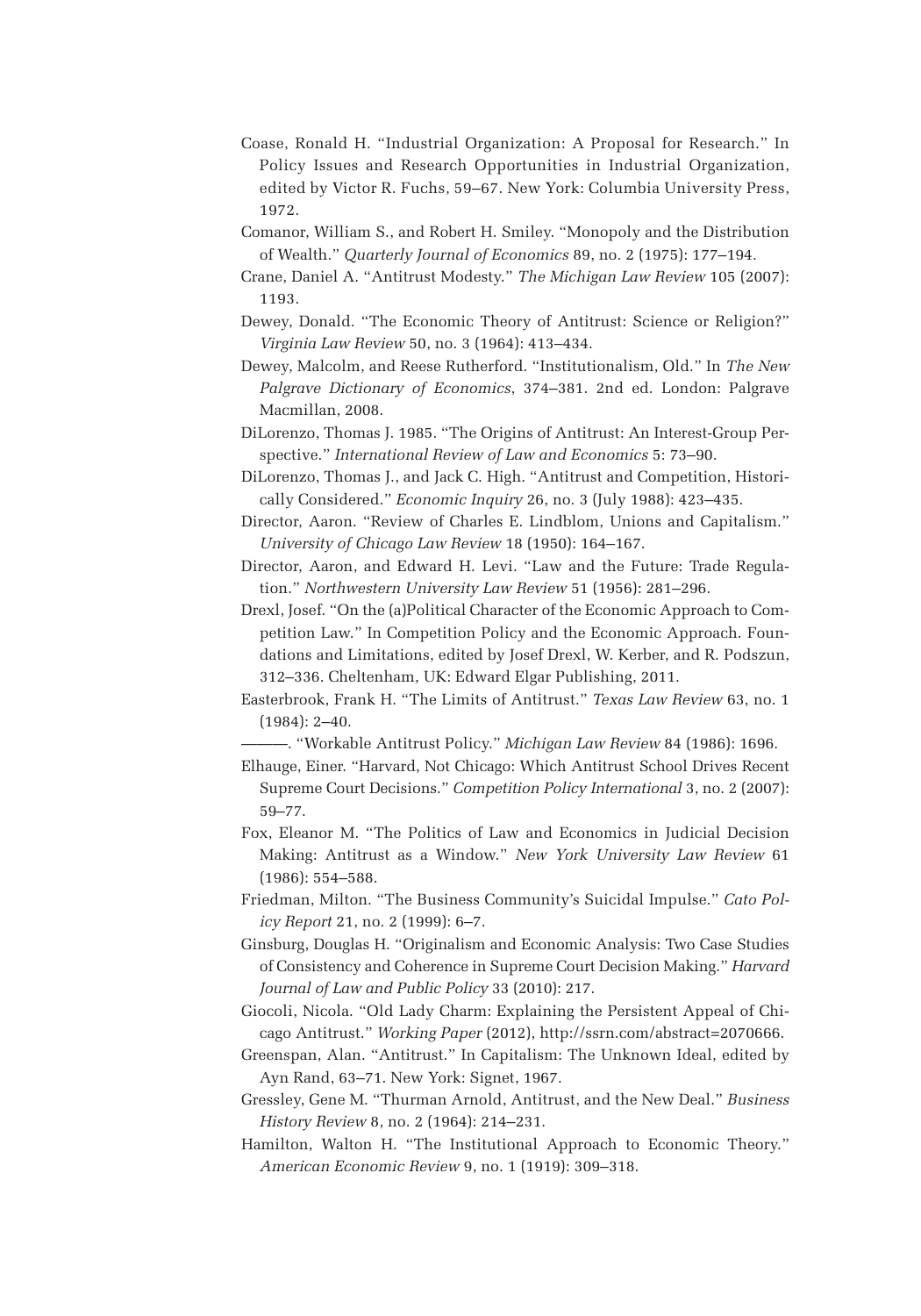- Hofstadter, Richard. "What Happened to the Antitrust Movement? Notes on the Evolution of an American Creed ." In The Business Establishment, edited by Earl Franck Cheiit, 113-151. New York: John Wiley & Sons, 1964.
- Holmes , Oliver Wendell , " The Path of Law ." *Harvard Law Review* 10( 1897 ): 457 .
- Hovenkamp, Herbert J. "Antitrust Policy after Chicago." Michigan Law Review 84, no. 2 (1985): 213-284.
- ——— . " A Preface to Neoclassical Legal Thought ." *Working Paper* ( 2011 ), http://ssrn.com/abstract=1873471 .
- John, R. R. "Robber Barons Redux: Antimonopoly Reconsidered." *Enterprise* and Society 13, no. 1 (February 15, 2012): 1-38.
- Jullien, Bruno, Patrick Rey, and Claudia Saavedra. "The Economics of Margin Squeeze." *CEPR Discussion Papers No 9905* (2014), http://www.cepr.org/ pubs/dps/DP9905.asp.
- Kitch, Edmund W. "The Fire of Truth: A Remembrance of Law and Economics at Chicago, 1932–1970 ." *Journal of Law and Economics* 26 , no. 1( 1983 ): 163-234.
- Knight, Frank H. "The Newer Economics and the Control of Economic Activity." *Journal of Political Economy* 40, no. 4 (1932): 433-476.
- Kobayashi, Bruce H., and Timothy J. Muris. "Chicago, Post-Chicago, and Beyond: Time to Let Go of the 20th Century ." *Antitrust Law Journal* 78 , no. 1 ( 2013 ): 147.
- Kolasky, William J. "Senator John Sherman and the Origin of Antitrust." Anti*trust* 24, no. 1 (2009): 85-89.
- Kovacic, William E. "The Intellectual DNA of Modern U.S. Competition Law for Dominant Firm Conduct: The Chicago/Harvard Double Helix ." *Colum*bia Business Law Review (2007): 1-80.
- Kovacic, William E., and Carl D. Shapiro. "Antitrust Policy: A Century of Economic and Legal Thinking ." *Journal of Economic Perspectives* 14 , no. 1 (2000): 43-60.
- Kovacic , William E. , and Marc Winerman . " Competition Policy and the Application of Section 5 of the Federal Trade Commission Act ." *Antitrust*  Law Journal 76, no. 3 (2010): 929-950.
- Lande, Robert H. "Wealth Transfers as the Original and Primary Concern of Antitrust: The Efficiency Interpretation Challenged." *Hastings Law Journal* 34, no. 1 (1982): 65-151.
- —. "Chicago's False Foundation: Wealth Transfers (Not Just Efficiency) Should Guide Antitrust." Antitrust Law Journal 58, no. 2 (1989): 631-644.
- ——— . " A Traditional and Textualist Analysis of the Goals of Antitrust: Effi ciency, Preventing Theft from Consumers, and Consumer Choice ." *Fordham*  Law Review 81 (2013): 2349-2403.
- Levenstein, Magaret C. "Escape from Equilibrium: Thinking Historically about Firm Responses to Competition." *Enterprise and Society* 13, no. 4 (September 2012): 710-728.
- Mayhew , Anne . " The Sherman Act as Protective Reaction ." *Journal of Economic Issues* 24 , no. 2 ( 1990 ): 389 – 396 .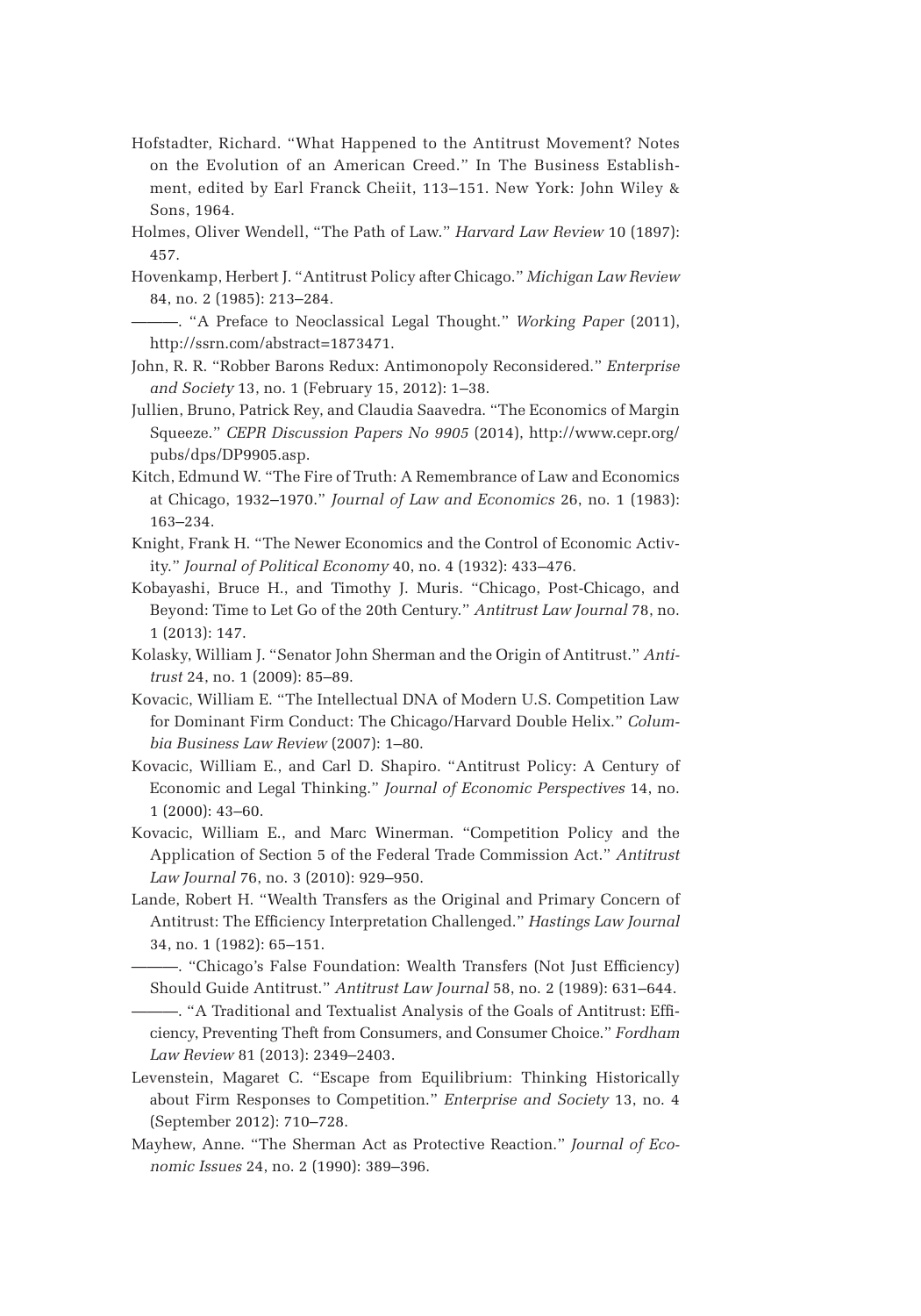- ——— . " How American Economists Learned to Love the Sherman Antitrust Act." *History of Political Economy* 30 (1998): 179-201.
- McChesney, Fred S., Michael Reksulak, and William F. Shughart II. "Competition Policy in a Public Choice Perspective ." In The Oxford Handbook of International Antitrust Economics, edited by Roger D. Blair and D. Daniel Sokol, 147-171. Oxford: Oxford University Press, 2014.
- Meese, Alan J. "Competition Policy and the Great Depression: Lessons Learned and a New Way Forward ." *Cornell Journal of Law and Public Policy* 23 (2013): 255-336.
- Miscamble, Wilson D. "Thurman Arnold Goes to Washington: A Look at Antitrust Policy in the Later New Deal ." *The Business History Review* 56 , no. 1  $(1982): 1 - 15.$
- Nachbar, Thomas B. "The Antitrust Constitution." *Public Law and Legal Theory Research Paper Series 2013-09, University of Virginia School of Law*  $(2013).$
- Orbach , Barak Y . " How Antitrust Lost Its Goal ." *Fordham Law Review* 81 ( 2013 ): 2253 – 2277 .
- ——— . " Was the Crisis in Antitrust a Trojan Horse? " *Antitrust Law Journal* 79  $(2014): 881 - 902.$
- Page, William H. "The Chicago School and the Evolution of Antitrust: Characterization, Antitrust Injury, and Evidentiary Sufficiency." Virginia Law *Review* 75, no. 7 (1989): 1221-1308.
- Posner, Richard, A. "The Rule of Reason and the Economic Approach: Reflections on the Sylvania Decision." *University of Chicago Law Review* 45, no. 1 (1977): 1.

 ——— . " The Chicago School of Antitrust Analysis ." *University of Pennsylvania Law Review* 127 , no. 4 ( 1979 ): 925 – 948 .

- ——— . " The Next Step in the Antitrust Treatment of Restricted Distribution: Per Se Legality." *University of Chicago Law Review* 48, no. 1 (1981): 6-26.
- Rutherford, Malcolm. "The Judicial Control of Business: Walton Hamilton, Antitrust, and Chicago." *Seattle University Law Review* 34 (2011): 1385-1407.
- Sidak , J. Gregory . " Abolishing the Price Squeeze as a Theory of Antitrust Liability." *Journal of Competition Law and Economics* 4, no. 2 (2008): 279–309.
- Simons, Henry. "The Requisites of Free Competition." *American Economic Review* 26, no. 1 (1936): 68-76.
- ——— . " For a Free-Market Liberalism ." *University of Chicago Law Review* 8 , no. 2 (1941): 202-214.
- Stigler, George J. "The Economists and the Problem of Monopoly." American *Economic Review* 72, no. 2 (1982): 1-11.

 ——— . " The Origin of the Sherman Act ." *Journal of Legal Studies* 14 , no. 1  $(1985): 1 - 12.$ 

- Sullivan, Lawrence A. "Antitrust, Microeconomics, and Politics: Reflections on Some Recent Relationships." *California Law Review* 68, no. 1 (1980):  $1 - 12.$
- Tadajewski, Mark. "Competition, Cooperation and Open Price Associations: Relationship Marketing and Arthur Jerome Eddy (1859–1920) ." *Journal of Historical Research in Marketing* 1, no. 1 (2009): 122-143.